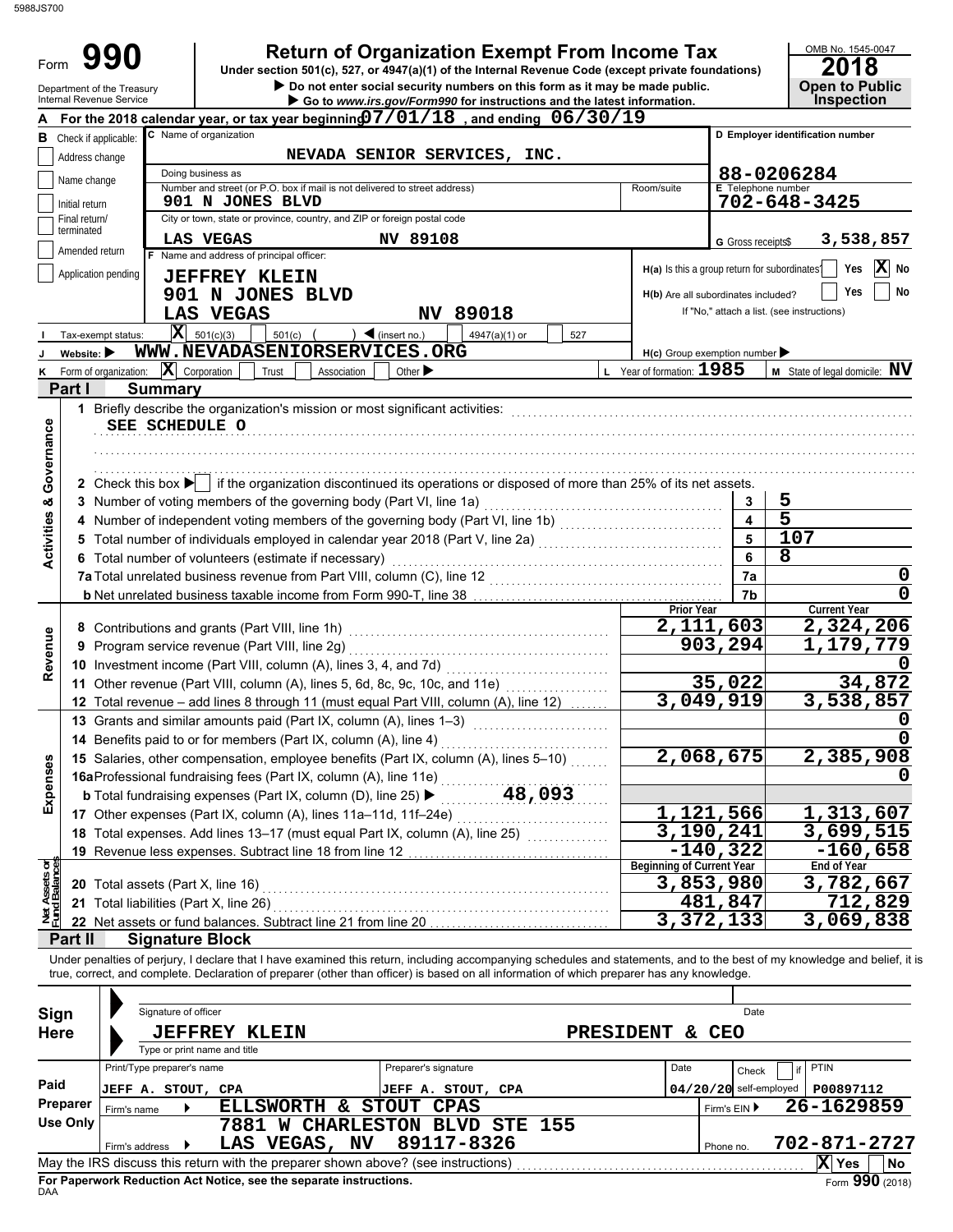| Form 990 (2018) NEVADA SENIOR SERVICES, INC.                                                                                                                                                   |                                                     | 88-0206284                                                                                                                                                                         | Page 2                                                                                                    |
|------------------------------------------------------------------------------------------------------------------------------------------------------------------------------------------------|-----------------------------------------------------|------------------------------------------------------------------------------------------------------------------------------------------------------------------------------------|-----------------------------------------------------------------------------------------------------------|
| Part III                                                                                                                                                                                       | <b>Statement of Program Service Accomplishments</b> | Check if Schedule O contains a response or note to any line in this Part III [11] [11] [11] [11] [11] Check if Schedule O contains a response or note to any line in this Part III | $\mathbf{x}$                                                                                              |
| Briefly describe the organization's mission:<br>1                                                                                                                                              |                                                     |                                                                                                                                                                                    |                                                                                                           |
| SEE SCHEDULE O                                                                                                                                                                                 |                                                     |                                                                                                                                                                                    |                                                                                                           |
|                                                                                                                                                                                                |                                                     |                                                                                                                                                                                    |                                                                                                           |
|                                                                                                                                                                                                |                                                     |                                                                                                                                                                                    |                                                                                                           |
| Did the organization undertake any significant program services during the year which were not listed on the<br>$\mathbf{2}$<br>prior Form 990 or 990-EZ?                                      |                                                     |                                                                                                                                                                                    | Yes $\overline{X}$ No                                                                                     |
| If "Yes," describe these new services on Schedule O.                                                                                                                                           |                                                     |                                                                                                                                                                                    |                                                                                                           |
| Did the organization cease conducting, or make significant changes in how it conducts, any program<br>3.<br>services?                                                                          |                                                     |                                                                                                                                                                                    | Yes $\overline{X}$ No                                                                                     |
| If "Yes," describe these changes on Schedule O.                                                                                                                                                |                                                     |                                                                                                                                                                                    |                                                                                                           |
| Describe the organization's program service accomplishments for each of its three largest program services, as measured by<br>4                                                                |                                                     |                                                                                                                                                                                    |                                                                                                           |
| expenses. Section 501(c)(3) and 501(c)(4) organizations are required to report the amount of grants and allocations to others,                                                                 |                                                     |                                                                                                                                                                                    |                                                                                                           |
| the total expenses, and revenue, if any, for each program service reported.                                                                                                                    |                                                     |                                                                                                                                                                                    |                                                                                                           |
| 4a (Code:<br>NEVADA SENIOR SERVICES, INC. IS A COMMUNITY-BASED CORPORATION COMMITTED TO<br>SUPPORTING SENIOR AND DISABLED CITIZENS IN THEIR EFFORT TO REMAIN<br>AVOIDING INSTITUTIONALIZATION. | ) (Expenses $$3,418,967$ including grants of \$     |                                                                                                                                                                                    | 1,179,779<br>) (Revenue \$<br>INDEPENDENT WITH DIGNITY IN THE COMMUNITY, MAINTAINING QUALITY OF LIFE, AND |
|                                                                                                                                                                                                |                                                     |                                                                                                                                                                                    |                                                                                                           |
|                                                                                                                                                                                                |                                                     |                                                                                                                                                                                    |                                                                                                           |
|                                                                                                                                                                                                |                                                     |                                                                                                                                                                                    |                                                                                                           |
|                                                                                                                                                                                                |                                                     |                                                                                                                                                                                    |                                                                                                           |
|                                                                                                                                                                                                |                                                     |                                                                                                                                                                                    |                                                                                                           |
|                                                                                                                                                                                                |                                                     |                                                                                                                                                                                    |                                                                                                           |
| N/A                                                                                                                                                                                            |                                                     |                                                                                                                                                                                    | ) (Revenue \$                                                                                             |
|                                                                                                                                                                                                |                                                     |                                                                                                                                                                                    |                                                                                                           |
|                                                                                                                                                                                                |                                                     |                                                                                                                                                                                    |                                                                                                           |
|                                                                                                                                                                                                |                                                     |                                                                                                                                                                                    |                                                                                                           |
|                                                                                                                                                                                                |                                                     |                                                                                                                                                                                    |                                                                                                           |
|                                                                                                                                                                                                |                                                     |                                                                                                                                                                                    |                                                                                                           |
|                                                                                                                                                                                                |                                                     |                                                                                                                                                                                    |                                                                                                           |
|                                                                                                                                                                                                |                                                     |                                                                                                                                                                                    |                                                                                                           |
|                                                                                                                                                                                                |                                                     |                                                                                                                                                                                    |                                                                                                           |
|                                                                                                                                                                                                |                                                     |                                                                                                                                                                                    |                                                                                                           |
|                                                                                                                                                                                                | including grants of\$                               |                                                                                                                                                                                    |                                                                                                           |
| 4c (Code:<br>) (Expenses \$<br>N/A                                                                                                                                                             |                                                     |                                                                                                                                                                                    | ) (Revenue \$                                                                                             |
|                                                                                                                                                                                                |                                                     |                                                                                                                                                                                    |                                                                                                           |
|                                                                                                                                                                                                |                                                     |                                                                                                                                                                                    |                                                                                                           |
|                                                                                                                                                                                                |                                                     |                                                                                                                                                                                    |                                                                                                           |
|                                                                                                                                                                                                |                                                     |                                                                                                                                                                                    |                                                                                                           |
|                                                                                                                                                                                                |                                                     |                                                                                                                                                                                    |                                                                                                           |
|                                                                                                                                                                                                |                                                     |                                                                                                                                                                                    |                                                                                                           |
|                                                                                                                                                                                                |                                                     |                                                                                                                                                                                    |                                                                                                           |
|                                                                                                                                                                                                |                                                     |                                                                                                                                                                                    |                                                                                                           |
|                                                                                                                                                                                                |                                                     |                                                                                                                                                                                    |                                                                                                           |
|                                                                                                                                                                                                |                                                     |                                                                                                                                                                                    |                                                                                                           |
| 4d Other program services (Describe in Schedule O.)                                                                                                                                            |                                                     |                                                                                                                                                                                    |                                                                                                           |
| (Expenses \$<br><b>4e</b> Total program service expenses                                                                                                                                       | including grants of\$<br>3,418,967                  | (Revenue \$                                                                                                                                                                        |                                                                                                           |
|                                                                                                                                                                                                |                                                     |                                                                                                                                                                                    |                                                                                                           |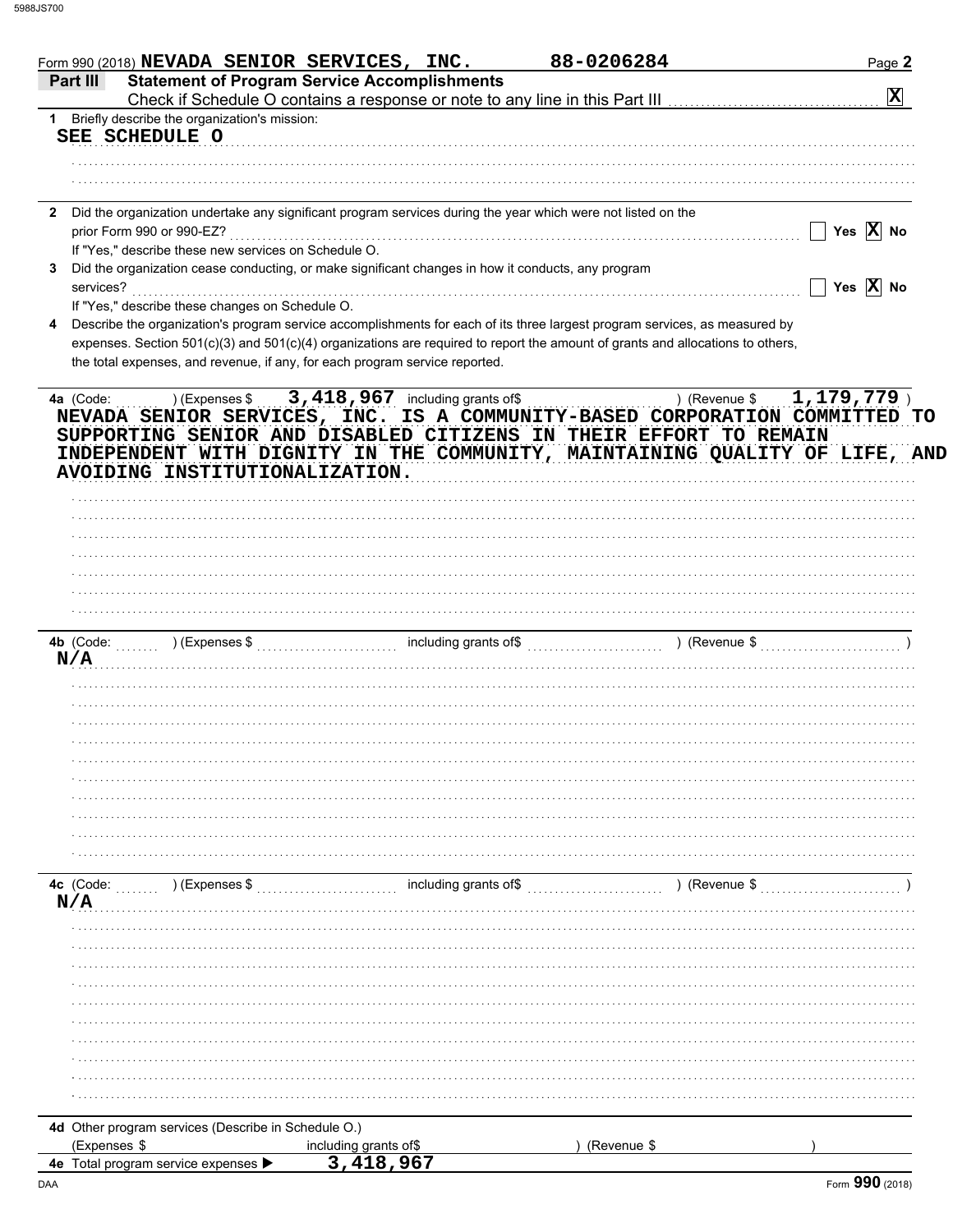## **Part IV Checklist of Required Schedules** Form 990 (2018) **NEVADA SENIOR SERVICES, INC.** 88-0206284 Page 3

|     |                                                                                                                                                                                                              |                 | <b>Yes</b>  | No          |
|-----|--------------------------------------------------------------------------------------------------------------------------------------------------------------------------------------------------------------|-----------------|-------------|-------------|
| 1.  | Is the organization described in section $501(c)(3)$ or $4947(a)(1)$ (other than a private foundation)? If "Yes,"                                                                                            |                 |             |             |
|     | complete Schedule A                                                                                                                                                                                          | 1               | $\mathbf X$ |             |
| 2   | Is the organization required to complete Schedule B, Schedule of Contributors (see instructions)?                                                                                                            | $\mathbf{2}$    | $\mathbf x$ |             |
| 3   | Did the organization engage in direct or indirect political campaign activities on behalf of or in opposition to                                                                                             |                 |             |             |
|     | candidates for public office? If "Yes," complete Schedule C, Part I                                                                                                                                          | 3               |             | X           |
| 4   | Section 501(c)(3) organizations. Did the organization engage in lobbying activities, or have a section 501(h)                                                                                                |                 |             |             |
|     | election in effect during the tax year? If "Yes," complete Schedule C, Part II                                                                                                                               | 4               |             | X           |
| 5   | Is the organization a section $501(c)(4)$ , $501(c)(5)$ , or $501(c)(6)$ organization that receives membership dues,                                                                                         |                 |             |             |
|     | assessments, or similar amounts as defined in Revenue Procedure 98-19? If "Yes," complete Schedule C, Part III                                                                                               | 5               |             | X           |
| 6   | Did the organization maintain any donor advised funds or any similar funds or accounts for which donors                                                                                                      |                 |             |             |
|     | have the right to provide advice on the distribution or investment of amounts in such funds or accounts? If                                                                                                  |                 |             |             |
|     | "Yes," complete Schedule D, Part I                                                                                                                                                                           | 6               |             | X           |
| 7   | Did the organization receive or hold a conservation easement, including easements to preserve open space,                                                                                                    |                 |             |             |
|     | the environment, historic land areas, or historic structures? If "Yes," complete Schedule D, Part II                                                                                                         | 7               |             | X           |
| 8   | Did the organization maintain collections of works of art, historical treasures, or other similar assets? If "Yes,"                                                                                          |                 |             |             |
|     | complete Schedule D, Part III                                                                                                                                                                                | 8               |             | X           |
| 9   | Did the organization report an amount in Part X, line 21, for escrow or custodial account liability, serve as a                                                                                              |                 |             |             |
|     | custodian for amounts not listed in Part X; or provide credit counseling, debt management, credit repair, or                                                                                                 |                 |             |             |
|     | debt negotiation services? If "Yes," complete Schedule D, Part IV                                                                                                                                            | 9               |             | X           |
| 10  | Did the organization, directly or through a related organization, hold assets in temporarily restricted                                                                                                      |                 |             | X           |
| 11  | endowments, permanent endowments, or quasi-endowments? If "Yes," complete Schedule D, Part V<br>If the organization's answer to any of the following questions is "Yes," then complete Schedule D, Parts VI, | 10              |             |             |
|     | VII, VIII, IX, or X as applicable.                                                                                                                                                                           |                 |             |             |
|     | a Did the organization report an amount for land, buildings, and equipment in Part X, line 10? If "Yes,"                                                                                                     |                 |             |             |
|     | complete Schedule D, Part VI                                                                                                                                                                                 | 11a             | $\mathbf X$ |             |
|     | <b>b</b> Did the organization report an amount for investments—other securities in Part X, line 12 that is 5% or more                                                                                        |                 |             |             |
|     | of its total assets reported in Part X, line 16? If "Yes," complete Schedule D, Part VII                                                                                                                     | 11b             |             | X           |
|     | c Did the organization report an amount for investments—program related in Part X, line 13 that is 5% or more                                                                                                |                 |             |             |
|     | of its total assets reported in Part X, line 16? If "Yes," complete Schedule D, Part VIII                                                                                                                    | 11c             |             | X           |
|     | d Did the organization report an amount for other assets in Part X, line 15 that is 5% or more of its total assets                                                                                           |                 |             |             |
|     | reported in Part X, line 16? If "Yes," complete Schedule D, Part IX                                                                                                                                          | 11d             |             | X           |
|     | e Did the organization report an amount for other liabilities in Part X, line 25? If "Yes," complete Schedule D, Part X                                                                                      | 11e             | X           |             |
| f   | Did the organization's separate or consolidated financial statements for the tax year include a footnote that addresses                                                                                      |                 |             |             |
|     | the organization's liability for uncertain tax positions under FIN 48 (ASC 740)? If "Yes," complete Schedule D, Part X                                                                                       | 11f             |             | X           |
|     | 12a Did the organization obtain separate, independent audited financial statements for the tax year? If "Yes," complete                                                                                      |                 |             |             |
|     |                                                                                                                                                                                                              | 12a             | X           |             |
| b   | Was the organization included in consolidated, independent audited financial statements for the tax year? If                                                                                                 |                 |             |             |
|     | "Yes," and if the organization answered "No" to line 12a, then completing Schedule D, Parts XI and XII is optional                                                                                           | 12 <sub>b</sub> |             | <u>x</u>    |
| 13  |                                                                                                                                                                                                              | 13              |             | $\mathbf X$ |
| 14a |                                                                                                                                                                                                              | 14a             |             | $\mathbf X$ |
| b   | Did the organization have aggregate revenues or expenses of more than \$10,000 from grantmaking,                                                                                                             |                 |             |             |
|     | fundraising, business, investment, and program service activities outside the United States, or aggregate                                                                                                    |                 |             |             |
|     | foreign investments valued at \$100,000 or more? If "Yes," complete Schedule F, Parts I and IV                                                                                                               | 14b             |             | X           |
| 15  | Did the organization report on Part IX, column (A), line 3, more than \$5,000 of grants or other assistance to or                                                                                            |                 |             |             |
|     | for any foreign organization? If "Yes," complete Schedule F, Parts II and IV                                                                                                                                 | 15              |             | X           |
| 16  | Did the organization report on Part IX, column (A), line 3, more than \$5,000 of aggregate grants or other                                                                                                   |                 |             |             |
|     | assistance to or for foreign individuals? If "Yes," complete Schedule F, Parts III and IV                                                                                                                    | 16              |             | X           |
| 17  | Did the organization report a total of more than \$15,000 of expenses for professional fundraising services on                                                                                               |                 |             |             |
|     | Part IX, column (A), lines 6 and 11e? If "Yes," complete Schedule G, Part I (see instructions) [[[[[[[[[[[[[[                                                                                                | 17              |             | X           |
| 18  | Did the organization report more than \$15,000 total of fundraising event gross income and contributions on                                                                                                  |                 |             |             |
|     | Part VIII, lines 1c and 8a? If "Yes," complete Schedule G, Part II                                                                                                                                           | 18              |             | X           |
| 19  | Did the organization report more than \$15,000 of gross income from gaming activities on Part VIII, line 9a?                                                                                                 |                 |             |             |
|     |                                                                                                                                                                                                              | 19              |             | <u>x</u>    |
| 20a | Did the organization operate one or more hospital facilities? If "Yes," complete Schedule H                                                                                                                  | 20a             |             | $\mathbf X$ |
| b   |                                                                                                                                                                                                              | 20b             |             |             |
| 21  | Did the organization report more than \$5,000 of grants or other assistance to any domestic organization or                                                                                                  |                 |             |             |
|     |                                                                                                                                                                                                              | 21              |             | X           |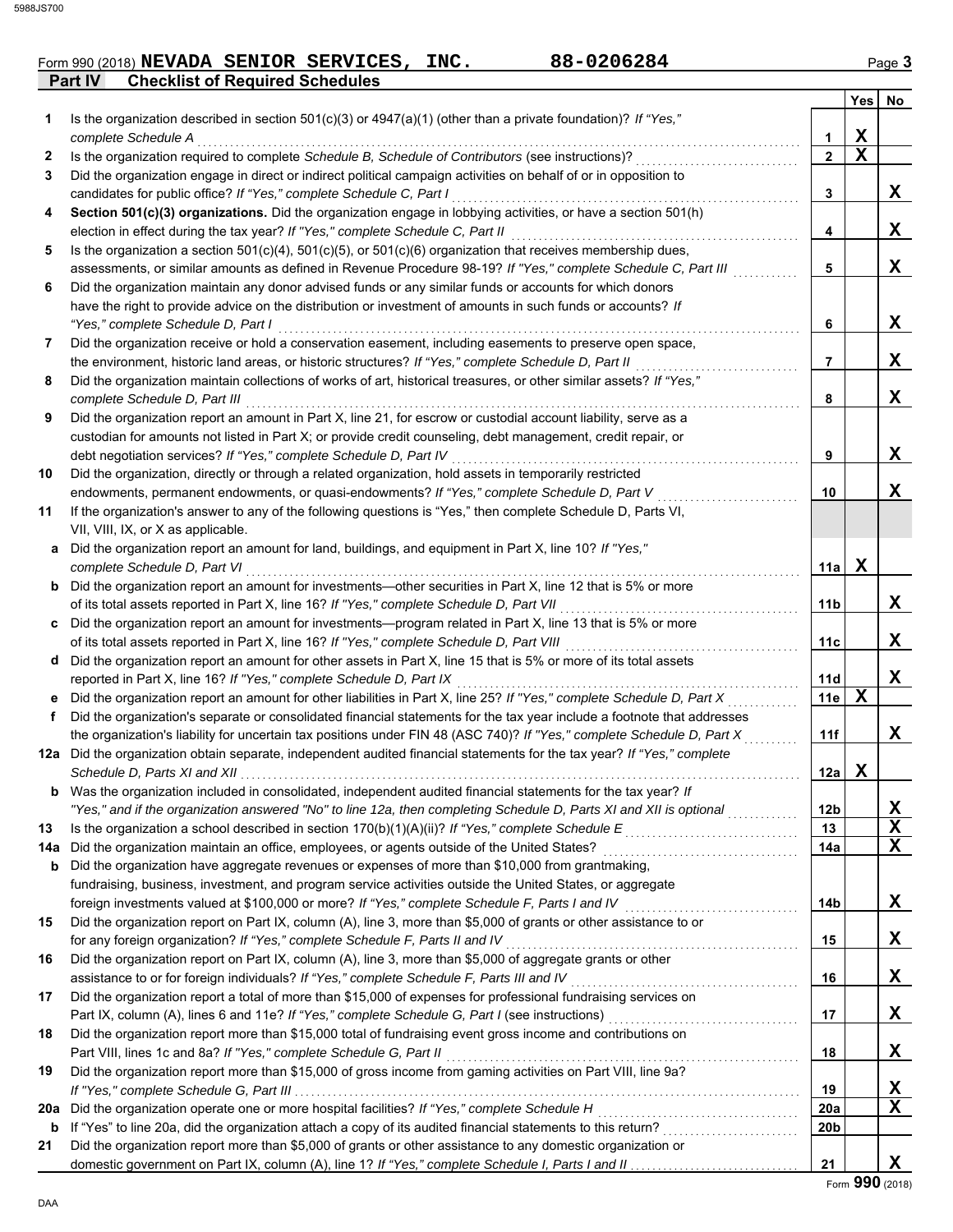|  | Form 990 (2018) NEVADA SENIOR SERVICES, INC.               | 88-0206284 | Page 4 |
|--|------------------------------------------------------------|------------|--------|
|  | <b>Part IV</b> Checklist of Required Schedules (continued) |            |        |

|     |                                                                                                                                                                                                                   |                 | Yes         | No              |
|-----|-------------------------------------------------------------------------------------------------------------------------------------------------------------------------------------------------------------------|-----------------|-------------|-----------------|
| 22  | Did the organization report more than \$5,000 of grants or other assistance to or for domestic individuals on                                                                                                     |                 |             |                 |
|     | Part IX, column (A), line 2? If "Yes," complete Schedule I, Parts I and III                                                                                                                                       | 22              |             | X               |
| 23  | Did the organization answer "Yes" to Part VII, Section A, line 3, 4, or 5 about compensation of the                                                                                                               |                 |             |                 |
|     | organization's current and former officers, directors, trustees, key employees, and highest compensated                                                                                                           |                 |             |                 |
|     | employees? If "Yes," complete Schedule J                                                                                                                                                                          | 23              |             | X               |
|     | 24a Did the organization have a tax-exempt bond issue with an outstanding principal amount of more than                                                                                                           |                 |             |                 |
|     | \$100,000 as of the last day of the year, that was issued after December 31, 2002? If "Yes," answer lines 24b                                                                                                     |                 |             |                 |
|     | through 24d and complete Schedule K. If "No," go to line 25a                                                                                                                                                      | 24a             |             | X               |
| b   | Did the organization invest any proceeds of tax-exempt bonds beyond a temporary period exception?                                                                                                                 | 24b             |             |                 |
| c   | Did the organization maintain an escrow account other than a refunding escrow at any time during the year                                                                                                         |                 |             |                 |
|     | to defease any tax-exempt bonds?                                                                                                                                                                                  | 24c             |             |                 |
|     | d Did the organization act as an "on behalf of" issuer for bonds outstanding at any time during the year?                                                                                                         | 24d             |             |                 |
|     | 25a Section 501(c)(3), 501(c)(4), and 501(c)(29) organizations. Did the organization engage in an excess benefit<br>transaction with a disqualified person during the year? If "Yes," complete Schedule L, Part I | 25a             |             | X               |
| b   | Is the organization aware that it engaged in an excess benefit transaction with a disqualified person in a prior                                                                                                  |                 |             |                 |
|     | year, and that the transaction has not been reported on any of the organization's prior Forms 990 or 990-EZ?                                                                                                      |                 |             |                 |
|     | If "Yes," complete Schedule L, Part I                                                                                                                                                                             | 25 <sub>b</sub> |             | X               |
| 26  | Did the organization report any amount on Part X, line 5, 6, or 22 for receivables from or payables to any                                                                                                        |                 |             |                 |
|     | current or former officers, directors, trustees, key employees, highest compensated employees, or                                                                                                                 |                 |             |                 |
|     | disqualified persons? If "Yes," complete Schedule L, Part II                                                                                                                                                      | 26              |             | X               |
| 27  | Did the organization provide a grant or other assistance to an officer, director, trustee, key employee,                                                                                                          |                 |             |                 |
|     | substantial contributor or employee thereof, a grant selection committee member, or to a 35% controlled                                                                                                           |                 |             |                 |
|     | entity or family member of any of these persons? If "Yes," complete Schedule L, Part III                                                                                                                          | 27              |             | X               |
| 28  | Was the organization a party to a business transaction with one of the following parties (see Schedule L,                                                                                                         |                 |             |                 |
|     | Part IV instructions for applicable filing thresholds, conditions, and exceptions):                                                                                                                               |                 |             |                 |
| а   | A current or former officer, director, trustee, or key employee? If "Yes," complete Schedule L, Part IV                                                                                                           | 28a             |             | X               |
| b   | A family member of a current or former officer, director, trustee, or key employee? If "Yes," complete                                                                                                            |                 |             |                 |
|     | Schedule L, Part IV                                                                                                                                                                                               | 28 <sub>b</sub> |             | X               |
| C   | An entity of which a current or former officer, director, trustee, or key employee (or a family member thereof)                                                                                                   |                 |             |                 |
|     | was an officer, director, trustee, or direct or indirect owner? If "Yes," complete Schedule L, Part IV                                                                                                            | 28c             |             | X               |
| 29  | Did the organization receive more than \$25,000 in non-cash contributions? If "Yes," complete Schedule M                                                                                                          | 29              |             | $\mathbf x$     |
| 30  | Did the organization receive contributions of art, historical treasures, or other similar assets, or qualified                                                                                                    |                 |             |                 |
|     | conservation contributions? If "Yes," complete Schedule M                                                                                                                                                         | 30              |             | X               |
| 31  | Did the organization liquidate, terminate, or dissolve and cease operations? If "Yes," complete Schedule N, Part I                                                                                                | 31              |             | $\mathbf x$     |
| 32  | Did the organization sell, exchange, dispose of, or transfer more than 25% of its net assets? If "Yes,"                                                                                                           |                 |             |                 |
|     | complete Schedule N, Part II                                                                                                                                                                                      | 32              |             | X               |
| 33  | Did the organization own 100% of an entity disregarded as separate from the organization under Regulations<br>sections 301.7701-2 and 301.7701-3? If "Yes," complete Schedule R, Part I                           | 33              |             | X               |
| 34  | Was the organization related to any tax-exempt or taxable entity? If "Yes," complete Schedule R, Part II, III,                                                                                                    |                 |             |                 |
|     | or IV, and Part V, line 1                                                                                                                                                                                         | 34              |             | X               |
| 35a | Did the organization have a controlled entity within the meaning of section 512(b)(13)?                                                                                                                           | 35a             |             | $\mathbf X$     |
| b   | If "Yes" to line 35a, did the organization receive any payment from or engage in any transaction with a                                                                                                           |                 |             |                 |
|     |                                                                                                                                                                                                                   | 35 <sub>b</sub> |             |                 |
| 36  | Section 501(c)(3) organizations. Did the organization make any transfers to an exempt non-charitable                                                                                                              |                 |             |                 |
|     | related organization? If "Yes," complete Schedule R, Part V, line 2                                                                                                                                               | 36              |             | X               |
| 37  | Did the organization conduct more than 5% of its activities through an entity that is not a related organization                                                                                                  |                 |             |                 |
|     | and that is treated as a partnership for federal income tax purposes? If "Yes," complete Schedule R, Part VI                                                                                                      | 37              |             | X               |
| 38  | Did the organization complete Schedule O and provide explanations in Schedule O for Part VI, lines 11b and                                                                                                        |                 |             |                 |
|     | 19? Note. All Form 990 filers are required to complete Schedule O.                                                                                                                                                | 38              | $\mathbf X$ |                 |
|     | <b>Statements Regarding Other IRS Filings and Tax Compliance</b><br><b>Part V</b>                                                                                                                                 |                 |             |                 |
|     | Check if Schedule O contains a response or note to any line in this Part V                                                                                                                                        |                 |             |                 |
|     |                                                                                                                                                                                                                   |                 | Yes         | No              |
| 1a  | 27<br>Enter the number reported in Box 3 of Form 1096. Enter -0- if not applicable<br>1a<br><u>.</u><br>1980 - Paul Barbara, president al II-lea                                                                  |                 |             |                 |
| b   | 0<br>1 <sub>b</sub><br>Enter the number of Forms W-2G included in line 1a. Enter -0- if not applicable                                                                                                            |                 |             |                 |
| c   | Did the organization comply with backup withholding rules for reportable payments to vendors and                                                                                                                  |                 |             |                 |
|     |                                                                                                                                                                                                                   | 1 <sub>c</sub>  | X           | Form 990 (2018) |
|     |                                                                                                                                                                                                                   |                 |             |                 |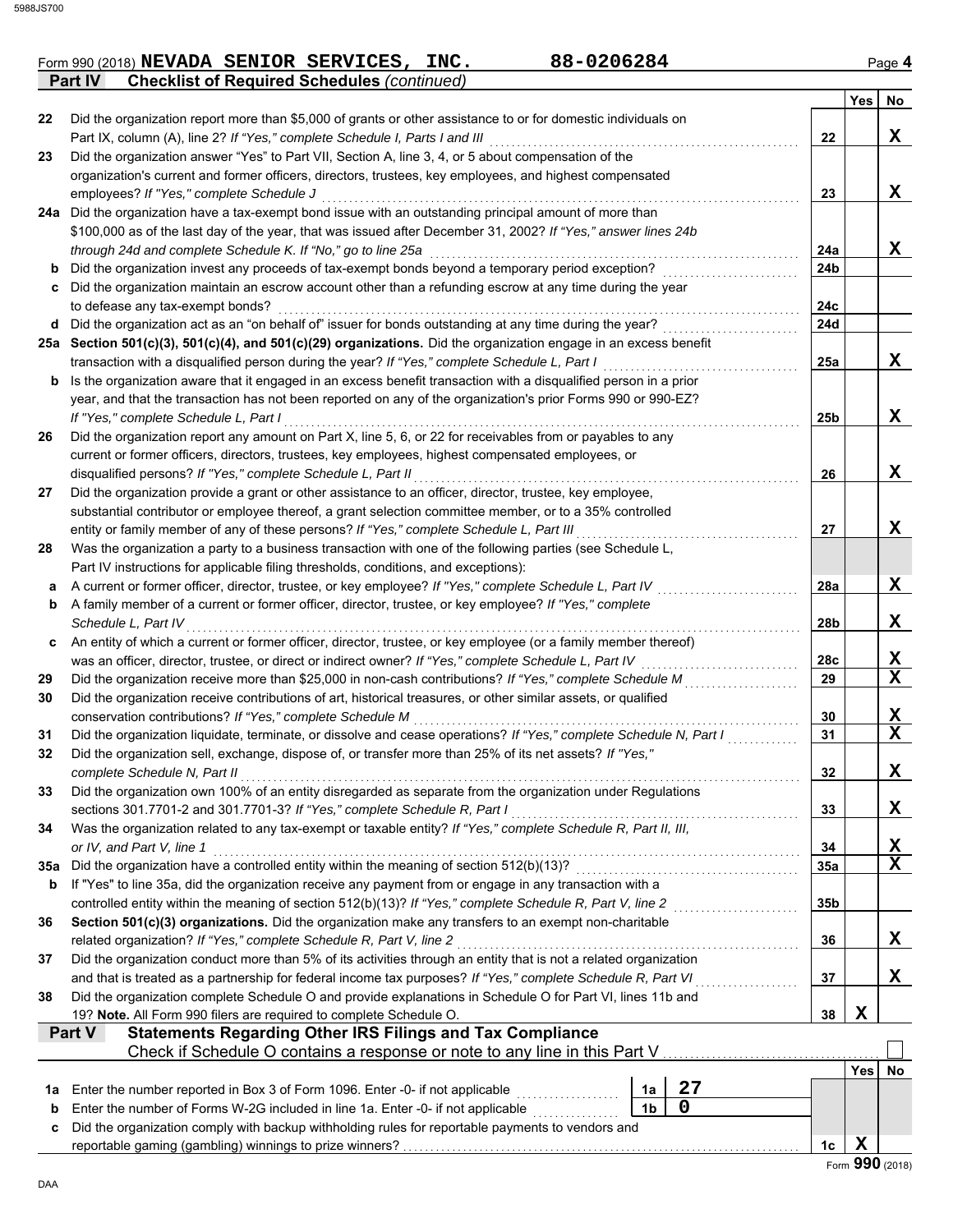|     | 88-0206284<br>Form 990 (2018) NEVADA SENIOR SERVICES, INC.                                                                                                                                                                  |                 |          |             | Page 5      |
|-----|-----------------------------------------------------------------------------------------------------------------------------------------------------------------------------------------------------------------------------|-----------------|----------|-------------|-------------|
|     | <b>Statements Regarding Other IRS Filings and Tax Compliance (continued)</b><br>Part V                                                                                                                                      |                 |          |             |             |
|     |                                                                                                                                                                                                                             |                 |          |             | Yes No      |
|     | 2a Enter the number of employees reported on Form W-3, Transmittal of Wage and Tax                                                                                                                                          | 107             |          |             |             |
|     | Statements, filed for the calendar year ending with or within the year covered by this return                                                                                                                               | 2a              |          | $\mathbf X$ |             |
| b   | If at least one is reported on line 2a, did the organization file all required federal employment tax returns?<br>Note. If the sum of lines 1a and 2a is greater than 250, you may be required to e-file (see instructions) |                 | 2b       |             |             |
|     | Did the organization have unrelated business gross income of \$1,000 or more during the year?                                                                                                                               |                 |          |             | X           |
| За  | If "Yes," has it filed a Form 990-T for this year? If "No" to line 3b, provide an explanation in Schedule O                                                                                                                 |                 | 3a<br>3b |             |             |
| b   | At any time during the calendar year, did the organization have an interest in, or a signature or other authority over,                                                                                                     |                 |          |             |             |
| 4a  | a financial account in a foreign country (such as a bank account, securities account, or other financial account)?                                                                                                          |                 | 4a       |             | X           |
|     | If "Yes," enter the name of the foreign country: ▶                                                                                                                                                                          |                 |          |             |             |
| b   | See instructions for filing requirements for FinCEN Form 114, Report of Foreign Bank and Financial Accounts (FBAR).                                                                                                         |                 |          |             |             |
|     | Was the organization a party to a prohibited tax shelter transaction at any time during the tax year?                                                                                                                       |                 | 5a       |             | X           |
| 5a  | Did any taxable party notify the organization that it was or is a party to a prohibited tax shelter transaction?                                                                                                            |                 | 5b       |             | $\mathbf x$ |
| b   |                                                                                                                                                                                                                             |                 |          |             |             |
| c   | If "Yes" to line 5a or 5b, did the organization file Form 8886-T?                                                                                                                                                           |                 | 5c       |             |             |
| 6a  | Does the organization have annual gross receipts that are normally greater than \$100,000, and did the                                                                                                                      |                 |          |             | X           |
|     | organization solicit any contributions that were not tax deductible as charitable contributions?                                                                                                                            |                 | 6a       |             |             |
| b   | If "Yes," did the organization include with every solicitation an express statement that such contributions or                                                                                                              |                 |          |             |             |
|     | gifts were not tax deductible?                                                                                                                                                                                              |                 | 6b       |             |             |
| 7   | Organizations that may receive deductible contributions under section 170(c).                                                                                                                                               |                 |          |             |             |
| а   | Did the organization receive a payment in excess of \$75 made partly as a contribution and partly for goods                                                                                                                 |                 |          |             |             |
|     | and services provided to the payor?                                                                                                                                                                                         |                 | 7а       |             |             |
| b   | If "Yes," did the organization notify the donor of the value of the goods or services provided?                                                                                                                             |                 | 7b       |             |             |
| с   | Did the organization sell, exchange, or otherwise dispose of tangible personal property for which it was                                                                                                                    |                 |          |             |             |
|     | required to file Form 8282?                                                                                                                                                                                                 |                 | 7c       |             |             |
| d   | If "Yes," indicate the number of Forms 8282 filed during the year                                                                                                                                                           | 7d              |          |             |             |
| е   | Did the organization receive any funds, directly or indirectly, to pay premiums on a personal benefit contract?                                                                                                             |                 | 7e       |             |             |
| f   | Did the organization, during the year, pay premiums, directly or indirectly, on a personal benefit contract?                                                                                                                |                 | 7f       |             |             |
| g   | If the organization received a contribution of qualified intellectual property, did the organization file Form 8899 as required?                                                                                            |                 | 7g       |             |             |
| h   | If the organization received a contribution of cars, boats, airplanes, or other vehicles, did the organization file a Form 1098-C?                                                                                          |                 | 7h       |             |             |
| 8   | Sponsoring organizations maintaining donor advised funds. Did a donor advised fund maintained by the                                                                                                                        |                 |          |             |             |
|     | sponsoring organization have excess business holdings at any time during the year?                                                                                                                                          |                 | 8        |             |             |
| 9   | Sponsoring organizations maintaining donor advised funds.                                                                                                                                                                   |                 |          |             |             |
| а   | Did the sponsoring organization make any taxable distributions under section 4966?                                                                                                                                          |                 | 9a       |             |             |
| b   | Did the sponsoring organization make a distribution to a donor, donor advisor, or related person?                                                                                                                           |                 | 9b       |             |             |
| 10  | Section 501(c)(7) organizations. Enter:                                                                                                                                                                                     |                 |          |             |             |
| a   | Initiation fees and capital contributions included on Part VIII, line 12                                                                                                                                                    | 10a             |          |             |             |
| b   | Gross receipts, included on Form 990, Part VIII, line 12, for public use of club facilities                                                                                                                                 | 10 <sub>b</sub> |          |             |             |
| 11  | Section 501(c)(12) organizations. Enter:                                                                                                                                                                                    |                 |          |             |             |
| а   | Gross income from members or shareholders                                                                                                                                                                                   | 11a             |          |             |             |
| b   | Gross income from other sources (Do not net amounts due or paid to other sources                                                                                                                                            |                 |          |             |             |
|     | against amounts due or received from them.)                                                                                                                                                                                 | 11 <sub>b</sub> |          |             |             |
| 12a | Section 4947(a)(1) non-exempt charitable trusts. Is the organization filing Form 990 in lieu of Form 1041?                                                                                                                  |                 | 12a      |             |             |
| b   | If "Yes," enter the amount of tax-exempt interest received or accrued during the year                                                                                                                                       | 12 <sub>b</sub> |          |             |             |
| 13  | Section 501(c)(29) qualified nonprofit health insurance issuers.                                                                                                                                                            |                 |          |             |             |
| а   | Is the organization licensed to issue qualified health plans in more than one state?                                                                                                                                        |                 | 13a      |             |             |
|     | Note. See the instructions for additional information the organization must report on Schedule O.                                                                                                                           |                 |          |             |             |
| b   | Enter the amount of reserves the organization is required to maintain by the states in which                                                                                                                                |                 |          |             |             |
|     | the organization is licensed to issue qualified health plans                                                                                                                                                                | 13 <sub>b</sub> |          |             |             |
| c   | Enter the amount of reserves on hand                                                                                                                                                                                        | 13 <sub>c</sub> |          |             |             |
| 14a | Did the organization receive any payments for indoor tanning services during the tax year?                                                                                                                                  |                 | 14a      |             | X           |
| b   | If "Yes," has it filed a Form 720 to report these payments? If "No," provide an explanation in Schedule O                                                                                                                   |                 | 14b      |             |             |
| 15  | Is the organization subject to the section 4960 tax on payment(s) of more than \$1,000,000 in remuneration or                                                                                                               |                 |          |             |             |
|     | excess parachute payment(s) during the year?                                                                                                                                                                                |                 | 15       |             | X           |
|     | If "Yes," see instructions and file Form 4720, Schedule N.                                                                                                                                                                  |                 |          |             |             |
| 16  | Is the organization an educational institution subject to the section 4968 excise tax on net investment income?                                                                                                             |                 | 16       |             | Χ           |
|     | If "Yes," complete Form 4720, Schedule O.                                                                                                                                                                                   |                 |          |             |             |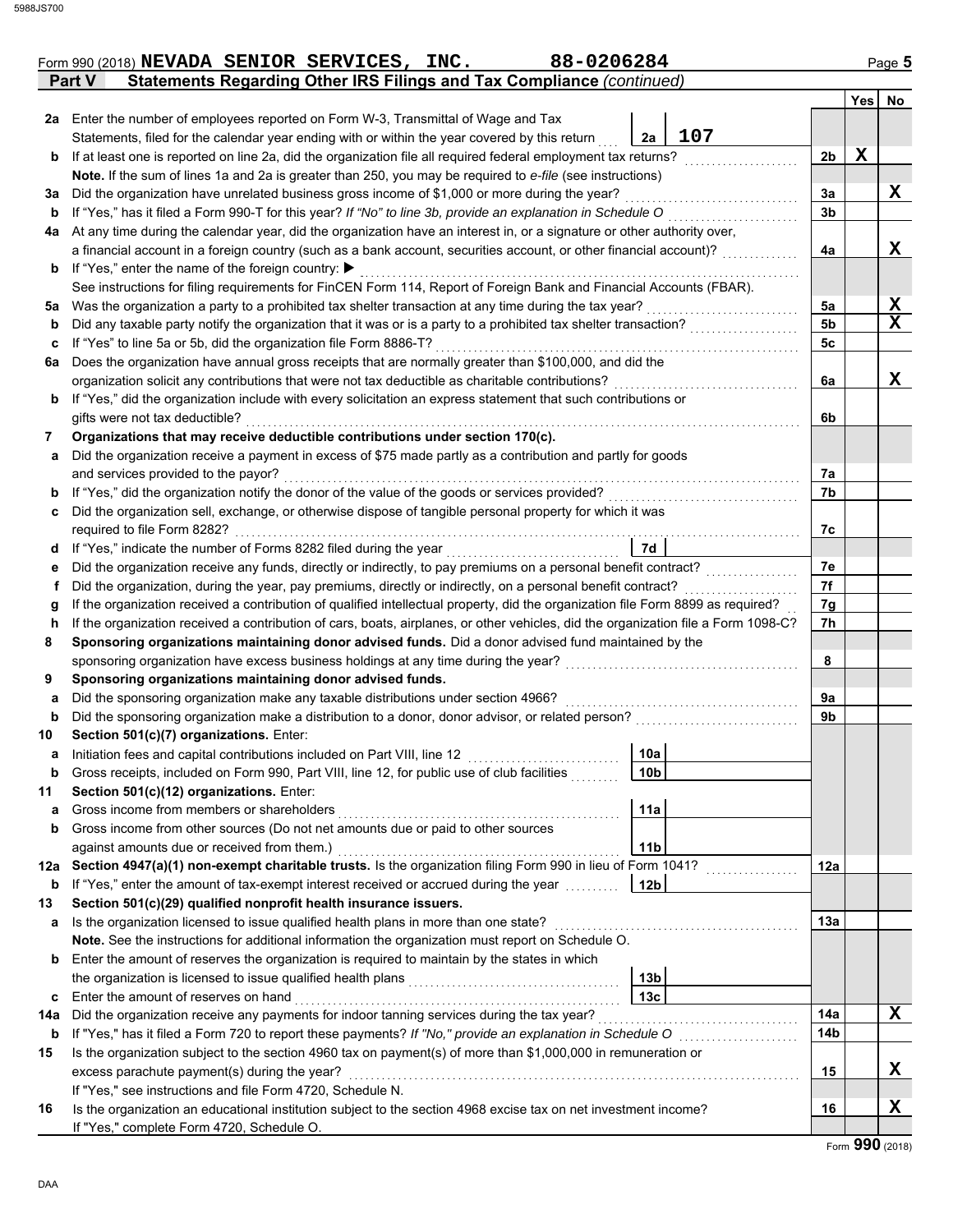|                   |                | Form 990 (2018) NEVADA SENIOR SERVICES, INC.                                                                                                                                                         |                                                                                                                           |  |                  |                               | 88-0206284 |                |   |                 |             | Page 6      |
|-------------------|----------------|------------------------------------------------------------------------------------------------------------------------------------------------------------------------------------------------------|---------------------------------------------------------------------------------------------------------------------------|--|------------------|-------------------------------|------------|----------------|---|-----------------|-------------|-------------|
|                   | <b>Part VI</b> |                                                                                                                                                                                                      | Governance, Management, and Disclosure For each "Yes" response to lines 2 through 7b below, and for a "No"                |  |                  |                               |            |                |   |                 |             |             |
|                   |                |                                                                                                                                                                                                      | response to line 8a, 8b, or 10b below, describe the circumstances, processes, or changes in Schedule O. See instructions. |  |                  |                               |            |                |   |                 |             |             |
|                   |                |                                                                                                                                                                                                      |                                                                                                                           |  |                  |                               |            |                |   |                 |             | ΙXΙ         |
|                   |                | <b>Section A. Governing Body and Management</b>                                                                                                                                                      |                                                                                                                           |  |                  |                               |            |                |   |                 |             |             |
|                   |                |                                                                                                                                                                                                      |                                                                                                                           |  |                  |                               |            |                | 5 |                 | Yes         | No          |
|                   |                | <b>1a</b> Enter the number of voting members of the governing body at the end of the tax year                                                                                                        |                                                                                                                           |  |                  |                               |            | 1a             |   |                 |             |             |
|                   |                | If there are material differences in voting rights among members of the governing body, or                                                                                                           |                                                                                                                           |  |                  |                               |            |                |   |                 |             |             |
|                   |                | if the governing body delegated broad authority to an executive committee or similar                                                                                                                 |                                                                                                                           |  |                  |                               |            |                |   |                 |             |             |
|                   |                | committee, explain in Schedule O.                                                                                                                                                                    |                                                                                                                           |  |                  |                               |            | 1 <sub>b</sub> | 5 |                 |             |             |
| b<br>$\mathbf{2}$ |                | Enter the number of voting members included in line 1a, above, who are independent<br>Did any officer, director, trustee, or key employee have a family relationship or a business relationship with |                                                                                                                           |  |                  |                               |            |                |   |                 |             |             |
|                   |                | any other officer, director, trustee, or key employee?                                                                                                                                               |                                                                                                                           |  |                  |                               |            |                |   | $\mathbf{2}$    |             | X           |
|                   |                | Did the organization delegate control over management duties customarily performed by or under the direct                                                                                            |                                                                                                                           |  |                  |                               |            |                |   |                 |             |             |
|                   |                | supervision of officers, directors, or trustees, or key employees to a management company or other person?                                                                                           |                                                                                                                           |  |                  |                               |            |                |   | 3               |             | <u>x</u>    |
|                   |                | Did the organization make any significant changes to its governing documents since the prior Form 990 was filed?                                                                                     |                                                                                                                           |  |                  |                               |            |                |   | 4               |             | X           |
|                   |                | Did the organization become aware during the year of a significant diversion of the organization's assets?                                                                                           |                                                                                                                           |  |                  |                               |            |                |   | 5               |             | X           |
|                   |                | Did the organization have members or stockholders?                                                                                                                                                   |                                                                                                                           |  |                  |                               |            |                |   | 6               |             | $\mathbf x$ |
| 7a                |                | Did the organization have members, stockholders, or other persons who had the power to elect or appoint                                                                                              |                                                                                                                           |  |                  |                               |            |                |   |                 |             |             |
|                   |                | one or more members of the governing body?                                                                                                                                                           |                                                                                                                           |  |                  |                               |            |                |   | 7a              |             | X           |
| b                 |                | Are any governance decisions of the organization reserved to (or subject to approval by) members,                                                                                                    |                                                                                                                           |  |                  |                               |            |                |   |                 |             |             |
|                   |                | stockholders, or persons other than the governing body?                                                                                                                                              |                                                                                                                           |  |                  |                               |            |                |   | 7b              |             | x           |
|                   |                | Did the organization contemporaneously document the meetings held or written actions undertaken during the year by the following:                                                                    |                                                                                                                           |  |                  |                               |            |                |   |                 |             |             |
| а                 |                | The governing body?                                                                                                                                                                                  |                                                                                                                           |  |                  |                               |            |                |   | 8a              | X           |             |
| b                 |                | Each committee with authority to act on behalf of the governing body?                                                                                                                                |                                                                                                                           |  |                  |                               |            |                |   | 8b              | $\mathbf x$ |             |
|                   |                | Is there any officer, director, trustee, or key employee listed in Part VII, Section A, who cannot be reached at                                                                                     |                                                                                                                           |  |                  |                               |            |                |   |                 |             |             |
|                   |                | the organization's mailing address? If "Yes," provide the names and addresses in Schedule O                                                                                                          |                                                                                                                           |  |                  |                               |            |                |   | 9               |             | X           |
|                   |                | Section B. Policies (This Section B requests information about policies not required by the Internal Revenue Code.                                                                                   |                                                                                                                           |  |                  |                               |            |                |   |                 |             |             |
|                   |                |                                                                                                                                                                                                      |                                                                                                                           |  |                  |                               |            |                |   |                 | <b>Yes</b>  | No          |
| 10a               |                | Did the organization have local chapters, branches, or affiliates?                                                                                                                                   |                                                                                                                           |  |                  |                               |            |                |   | 10a             | X           |             |
| b                 |                | If "Yes," did the organization have written policies and procedures governing the activities of such chapters,                                                                                       |                                                                                                                           |  |                  |                               |            |                |   |                 |             |             |
|                   |                | affiliates, and branches to ensure their operations are consistent with the organization's exempt purposes?                                                                                          |                                                                                                                           |  |                  |                               |            |                |   | 10 <sub>b</sub> | X           |             |
| 11a               |                | Has the organization provided a complete copy of this Form 990 to all members of its governing body before filing the form?                                                                          |                                                                                                                           |  |                  |                               |            |                |   | 11a             | $\mathbf X$ |             |
| b                 |                | Describe in Schedule O the process, if any, used by the organization to review this Form 990.                                                                                                        |                                                                                                                           |  |                  |                               |            |                |   |                 |             |             |
| 12a               |                | Did the organization have a written conflict of interest policy? If "No," go to line 13                                                                                                              |                                                                                                                           |  |                  |                               |            |                |   | 12a             | X           |             |
| b                 |                | Were officers, directors, or trustees, and key employees required to disclose annually interests that could give rise to conflicts?                                                                  |                                                                                                                           |  |                  |                               |            |                |   | 12 <sub>b</sub> | $\mathbf X$ |             |
| c                 |                | Did the organization regularly and consistently monitor and enforce compliance with the policy? If "Yes,"                                                                                            |                                                                                                                           |  |                  |                               |            |                |   |                 |             |             |
|                   |                | describe in Schedule O how this was done                                                                                                                                                             |                                                                                                                           |  |                  |                               |            |                |   | 12c             | X           |             |
|                   |                | Did the organization have a written whistleblower policy?                                                                                                                                            |                                                                                                                           |  |                  |                               |            |                |   | 13              | X           |             |
|                   |                | Did the organization have a written document retention and destruction policy?                                                                                                                       |                                                                                                                           |  |                  |                               |            |                |   | 14              | $\mathbf X$ |             |
|                   |                | Did the process for determining compensation of the following persons include a review and approval by                                                                                               |                                                                                                                           |  |                  |                               |            |                |   |                 |             |             |
|                   |                | independent persons, comparability data, and contemporaneous substantiation of the deliberation and decision?                                                                                        |                                                                                                                           |  |                  |                               |            |                |   |                 |             |             |
| a                 |                | The organization's CEO, Executive Director, or top management official                                                                                                                               |                                                                                                                           |  |                  |                               |            |                |   | 15a             | X           |             |
| b                 |                | Other officers or key employees of the organization                                                                                                                                                  |                                                                                                                           |  |                  |                               |            |                |   | 15 <sub>b</sub> | $\mathbf X$ |             |
|                   |                | If "Yes" to line 15a or 15b, describe the process in Schedule O (see instructions).                                                                                                                  |                                                                                                                           |  |                  |                               |            |                |   |                 |             |             |
| 16a               |                | Did the organization invest in, contribute assets to, or participate in a joint venture or similar arrangement                                                                                       |                                                                                                                           |  |                  |                               |            |                |   |                 |             |             |
|                   |                | with a taxable entity during the year?                                                                                                                                                               |                                                                                                                           |  |                  |                               |            |                |   | 16a             |             | X           |
| b                 |                | If "Yes," did the organization follow a written policy or procedure requiring the organization to evaluate its                                                                                       |                                                                                                                           |  |                  |                               |            |                |   |                 |             |             |
|                   |                | participation in joint venture arrangements under applicable federal tax law, and take steps to safeguard the                                                                                        |                                                                                                                           |  |                  |                               |            |                |   |                 |             |             |
|                   |                |                                                                                                                                                                                                      |                                                                                                                           |  |                  |                               |            |                |   | 16b             |             |             |
|                   |                | <b>Section C. Disclosure</b>                                                                                                                                                                         |                                                                                                                           |  |                  |                               |            |                |   |                 |             |             |
|                   |                | List the states with which a copy of this Form 990 is required to be filed $\blacktriangleright$ NONE                                                                                                |                                                                                                                           |  |                  |                               |            |                |   |                 |             |             |
|                   |                | Section 6104 requires an organization to make its Forms 1023 (1024 or 1024-A if applicable), 990, and 990-T (Section 501(c)                                                                          |                                                                                                                           |  |                  |                               |            |                |   |                 |             |             |
|                   |                | (3)s only) available for public inspection. Indicate how you made these available. Check all that apply.                                                                                             |                                                                                                                           |  |                  |                               |            |                |   |                 |             |             |
|                   | X              | Own website                                                                                                                                                                                          | Another's website   Upon request                                                                                          |  |                  | Other (explain in Schedule O) |            |                |   |                 |             |             |
|                   |                | Describe in Schedule O whether (and if so, how) the organization made its governing documents, conflict of interest policy, and                                                                      |                                                                                                                           |  |                  |                               |            |                |   |                 |             |             |
|                   |                | financial statements available to the public during the tax year.                                                                                                                                    |                                                                                                                           |  |                  |                               |            |                |   |                 |             |             |
|                   |                | State the name, address, and telephone number of the person who possesses the organization's books and records $\blacktriangleright$                                                                 |                                                                                                                           |  |                  |                               |            |                |   |                 |             |             |
|                   |                | THE ORGANIZATION                                                                                                                                                                                     |                                                                                                                           |  | 901 N JONES BLVD |                               |            |                |   |                 |             |             |

**LAS VEGAS NV 89108** 702-648-3425<br>AA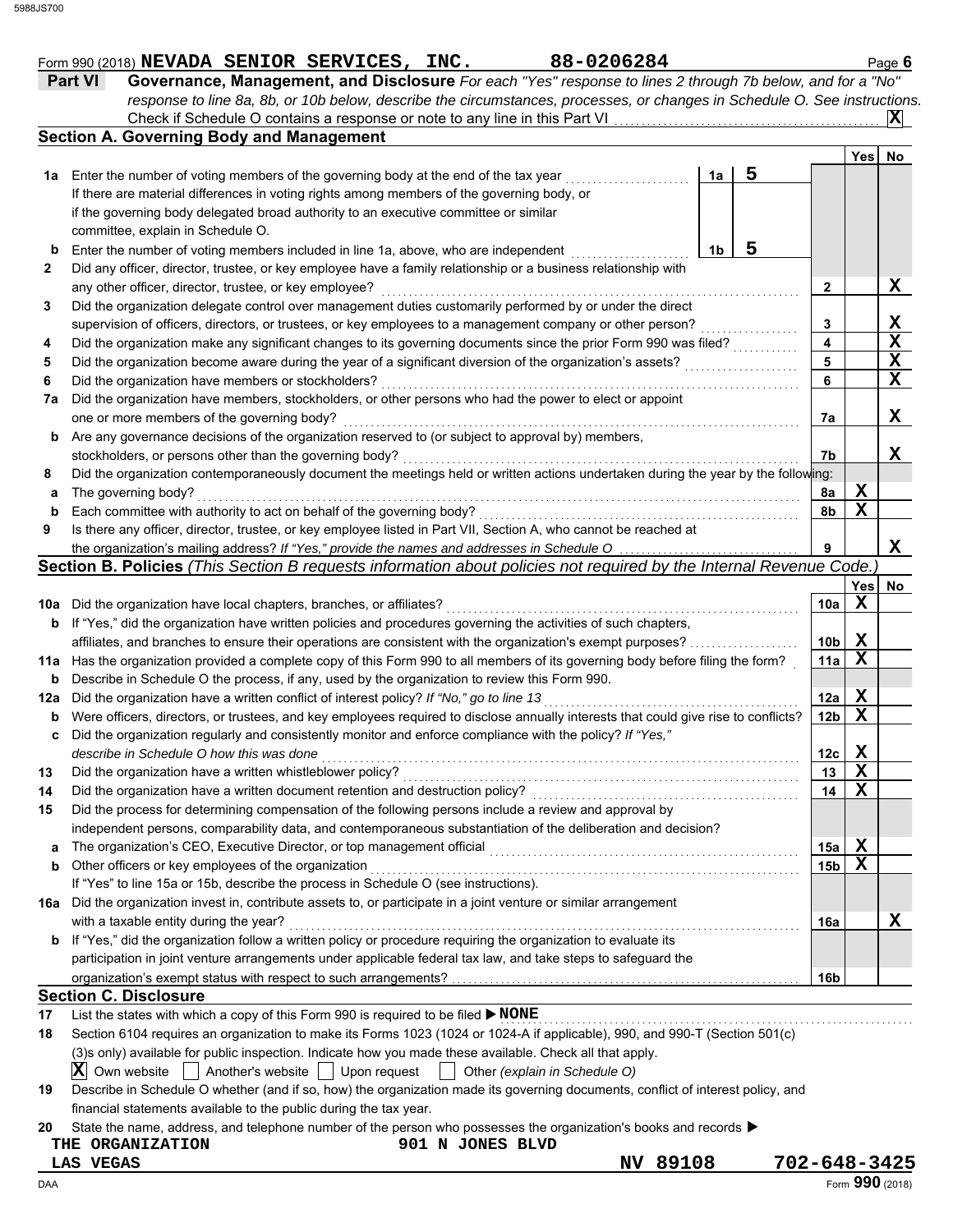# Form 990 (2018) **NEVADA SENIOR SERVICES, INC.** 88-0206284 Page 7

| Part VII Compensation of Officers, Directors, Trustees, Key Employees, Highest Compensated Employees, and |
|-----------------------------------------------------------------------------------------------------------|
| <b>Independent Contractors</b>                                                                            |
| Check if Schedule O contains a response or note to any line in this Part VII                              |

### **Section A. Officers, Directors, Trustees, Key Employees, and Highest Compensated Employees**

**1a** Complete this table for all persons required to be listed. Report compensation for the calendar year ending with or within the organization's tax year.

■ List all of the organization's **current** officers, directors, trustees (whether individuals or organizations), regardless of amount of compensation. Enter -0- in columns (D), (E), and (F) if no compensation was paid.

List all of the organization's **current** key employees, if any. See instructions for definition of "key employee."

■ List all of the organization's **current** key employees, if any. See instructions for definition of "key employee."<br>■ List the organization's five **current** highest compensated employees (other than an officer, director,

who received reportable compensation (Box 5 of Form W-2 and/or Box 7 of Form 1099-MISC) of more than \$100,000 from the organization and any related organizations.

• List all of the organization's **former** officers, key employees, and highest compensated employees who received more than<br>00,000 of reportable compensation from the organization and any related erganizations. \$100,000 of reportable compensation from the organization and any related organizations.

• List all of the organization's **former directors or trustees** that received, in the capacity as a former director or trustee of the organization, more than \$10,000 of reportable compensation from the organization and any related organizations. List persons in the following order: individual trustees or directors; institutional trustees; officers; key employees; highest compensated employees; and former such persons.

Check this box if neither the organization nor any related organization compensated any current officer, director, or trustee.

| (A)<br>Name and Title   | (B)<br>Average<br>hours per<br>week<br>(list any               |                                                            |  |                | (C)<br>Position | (do not check more than one<br>box, unless person is both an<br>officer and a director/trustee) |  | (D)<br>Reportable<br>compensation<br>from<br>the | (E)<br>Reportable<br>compensation from<br>related<br>organizations<br>(W-2/1099-MISC) | (F)<br>Estimated<br>amount of<br>other<br>compensation<br>from the |
|-------------------------|----------------------------------------------------------------|------------------------------------------------------------|--|----------------|-----------------|-------------------------------------------------------------------------------------------------|--|--------------------------------------------------|---------------------------------------------------------------------------------------|--------------------------------------------------------------------|
|                         | hours for<br>related<br>organizations<br>below dotted<br>line) | Individual trustee<br>or director<br>Institutional trustee |  | <b>Officer</b> | Key employee    | Highest compensated<br>employee<br>Former                                                       |  | organization<br>(W-2/1099-MISC)                  |                                                                                       | organization<br>and related<br>organizations                       |
| (1) JEFFREY KLEIN       |                                                                |                                                            |  |                |                 |                                                                                                 |  |                                                  |                                                                                       |                                                                    |
| PRESIDENT & CEO         | 40.00<br>0.00                                                  | $\mathbf X$                                                |  | $\mathbf x$    |                 |                                                                                                 |  | 123,331                                          | 0                                                                                     | $\mathbf 0$                                                        |
| (2) LES JACOBS          |                                                                |                                                            |  |                |                 |                                                                                                 |  |                                                  |                                                                                       |                                                                    |
|                         | 40.00                                                          |                                                            |  |                |                 |                                                                                                 |  |                                                  |                                                                                       |                                                                    |
| CFO & TREASURER         | 0.00                                                           | $\mathbf X$                                                |  | $\mathbf x$    |                 |                                                                                                 |  | 92,570                                           | 0                                                                                     | $\mathbf 0$                                                        |
| (3) KATHY MCCLAIN       |                                                                |                                                            |  |                |                 |                                                                                                 |  |                                                  |                                                                                       |                                                                    |
| <b>SECRETARY</b>        | 5.00<br>0.00                                                   | $\mathbf x$                                                |  | $\mathbf X$    |                 |                                                                                                 |  | 0                                                | 0                                                                                     | 0                                                                  |
| (4) DR. CHARLES BERNICK |                                                                |                                                            |  |                |                 |                                                                                                 |  |                                                  |                                                                                       |                                                                    |
|                         | 1.00                                                           |                                                            |  |                |                 |                                                                                                 |  |                                                  |                                                                                       |                                                                    |
| <b>DIRECTOR</b>         | 0.00                                                           | $\mathbf x$                                                |  |                |                 |                                                                                                 |  | 0                                                | 0                                                                                     | $\mathbf 0$                                                        |
| (5) JENNIFER REID KEENE |                                                                |                                                            |  |                |                 |                                                                                                 |  |                                                  |                                                                                       |                                                                    |
| <b>DIRECTOR</b>         | 1.00<br>0.00                                                   | $\mathbf x$                                                |  |                |                 |                                                                                                 |  | 0                                                | 0                                                                                     | $\mathbf 0$                                                        |
| (6)                     |                                                                |                                                            |  |                |                 |                                                                                                 |  |                                                  |                                                                                       |                                                                    |
|                         |                                                                |                                                            |  |                |                 |                                                                                                 |  |                                                  |                                                                                       |                                                                    |
| (7)                     |                                                                |                                                            |  |                |                 |                                                                                                 |  |                                                  |                                                                                       |                                                                    |
|                         |                                                                |                                                            |  |                |                 |                                                                                                 |  |                                                  |                                                                                       |                                                                    |
| (8)                     |                                                                |                                                            |  |                |                 |                                                                                                 |  |                                                  |                                                                                       |                                                                    |
|                         |                                                                |                                                            |  |                |                 |                                                                                                 |  |                                                  |                                                                                       |                                                                    |
| (9)                     |                                                                |                                                            |  |                |                 |                                                                                                 |  |                                                  |                                                                                       |                                                                    |
|                         |                                                                |                                                            |  |                |                 |                                                                                                 |  |                                                  |                                                                                       |                                                                    |
| (10)                    |                                                                |                                                            |  |                |                 |                                                                                                 |  |                                                  |                                                                                       |                                                                    |
|                         |                                                                |                                                            |  |                |                 |                                                                                                 |  |                                                  |                                                                                       |                                                                    |
| (11)                    |                                                                |                                                            |  |                |                 |                                                                                                 |  |                                                  |                                                                                       |                                                                    |
|                         |                                                                |                                                            |  |                |                 |                                                                                                 |  |                                                  |                                                                                       |                                                                    |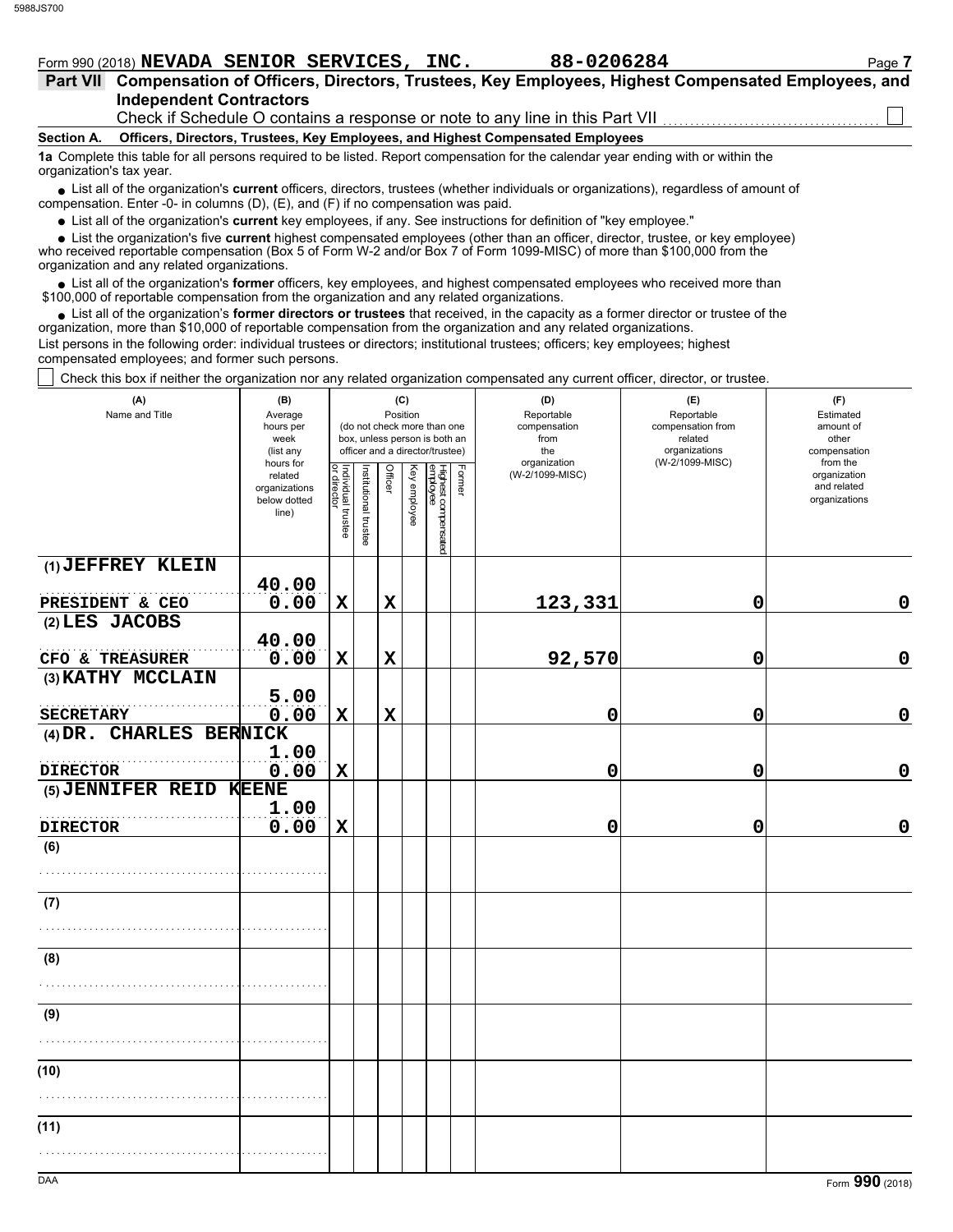|              |                 | Form 990 (2018) NEVADA SENIOR SERVICES, INC.                                                                                                    |                                                               |                                   |                       |         |                 |                                                                                                 |        | 88-0206284                                                                                                                                                                                                                                                                                                                                                                                                                                                     |                                                                                                                                  | Page 8                                                             |
|--------------|-----------------|-------------------------------------------------------------------------------------------------------------------------------------------------|---------------------------------------------------------------|-----------------------------------|-----------------------|---------|-----------------|-------------------------------------------------------------------------------------------------|--------|----------------------------------------------------------------------------------------------------------------------------------------------------------------------------------------------------------------------------------------------------------------------------------------------------------------------------------------------------------------------------------------------------------------------------------------------------------------|----------------------------------------------------------------------------------------------------------------------------------|--------------------------------------------------------------------|
|              | <b>Part VII</b> |                                                                                                                                                 |                                                               |                                   |                       |         |                 |                                                                                                 |        |                                                                                                                                                                                                                                                                                                                                                                                                                                                                | Section A. Officers, Directors, Trustees, Key Employees, and Highest Compensated Employees (continued)                           |                                                                    |
|              |                 | (A)<br>Name and title                                                                                                                           | (B)<br>Average<br>hours per<br>week<br>(list any<br>hours for |                                   |                       |         | (C)<br>Position | (do not check more than one<br>box, unless person is both an<br>officer and a director/trustee) |        | (D)<br>Reportable<br>compensation<br>from<br>the<br>organization                                                                                                                                                                                                                                                                                                                                                                                               | (E)<br>Reportable<br>compensation from<br>related<br>organizations<br>(W-2/1099-MISC)                                            | (F)<br>Estimated<br>amount of<br>other<br>compensation<br>from the |
|              |                 |                                                                                                                                                 | related<br>organizations<br>below dotted<br>line)             | Individual trustee<br>or director | Institutional trustee | Officer | Key employee    | Highest compensatec<br>employee                                                                 | Former | (W-2/1099-MISC)                                                                                                                                                                                                                                                                                                                                                                                                                                                |                                                                                                                                  | organization<br>and related<br>organizations                       |
|              |                 |                                                                                                                                                 |                                                               |                                   |                       |         |                 |                                                                                                 |        |                                                                                                                                                                                                                                                                                                                                                                                                                                                                |                                                                                                                                  |                                                                    |
|              |                 |                                                                                                                                                 |                                                               |                                   |                       |         |                 |                                                                                                 |        |                                                                                                                                                                                                                                                                                                                                                                                                                                                                |                                                                                                                                  |                                                                    |
|              |                 |                                                                                                                                                 |                                                               |                                   |                       |         |                 |                                                                                                 |        |                                                                                                                                                                                                                                                                                                                                                                                                                                                                |                                                                                                                                  |                                                                    |
|              |                 |                                                                                                                                                 |                                                               |                                   |                       |         |                 |                                                                                                 |        |                                                                                                                                                                                                                                                                                                                                                                                                                                                                |                                                                                                                                  |                                                                    |
|              |                 |                                                                                                                                                 |                                                               |                                   |                       |         |                 |                                                                                                 |        |                                                                                                                                                                                                                                                                                                                                                                                                                                                                |                                                                                                                                  |                                                                    |
|              |                 |                                                                                                                                                 |                                                               |                                   |                       |         |                 |                                                                                                 |        |                                                                                                                                                                                                                                                                                                                                                                                                                                                                |                                                                                                                                  |                                                                    |
|              |                 |                                                                                                                                                 |                                                               |                                   |                       |         |                 |                                                                                                 |        |                                                                                                                                                                                                                                                                                                                                                                                                                                                                |                                                                                                                                  |                                                                    |
|              |                 |                                                                                                                                                 |                                                               |                                   |                       |         |                 |                                                                                                 |        |                                                                                                                                                                                                                                                                                                                                                                                                                                                                |                                                                                                                                  |                                                                    |
|              |                 | 1b Sub-total                                                                                                                                    |                                                               |                                   |                       |         |                 |                                                                                                 |        | 215,901                                                                                                                                                                                                                                                                                                                                                                                                                                                        |                                                                                                                                  |                                                                    |
|              |                 | Total from continuation sheets to Part VII, Section A                                                                                           |                                                               |                                   |                       |         |                 |                                                                                                 |        | 215,901                                                                                                                                                                                                                                                                                                                                                                                                                                                        |                                                                                                                                  |                                                                    |
| $\mathbf{2}$ |                 |                                                                                                                                                 |                                                               |                                   |                       |         |                 |                                                                                                 |        | Total number of individuals (including but not limited to those listed above) who received more than \$100,000 of                                                                                                                                                                                                                                                                                                                                              |                                                                                                                                  |                                                                    |
| 3<br>4<br>5  | individual      | reportable compensation from the organization $\blacktriangleright$ 1<br>employee on line 1a? If "Yes," complete Schedule J for such individual |                                                               |                                   |                       |         |                 |                                                                                                 |        | Did the organization list any former officer, director, or trustee, key employee, or highest compensated<br>For any individual listed on line 1a, is the sum of reportable compensation and other compensation from the<br>organization and related organizations greater than \$150,000? If "Yes," complete Schedule J for such<br>narviauar<br>Did any person listed on line 1a receive or accrue compensation from any unrelated organization or individual |                                                                                                                                  | <b>Yes</b><br>$\overline{N}$<br>X<br>3<br>X<br>4                   |
|              |                 | for services rendered to the organization? If "Yes," complete Schedule J for such person                                                        |                                                               |                                   |                       |         |                 |                                                                                                 |        |                                                                                                                                                                                                                                                                                                                                                                                                                                                                |                                                                                                                                  | X<br>5                                                             |
| 1            |                 | <b>Section B. Independent Contractors</b>                                                                                                       |                                                               |                                   |                       |         |                 |                                                                                                 |        | Complete this table for your five highest compensated independent contractors that received more than \$100,000 of                                                                                                                                                                                                                                                                                                                                             |                                                                                                                                  |                                                                    |
|              |                 |                                                                                                                                                 |                                                               |                                   |                       |         |                 |                                                                                                 |        |                                                                                                                                                                                                                                                                                                                                                                                                                                                                | compensation from the organization. Report compensation for the calendar year ending with or within the organization's tax year. |                                                                    |
|              |                 |                                                                                                                                                 | (A)<br>Name and business address                              |                                   |                       |         |                 |                                                                                                 |        |                                                                                                                                                                                                                                                                                                                                                                                                                                                                | (B)<br>Description of services                                                                                                   | (C)<br>Compensation                                                |
|              |                 |                                                                                                                                                 |                                                               |                                   |                       |         |                 |                                                                                                 |        |                                                                                                                                                                                                                                                                                                                                                                                                                                                                |                                                                                                                                  |                                                                    |
|              |                 |                                                                                                                                                 |                                                               |                                   |                       |         |                 |                                                                                                 |        |                                                                                                                                                                                                                                                                                                                                                                                                                                                                |                                                                                                                                  |                                                                    |
|              |                 |                                                                                                                                                 |                                                               |                                   |                       |         |                 |                                                                                                 |        |                                                                                                                                                                                                                                                                                                                                                                                                                                                                |                                                                                                                                  |                                                                    |
|              |                 |                                                                                                                                                 |                                                               |                                   |                       |         |                 |                                                                                                 |        |                                                                                                                                                                                                                                                                                                                                                                                                                                                                |                                                                                                                                  |                                                                    |
|              |                 |                                                                                                                                                 |                                                               |                                   |                       |         |                 |                                                                                                 |        |                                                                                                                                                                                                                                                                                                                                                                                                                                                                |                                                                                                                                  |                                                                    |
|              |                 |                                                                                                                                                 |                                                               |                                   |                       |         |                 |                                                                                                 |        |                                                                                                                                                                                                                                                                                                                                                                                                                                                                |                                                                                                                                  |                                                                    |
| 2            |                 | received more than \$100,000 of compensation from the organization ▶                                                                            |                                                               |                                   |                       |         |                 |                                                                                                 |        | Total number of independent contractors (including but not limited to those listed above) who                                                                                                                                                                                                                                                                                                                                                                  | 0                                                                                                                                |                                                                    |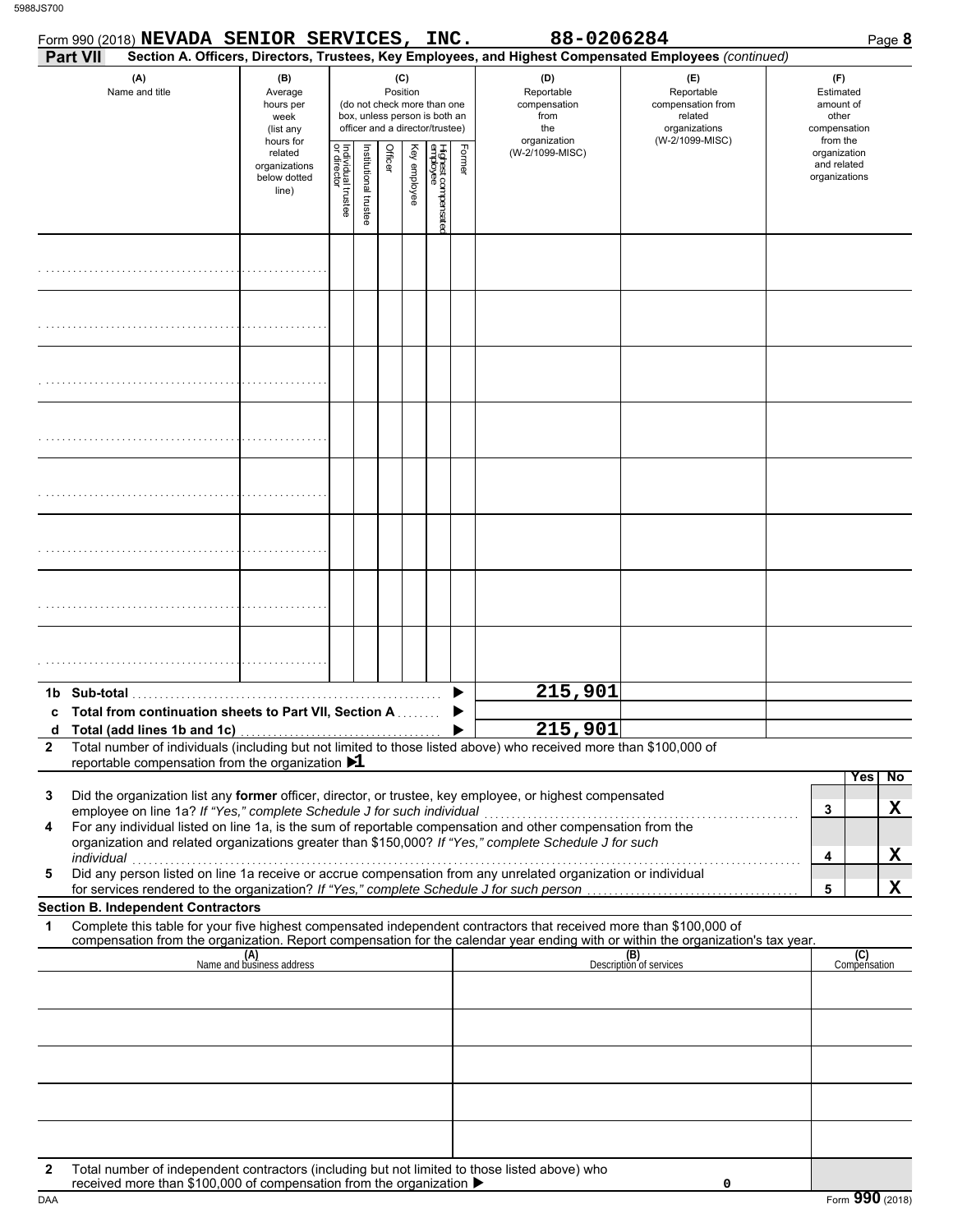# Form 990 (2018) **NEVADA SENIOR SERVICES, INC.** 88-0206284 Page 9 **Part VIII Statement of Revenue**

|                                                                                                         |     |                                                            |                                                                    |                |            |                       |                      | Check if Schedule O contains a response or note to any line in this Part VIII |                                         |                                                                  |
|---------------------------------------------------------------------------------------------------------|-----|------------------------------------------------------------|--------------------------------------------------------------------|----------------|------------|-----------------------|----------------------|-------------------------------------------------------------------------------|-----------------------------------------|------------------------------------------------------------------|
|                                                                                                         |     |                                                            |                                                                    |                |            |                       | (A)<br>Total revenue | (B)<br>Related or<br>exempt<br>function<br>revenue                            | (C)<br>Unrelated<br>business<br>revenue | (D)<br>Revenue<br>excluded from tax<br>under sections<br>512-514 |
|                                                                                                         |     | 1a Federated campaigns                                     |                                                                    | 1a             |            |                       |                      |                                                                               |                                         |                                                                  |
|                                                                                                         |     | <b>b</b> Membership dues                                   |                                                                    | 1 <sub>b</sub> |            |                       |                      |                                                                               |                                         |                                                                  |
|                                                                                                         |     | c Fundraising events                                       |                                                                    | 1 <sub>c</sub> |            |                       |                      |                                                                               |                                         |                                                                  |
|                                                                                                         |     | d Related organizations                                    |                                                                    | 1 <sub>d</sub> |            |                       |                      |                                                                               |                                         |                                                                  |
|                                                                                                         |     | e Government grants (contributions)                        |                                                                    | 1e             |            | 2,156,585             |                      |                                                                               |                                         |                                                                  |
|                                                                                                         |     | f All other contributions, gifts, grants,                  |                                                                    |                |            |                       |                      |                                                                               |                                         |                                                                  |
|                                                                                                         |     |                                                            | and similar amounts not included above                             | 1f             |            | 167,621               |                      |                                                                               |                                         |                                                                  |
|                                                                                                         |     |                                                            | <b>q</b> Noncash contributions included in lines 1a-1f: \$         |                |            |                       |                      |                                                                               |                                         |                                                                  |
|                                                                                                         |     |                                                            |                                                                    |                |            |                       | 2,324,206            |                                                                               |                                         |                                                                  |
|                                                                                                         |     |                                                            |                                                                    |                |            | <b>Busn. Code</b>     |                      |                                                                               |                                         |                                                                  |
|                                                                                                         | 2a  | PROGRAM FEES                                               |                                                                    |                |            | 621990                | 1,179,779            | 1,179,779                                                                     |                                         |                                                                  |
|                                                                                                         | b   |                                                            |                                                                    |                |            |                       |                      |                                                                               |                                         |                                                                  |
|                                                                                                         |     |                                                            |                                                                    |                |            |                       |                      |                                                                               |                                         |                                                                  |
|                                                                                                         | d   |                                                            |                                                                    |                |            |                       |                      |                                                                               |                                         |                                                                  |
|                                                                                                         |     |                                                            |                                                                    |                |            |                       |                      |                                                                               |                                         |                                                                  |
| Program Service Revenu¢Contributions, Gifts, Grants<br>Program Service Revenu¢and Other Similar Amounts |     |                                                            | <b>f</b> All other program service revenue $\ldots$                |                |            |                       |                      |                                                                               |                                         |                                                                  |
|                                                                                                         |     |                                                            |                                                                    |                |            | ▶                     | 1,179,779            |                                                                               |                                         |                                                                  |
|                                                                                                         | 3   |                                                            | Investment income (including dividends, interest,                  |                |            |                       |                      |                                                                               |                                         |                                                                  |
|                                                                                                         |     | and other similar amounts)                                 |                                                                    |                |            |                       |                      |                                                                               |                                         |                                                                  |
|                                                                                                         | 4   |                                                            | Income from investment of tax-exempt bond proceed                  |                |            |                       |                      |                                                                               |                                         |                                                                  |
|                                                                                                         | 5   |                                                            |                                                                    |                |            |                       |                      |                                                                               |                                         |                                                                  |
|                                                                                                         |     |                                                            | (i) Real                                                           |                |            | (ii) Personal         |                      |                                                                               |                                         |                                                                  |
|                                                                                                         |     | <b>6a</b> Gross rents                                      |                                                                    | 34,872         |            |                       |                      |                                                                               |                                         |                                                                  |
|                                                                                                         | b   | Less: rental exps.                                         |                                                                    |                |            |                       |                      |                                                                               |                                         |                                                                  |
|                                                                                                         |     | Rental inc. or (loss)                                      |                                                                    | 34,872         |            |                       |                      |                                                                               |                                         |                                                                  |
|                                                                                                         | d   | Net rental income or (loss)<br><b>7a</b> Gross amount from |                                                                    |                |            |                       | 34,872               | 34,872                                                                        |                                         |                                                                  |
|                                                                                                         |     | (i) Securities<br>sales of assets                          |                                                                    |                | (ii) Other |                       |                      |                                                                               |                                         |                                                                  |
|                                                                                                         |     | other than inventor                                        |                                                                    |                |            |                       |                      |                                                                               |                                         |                                                                  |
|                                                                                                         | b   | Less: cost or other                                        |                                                                    |                |            |                       |                      |                                                                               |                                         |                                                                  |
|                                                                                                         |     | basis & sales exps                                         |                                                                    |                |            |                       |                      |                                                                               |                                         |                                                                  |
|                                                                                                         |     | c Gain or (loss)                                           |                                                                    |                |            |                       |                      |                                                                               |                                         |                                                                  |
|                                                                                                         | d   |                                                            | 8a Gross income from fundraising events                            |                |            |                       |                      |                                                                               |                                         |                                                                  |
| g                                                                                                       |     |                                                            |                                                                    |                |            |                       |                      |                                                                               |                                         |                                                                  |
|                                                                                                         |     |                                                            | (not including $\$\dots$<br>of contributions reported on line 1c). |                |            |                       |                      |                                                                               |                                         |                                                                  |
|                                                                                                         |     |                                                            | See Part IV, line 18                                               | а              |            |                       |                      |                                                                               |                                         |                                                                  |
| Other Reven                                                                                             |     |                                                            | <b>b</b> Less: direct expenses                                     | b              |            |                       |                      |                                                                               |                                         |                                                                  |
|                                                                                                         |     |                                                            | c Net income or (loss) from fundraising events  ▶                  |                |            |                       |                      |                                                                               |                                         |                                                                  |
|                                                                                                         |     |                                                            | 9a Gross income from gaming activities.                            |                |            |                       |                      |                                                                               |                                         |                                                                  |
|                                                                                                         |     |                                                            |                                                                    |                |            |                       |                      |                                                                               |                                         |                                                                  |
|                                                                                                         |     |                                                            | <b>b</b> Less: direct expenses                                     | $\mathbf b$    |            |                       |                      |                                                                               |                                         |                                                                  |
|                                                                                                         |     |                                                            | <b>c</b> Net income or (loss) from gaming activities               |                |            |                       |                      |                                                                               |                                         |                                                                  |
|                                                                                                         |     |                                                            | 10a Gross sales of inventory, less                                 |                |            |                       |                      |                                                                               |                                         |                                                                  |
|                                                                                                         |     |                                                            | returns and allowances  a                                          |                |            |                       |                      |                                                                               |                                         |                                                                  |
|                                                                                                         |     |                                                            | <b>b</b> Less: cost of goods sold                                  | b              |            |                       |                      |                                                                               |                                         |                                                                  |
|                                                                                                         |     |                                                            | <b>c</b> Net income or (loss) from sales of inventory $\ldots$     |                |            |                       |                      |                                                                               |                                         |                                                                  |
|                                                                                                         |     |                                                            | Miscellaneous Revenue                                              |                |            | <b>Busn. Code</b>     |                      |                                                                               |                                         |                                                                  |
|                                                                                                         | 11a |                                                            |                                                                    |                |            |                       |                      |                                                                               |                                         |                                                                  |
|                                                                                                         | b   |                                                            |                                                                    |                |            |                       |                      |                                                                               |                                         |                                                                  |
|                                                                                                         | С   |                                                            |                                                                    |                |            |                       |                      |                                                                               |                                         |                                                                  |
|                                                                                                         | d   |                                                            | All other revenue                                                  |                |            |                       |                      |                                                                               |                                         |                                                                  |
|                                                                                                         | е   |                                                            |                                                                    |                |            | $\blacktriangleright$ |                      |                                                                               |                                         |                                                                  |
|                                                                                                         | 12  |                                                            | Total revenue. See instructions.                                   |                |            |                       | 3,538,857            | 1,214,651                                                                     | 0                                       | 0                                                                |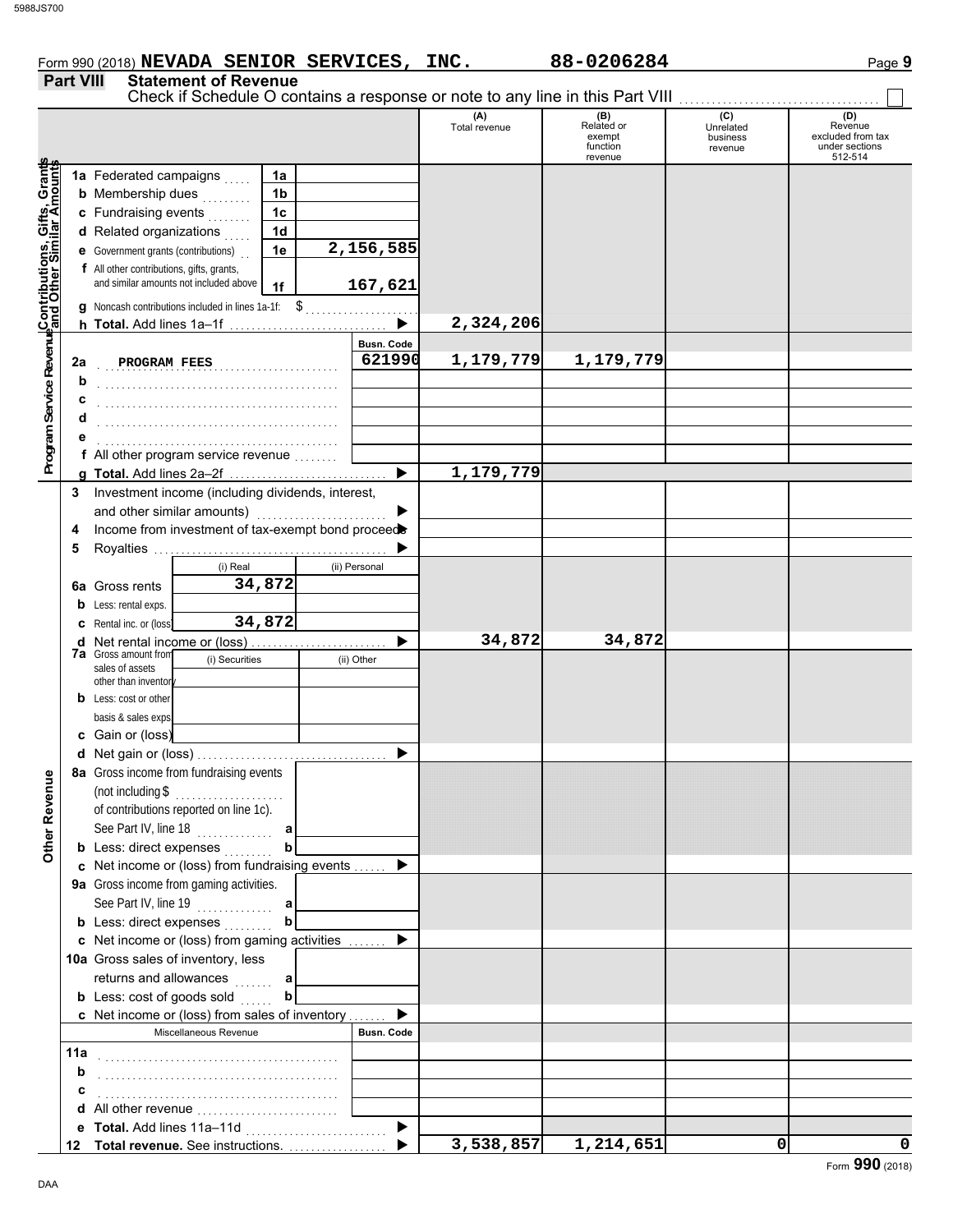### **Part IX Statement of Functional Expenses** Form 990 (2018) Page **10 NEVADA SENIOR SERVICES, INC. 88-0206284**

|              | Section 501(c)(3) and 501(c)(4) organizations must complete all columns. All other organizations must complete column (A).                                                                                                    |                |                             |                                    |                         |
|--------------|-------------------------------------------------------------------------------------------------------------------------------------------------------------------------------------------------------------------------------|----------------|-----------------------------|------------------------------------|-------------------------|
|              | Check if Schedule O contains a response or note to any line in this Part IX                                                                                                                                                   | (A)            | (B)                         | (C)                                | (D)                     |
|              | Do not include amounts reported on lines 6b,<br>7b, 8b, 9b, and 10b of Part VIII.                                                                                                                                             | Total expenses | Program service<br>expenses | Management and<br>general expenses | Fundraising<br>expenses |
| 1            | Grants and other assistance to domestic organizations                                                                                                                                                                         |                |                             |                                    |                         |
|              | and domestic governments. See Part IV, line 21                                                                                                                                                                                |                |                             |                                    |                         |
| $\mathbf{2}$ | Grants and other assistance to domestic                                                                                                                                                                                       |                |                             |                                    |                         |
|              | individuals. See Part IV, line 22                                                                                                                                                                                             |                |                             |                                    |                         |
| 3            | Grants and other assistance to foreign                                                                                                                                                                                        |                |                             |                                    |                         |
|              | organizations, foreign governments, and foreign                                                                                                                                                                               |                |                             |                                    |                         |
|              | individuals. See Part IV, lines 15 and 16                                                                                                                                                                                     |                |                             |                                    |                         |
|              | Benefits paid to or for members                                                                                                                                                                                               |                |                             |                                    |                         |
| 5            | Compensation of current officers, directors,                                                                                                                                                                                  |                |                             |                                    |                         |
|              | trustees, and key employees                                                                                                                                                                                                   | 215,901        | 214,408                     | 1,237                              | 256                     |
| 6            | Compensation not included above, to disqualified                                                                                                                                                                              |                |                             |                                    |                         |
|              | persons (as defined under section 4958(f)(1)) and                                                                                                                                                                             |                |                             |                                    |                         |
|              | persons described in section 4958(c)(3)(B)                                                                                                                                                                                    |                |                             |                                    |                         |
| 7            | Other salaries and wages                                                                                                                                                                                                      | 2,110,409      | 2,095,813                   | 12,094                             | 2,502                   |
| 8            | Pension plan accruals and contributions (include                                                                                                                                                                              |                |                             |                                    |                         |
|              | section 401(k) and 403(b) employer contributions)                                                                                                                                                                             |                |                             |                                    |                         |
| 9            | Other employee benefits                                                                                                                                                                                                       | 59,598         | 38,739                      | 17,283                             | 3,576                   |
| 10           | Payroll taxes                                                                                                                                                                                                                 |                |                             |                                    |                         |
| 11           | Fees for services (non-employees):                                                                                                                                                                                            |                |                             |                                    |                         |
| a            | Management                                                                                                                                                                                                                    |                |                             |                                    |                         |
| b            | Legal                                                                                                                                                                                                                         |                |                             |                                    |                         |
|              |                                                                                                                                                                                                                               |                |                             |                                    |                         |
| d            | Lobbying                                                                                                                                                                                                                      |                |                             |                                    |                         |
|              | Professional fundraising services. See Part IV, line 17                                                                                                                                                                       |                |                             |                                    |                         |
| f            | Investment management fees                                                                                                                                                                                                    |                |                             |                                    |                         |
| a            | Other. (If line 11g amount exceeds 10% of line 25, column<br>(A) amount, list line 11g expenses on Schedule O.)                                                                                                               | 241,283        | 233,499                     |                                    |                         |
| 12           | Advertising and promotion [1] [1] [1] Advertising and promotion                                                                                                                                                               | 38,303         | 30,777                      | $\frac{6,450}{6,236}$              | 1,334<br>1,290          |
| 13           |                                                                                                                                                                                                                               | 49,152         | 31,949                      | 14,254                             | 2,949                   |
| 14           | Information technology<br>                                                                                                                                                                                                    |                |                             |                                    |                         |
| 15           |                                                                                                                                                                                                                               |                |                             |                                    |                         |
| 16           |                                                                                                                                                                                                                               |                |                             |                                    |                         |
| 17           | Travel                                                                                                                                                                                                                        | 35,293         | 22,940                      | $\overline{1}0, 235$               | 2,118                   |
| 18           | Payments of travel or entertainment expenses                                                                                                                                                                                  |                |                             |                                    |                         |
|              | for any federal, state, or local public officials                                                                                                                                                                             |                |                             |                                    |                         |
| 19           | Conferences, conventions, and meetings                                                                                                                                                                                        |                |                             |                                    |                         |
| 20           | Interest                                                                                                                                                                                                                      | 16,903         | 10,987                      | 4,902                              | 1,014                   |
| 21           | Payments to affiliates [11] contains a set of the set of the set of the set of the set of the set of the set of the set of the set of the set of the set of the set of the set of the set of the set of the set of the set of |                |                             |                                    |                         |
| 22           | Depreciation, depletion, and amortization                                                                                                                                                                                     | 143,158        | 93,053                      | 41,516                             | 8,589                   |
| 23           |                                                                                                                                                                                                                               | 59,727         | 38,822                      | 17,321                             | 3,584                   |
| 24           | Other expenses. Itemize expenses not covered                                                                                                                                                                                  |                |                             |                                    |                         |
|              | above (List miscellaneous expenses in line 24e. If                                                                                                                                                                            |                |                             |                                    |                         |
|              | line 24e amount exceeds 10% of line 25, column                                                                                                                                                                                |                |                             |                                    |                         |
|              | (A) amount, list line 24e expenses on Schedule O.)                                                                                                                                                                            |                |                             |                                    |                         |
| a            | PROGRAM EXPENSE                                                                                                                                                                                                               | 337,088        | 337,088                     |                                    |                         |
| b            | REPAIRS AND MAINTENANCE                                                                                                                                                                                                       | 121,714        | 79,114                      | 35,297                             | 7,303                   |
| C            | UTILITIES                                                                                                                                                                                                                     | 88,501         | 57,526                      | 25,665                             | 5,310                   |
| d            | RENT EXPENSE                                                                                                                                                                                                                  | 72,633         | 47,211                      | 21,064                             | 4,358                   |
| е            | All other expenses                                                                                                                                                                                                            | 109,852        | 87,041                      | 18,901                             | 3,910                   |
| 25           | Total functional expenses. Add lines 1 through 24e                                                                                                                                                                            | 3,699,515      | 3,418,967                   | 232,455                            | 48,093                  |
| 26           | Joint costs. Complete this line only if the<br>organization reported in column (B) joint costs                                                                                                                                |                |                             |                                    |                         |
|              | from a combined educational campaign and                                                                                                                                                                                      |                |                             |                                    |                         |
|              | fundraising solicitation. Check here<br>if<br>following SOP 98-2 (ASC 958-720)                                                                                                                                                |                |                             |                                    |                         |
|              |                                                                                                                                                                                                                               |                |                             |                                    |                         |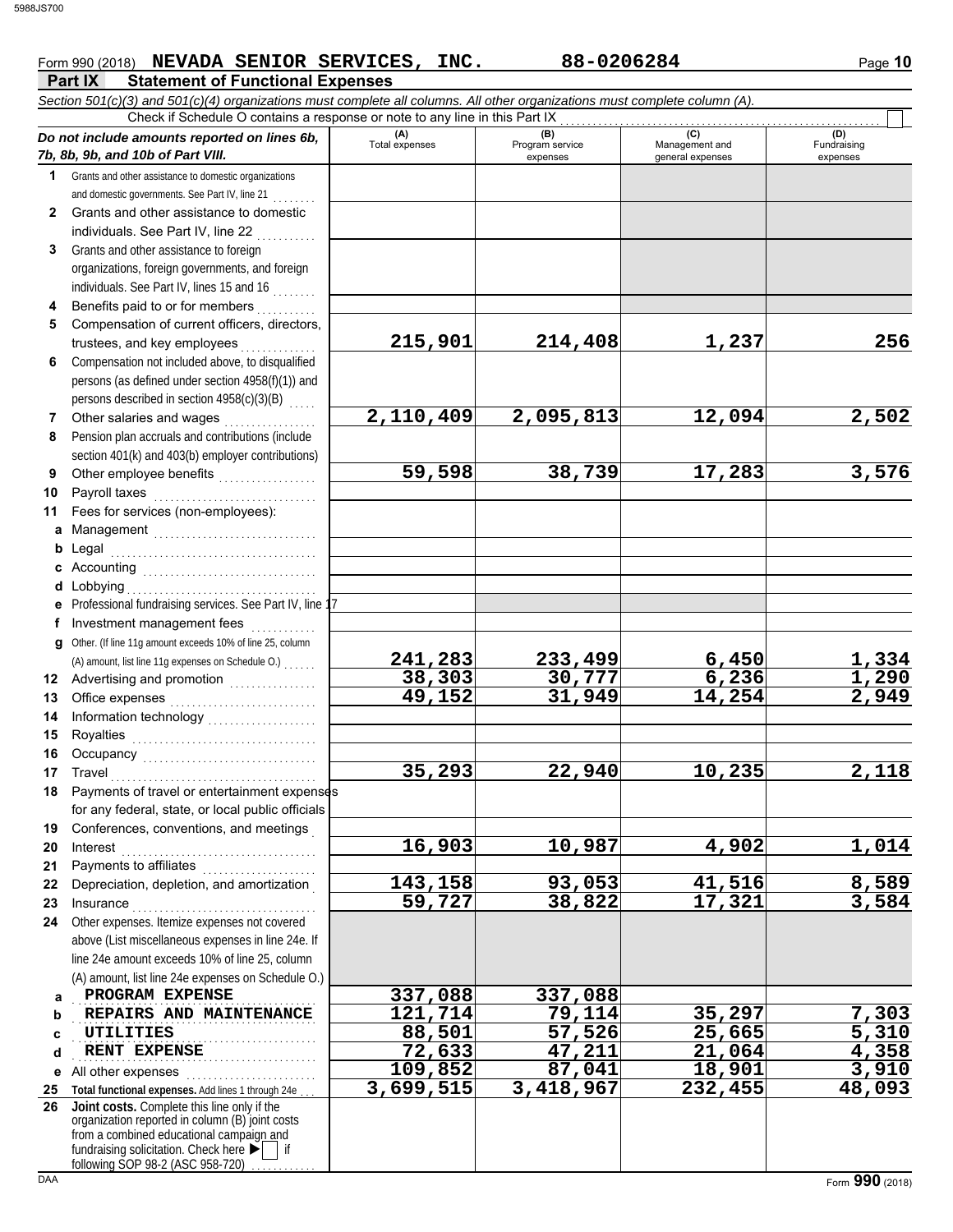# Form 990 (2018) **NEVADA SENIOR SERVICES, INC.** 88-0206284 Page 11 **Part X** Balance Sheet

|                    |          | Check if Schedule O contains a response or note to any line in this Part X                                                                 |                                     |                        |                               |                 |                    |
|--------------------|----------|--------------------------------------------------------------------------------------------------------------------------------------------|-------------------------------------|------------------------|-------------------------------|-----------------|--------------------|
|                    |          |                                                                                                                                            |                                     |                        | (A)<br>Beginning of year      |                 | (B)<br>End of year |
|                    | 1        | Cash-non-interest bearing                                                                                                                  |                                     |                        |                               | 1               |                    |
|                    | 2        |                                                                                                                                            |                                     |                        |                               | $\mathbf{2}$    |                    |
|                    | 3        |                                                                                                                                            |                                     |                        | 1,236,400                     | 3               | <u>1,234,453</u>   |
|                    | 4        | Accounts receivable, net                                                                                                                   |                                     |                        | 99,721                        | 4               | 128,108            |
|                    | 5        | Loans and other receivables from current and former officers, directors,                                                                   |                                     |                        |                               |                 |                    |
|                    |          | trustees, key employees, and highest compensated employees.                                                                                |                                     |                        |                               |                 |                    |
|                    |          | Complete Part II of Schedule L                                                                                                             |                                     |                        |                               | 5               |                    |
|                    | 6        | Loans and other receivables from other disqualified persons (as defined under section                                                      |                                     |                        |                               |                 |                    |
|                    |          | $4958(f)(1)$ , persons described in section $4958(c)(3)(B)$ , and contributing employers and                                               |                                     |                        |                               |                 |                    |
|                    |          | sponsoring organizations of section 501(c)(9) voluntary employees' beneficiary                                                             |                                     |                        |                               |                 |                    |
|                    |          | organizations (see instructions). Complete Part II of Schedule L                                                                           |                                     |                        | 6                             |                 |                    |
| Assets             | 7        |                                                                                                                                            |                                     |                        |                               | $\overline{7}$  |                    |
|                    | 8        | Inventories for sale or use                                                                                                                |                                     |                        |                               | 8               |                    |
|                    | 9        | Prepaid expenses and deferred charges                                                                                                      |                                     |                        | 9,049                         | 9               | 13,663             |
|                    |          | 10a Land, buildings, and equipment: cost or                                                                                                |                                     |                        |                               |                 |                    |
|                    |          | other basis. Complete Part VI of Schedule D  10a                                                                                           |                                     |                        |                               |                 |                    |
|                    |          | <b>b</b> Less: accumulated depreciation<br>.                                                                                               | 10 <sub>b</sub>                     | 4,513,921<br>2,109,978 | 2,506,310                     | 10 <sub>c</sub> | 2,403,943          |
|                    | 11       | Investments-publicly traded securities                                                                                                     |                                     |                        | 11                            |                 |                    |
|                    | 12       |                                                                                                                                            |                                     | 12                     |                               |                 |                    |
|                    | 13       |                                                                                                                                            |                                     | 13                     |                               |                 |                    |
|                    | 14       | Intangible assets                                                                                                                          |                                     |                        |                               | 14              |                    |
|                    | 15       | Other assets. See Part IV, line 11                                                                                                         | 2,500                               | 15                     | 2,500                         |                 |                    |
|                    | 16       | <b>Total assets.</b> Add lines 1 through 15 (must equal line 34)                                                                           |                                     |                        | 3,853,980                     | 16              | 3,782,667          |
|                    | 17       |                                                                                                                                            | 95,934                              | 17                     | 113,203                       |                 |                    |
|                    |          |                                                                                                                                            |                                     | 18                     |                               |                 |                    |
|                    | 18       | Grants payable<br>Deferred revenue                                                                                                         | 10,000                              | 19                     | 244,623                       |                 |                    |
|                    | 19<br>20 | Tax-exempt bond liabilities                                                                                                                |                                     | 20                     |                               |                 |                    |
|                    |          | Escrow or custodial account liability. Complete Part IV of Schedule D                                                                      |                                     |                        |                               |                 |                    |
|                    | 21       |                                                                                                                                            |                                     |                        | 21                            |                 |                    |
| Liabilities        | 22       | Loans and other payables to current and former officers, directors,                                                                        |                                     |                        |                               |                 |                    |
|                    |          | trustees, key employees, highest compensated employees, and                                                                                |                                     |                        |                               |                 |                    |
|                    |          | disqualified persons. Complete Part II of Schedule L                                                                                       |                                     |                        |                               | 22              |                    |
|                    | 23       |                                                                                                                                            |                                     |                        | 353,640                       | 23              | 338,239            |
|                    | 24       | Unsecured notes and loans payable to unrelated third parties<br>Other liabilities (including federal income tax, payables to related third |                                     |                        |                               | 24              |                    |
|                    | 25       |                                                                                                                                            |                                     |                        |                               |                 |                    |
|                    |          | parties, and other liabilities not included on lines 17-24). Complete Part X                                                               |                                     |                        |                               |                 |                    |
|                    |          | of Schedule D                                                                                                                              | 22,273<br>481,847                   | 25                     | $\frac{16,764}{712,829}$      |                 |                    |
|                    | 26       | Organizations that follow SFAS 117 (ASC 958), check here $\blacktriangleright$ $\boxed{\mathbf{X}}$ and                                    |                                     |                        |                               | 26              |                    |
|                    |          |                                                                                                                                            |                                     |                        |                               |                 |                    |
| <b>Balances</b>    |          | complete lines 27 through 29, and lines 33 and 34.                                                                                         |                                     |                        |                               |                 |                    |
|                    | 27       | Unrestricted net assets                                                                                                                    | 2,135,733<br>$\overline{1,236,400}$ | 27                     | <u>1,835,385</u><br>1,234,453 |                 |                    |
|                    | 28       | Temporarily restricted net assets                                                                                                          |                                     |                        |                               | 28              |                    |
|                    | 29       | Permanently restricted net assets<br>Organizations that do not follow SFAS 117 (ASC 958), check here                                       |                                     | and                    |                               | 29              |                    |
|                    |          |                                                                                                                                            |                                     |                        |                               |                 |                    |
| Net Assets or Fund |          | complete lines 30 through 34.                                                                                                              |                                     |                        |                               |                 |                    |
|                    | 30       | Capital stock or trust principal, or current funds                                                                                         |                                     |                        |                               | 30              |                    |
|                    | 31       | Paid-in or capital surplus, or land, building, or equipment fund                                                                           |                                     |                        |                               | 31              |                    |
|                    | 32       | Retained earnings, endowment, accumulated income, or other funds                                                                           |                                     |                        |                               | 32              |                    |
|                    | 33       | Total net assets or fund balances                                                                                                          |                                     |                        | $\overline{3,372,133}$        | 33              | 3,069,838          |
|                    | 34       |                                                                                                                                            | 3,853,980 34                        |                        | 3,782,667                     |                 |                    |

Form **990** (2018)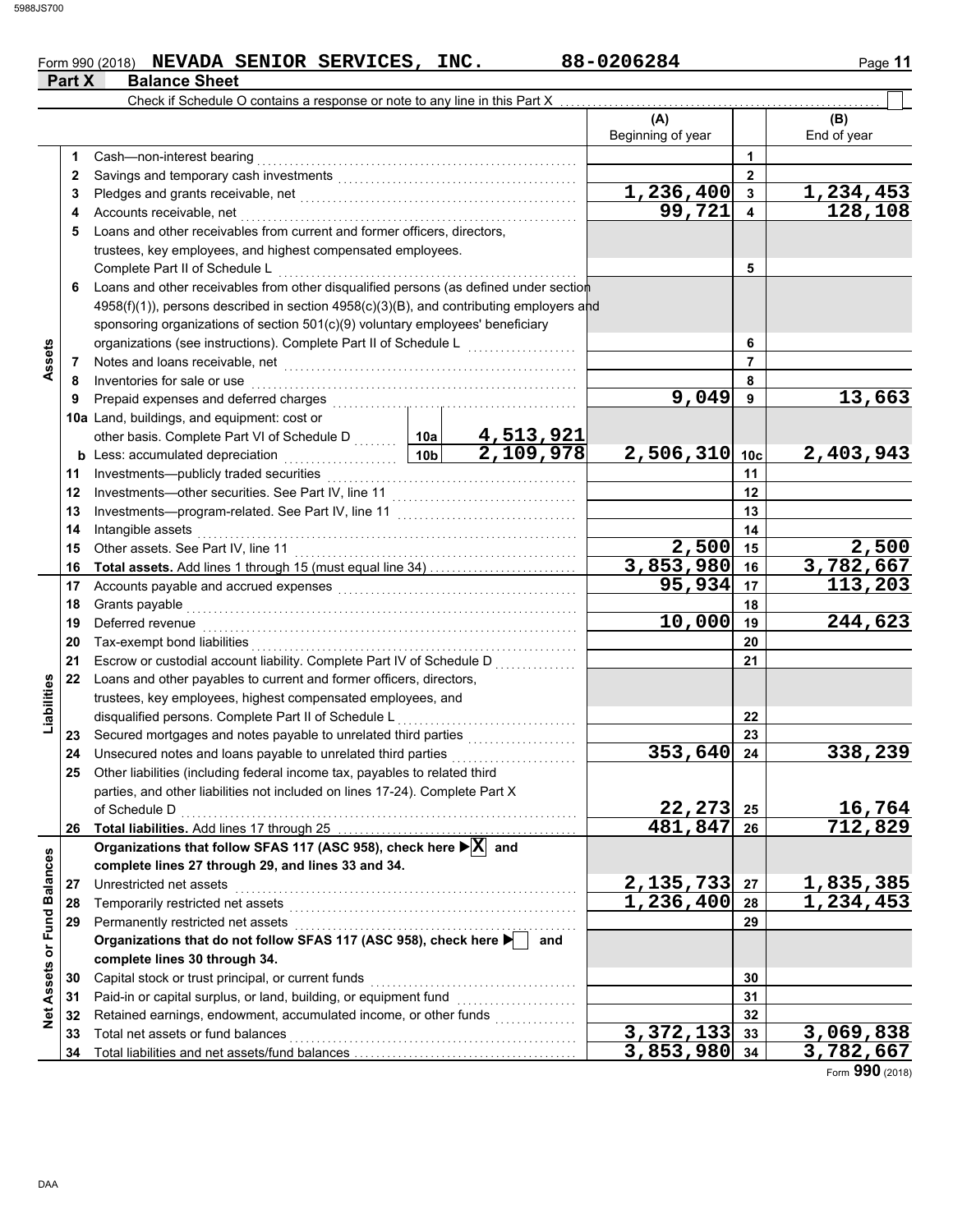|    | 88-0206284<br>Form 990 (2018) NEVADA SENIOR SERVICES, INC.                                                            |                         |                |             | Page 12    |
|----|-----------------------------------------------------------------------------------------------------------------------|-------------------------|----------------|-------------|------------|
|    | Part XI<br><b>Reconciliation of Net Assets</b>                                                                        |                         |                |             |            |
|    | Check if Schedule O contains a response or note to any line in this Part XI                                           |                         |                |             |            |
| 1  | Total revenue (must equal Part VIII, column (A), line 12)                                                             | $\mathbf{1}$            | 3,538,857      |             |            |
| 2  |                                                                                                                       | $\overline{2}$          | 3,699,515      |             |            |
| 3  | Revenue less expenses. Subtract line 2 from line 1                                                                    | $\overline{\mathbf{3}}$ |                |             | $-160,658$ |
| 4  | Net assets or fund balances at beginning of year (must equal Part X, line 33, column (A)) [[[[[[[[[[[[[[[[[[[         | $\overline{4}$          | 3,372,133      |             |            |
| 5  | Net unrealized gains (losses) on investments                                                                          | 5                       |                |             |            |
| 6  | Donated services and use of facilities                                                                                | 6                       |                |             |            |
| 7  | Investment expenses                                                                                                   | $\overline{7}$          |                |             |            |
| 8  | Prior period adjustments                                                                                              | 8                       |                |             | $-141,637$ |
| 9  | Other changes in net assets or fund balances (explain in Schedule O)                                                  | 9                       |                |             |            |
| 10 | Net assets or fund balances at end of year. Combine lines 3 through 9 (must equal Part X, line                        |                         |                |             |            |
|    | 33, column (B))                                                                                                       | 10                      | 3,069,838      |             |            |
|    | <b>Financial Statements and Reporting</b><br><b>Part XII</b>                                                          |                         |                |             |            |
|    | Check if Schedule O contains a response or note to any line in this Part XII                                          |                         |                |             |            |
|    |                                                                                                                       |                         |                | Yes l       | <b>No</b>  |
| 1  | $ \mathbf{X} $ Accrual<br>Accounting method used to prepare the Form 990:  <br>Cash<br>Other                          |                         |                |             |            |
|    | If the organization changed its method of accounting from a prior year or checked "Other," explain in                 |                         |                |             |            |
|    | Schedule O.                                                                                                           |                         |                |             |            |
|    | 2a Were the organization's financial statements compiled or reviewed by an independent accountant?                    |                         | 2a             |             | x          |
|    | If "Yes," check a box below to indicate whether the financial statements for the year were compiled or                |                         |                |             |            |
|    | reviewed on a separate basis, consolidated basis, or both:                                                            |                         |                |             |            |
|    | <b>Consolidated basis</b><br>Separate basis<br>Both consolidated and separate basis                                   |                         |                |             |            |
|    | b Were the organization's financial statements audited by an independent accountant?                                  |                         | 2 <sub>b</sub> | X           |            |
|    | If "Yes," check a box below to indicate whether the financial statements for the year were audited on a               |                         |                |             |            |
|    | separate basis, consolidated basis, or both:                                                                          |                         |                |             |            |
|    | $ \mathbf{X} $ Separate basis<br>  Consolidated basis<br>Both consolidated and separate basis                         |                         |                |             |            |
|    | c If "Yes" to line 2a or 2b, does the organization have a committee that assumes responsibility for oversight         |                         |                |             |            |
|    | of the audit, review, or compilation of its financial statements and selection of an independent accountant?          |                         | 2c             | $\mathbf x$ |            |
|    | If the organization changed either its oversight process or selection process during the tax year, explain in         |                         |                |             |            |
|    | Schedule O.                                                                                                           |                         |                |             |            |
|    | 3a As a result of a federal award, was the organization required to undergo an audit or audits as set forth in        |                         |                |             |            |
|    | the Single Audit Act and OMB Circular A-133?                                                                          |                         | 3a             | X           |            |
|    | <b>b</b> If "Yes," did the organization undergo the required audit or audits? If the organization did not undergo the |                         |                |             |            |
|    | required audit or audits, explain why in Schedule O and describe any steps taken to undergo such audits.              |                         | 3 <sub>b</sub> | X<br>001    |            |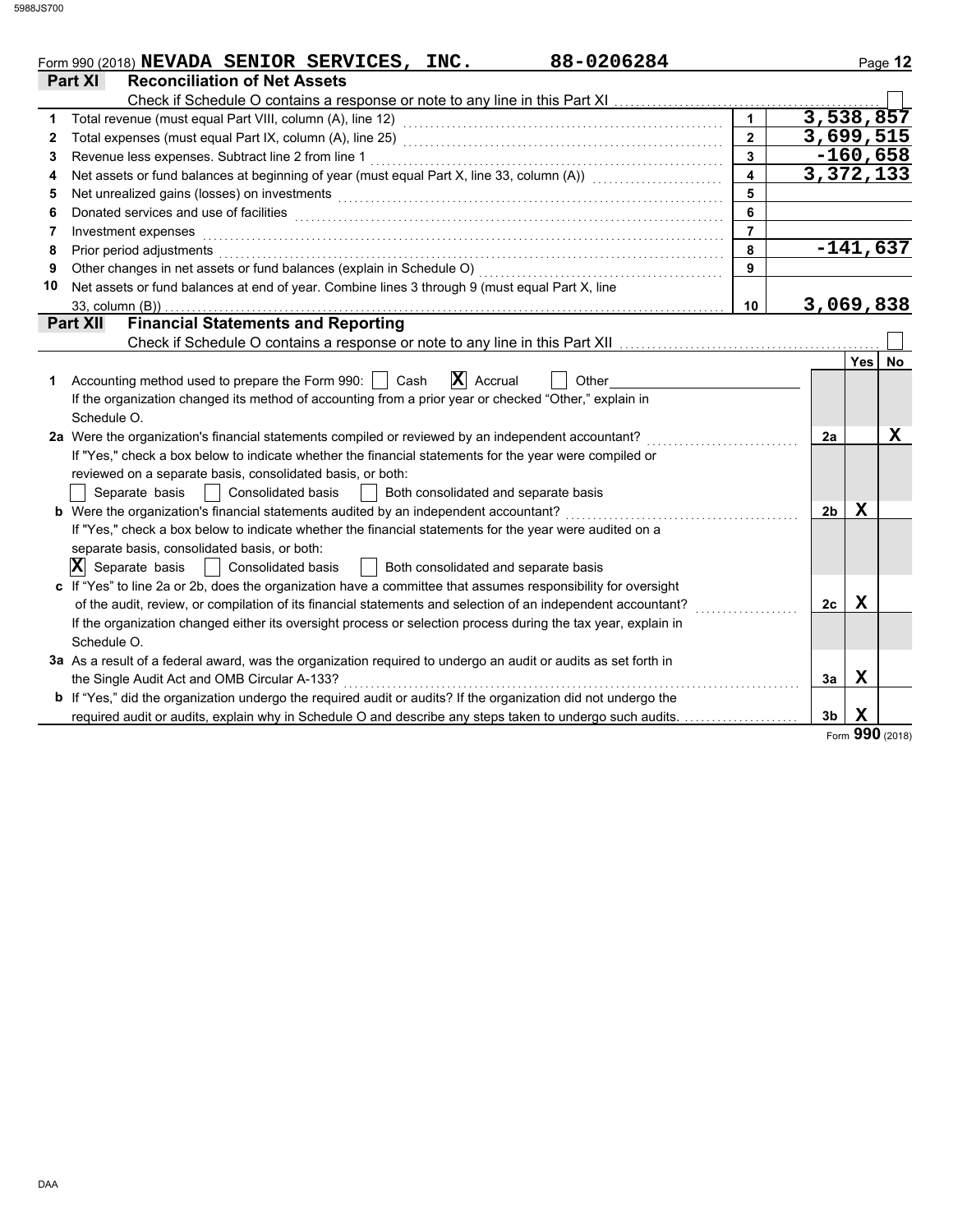5988JS700

**SCHEDULE A** 

|  |  |  |  |  | <b>Public Charity Status and Public Support</b> |
|--|--|--|--|--|-------------------------------------------------|
|--|--|--|--|--|-------------------------------------------------|

**Complete if the organization is a section 501(c)(3) organization or a section 4947(a)(1) nonexempt charitable trust. (Form 990 or 990-EZ)**

 **Attach to Form 990 or Form 990-EZ.**

|  | 201 |                    |
|--|-----|--------------------|
|  |     | pen to Public<br>r |

OMB No. 1545-0047

|             | Department of the Treasury            |                                                            | Attach to Form 990 or Form 990-EZ.                                                                                                                                                                                                                                                                                                                                                                                                                                               |     |                                                      |                                        | <b>Open to Public</b>                 |
|-------------|---------------------------------------|------------------------------------------------------------|----------------------------------------------------------------------------------------------------------------------------------------------------------------------------------------------------------------------------------------------------------------------------------------------------------------------------------------------------------------------------------------------------------------------------------------------------------------------------------|-----|------------------------------------------------------|----------------------------------------|---------------------------------------|
|             | Internal Revenue Service              |                                                            | Go to www.irs.gov/Form990 for instructions and the latest information.                                                                                                                                                                                                                                                                                                                                                                                                           |     |                                                      |                                        | Inspection                            |
|             | Name of the organization              |                                                            | NEVADA SENIOR SERVICES, INC.                                                                                                                                                                                                                                                                                                                                                                                                                                                     |     |                                                      | 88-0206284                             | <b>Employer identification number</b> |
|             | Part I                                |                                                            | Reason for Public Charity Status (All organizations must complete this part.) See instructions.                                                                                                                                                                                                                                                                                                                                                                                  |     |                                                      |                                        |                                       |
|             |                                       |                                                            | The organization is not a private foundation because it is: (For lines 1 through 12, check only one box.)                                                                                                                                                                                                                                                                                                                                                                        |     |                                                      |                                        |                                       |
| 1           |                                       |                                                            | A church, convention of churches, or association of churches described in section 170(b)(1)(A)(i).                                                                                                                                                                                                                                                                                                                                                                               |     |                                                      |                                        |                                       |
| $\mathbf 2$ |                                       |                                                            | A school described in section 170(b)(1)(A)(ii). (Attach Schedule E (Form 990 or 990-EZ).)                                                                                                                                                                                                                                                                                                                                                                                        |     |                                                      |                                        |                                       |
| 3           |                                       |                                                            | A hospital or a cooperative hospital service organization described in section 170(b)(1)(A)(iii).                                                                                                                                                                                                                                                                                                                                                                                |     |                                                      |                                        |                                       |
| 4           | city, and state:                      |                                                            | A medical research organization operated in conjunction with a hospital described in section 170(b)(1)(A)(iii). Enter the hospital's name,                                                                                                                                                                                                                                                                                                                                       |     |                                                      |                                        |                                       |
| 5           |                                       |                                                            | An organization operated for the benefit of a college or university owned or operated by a governmental unit described in                                                                                                                                                                                                                                                                                                                                                        |     |                                                      |                                        |                                       |
|             |                                       | section 170(b)(1)(A)(iv). (Complete Part II.)              |                                                                                                                                                                                                                                                                                                                                                                                                                                                                                  |     |                                                      |                                        |                                       |
| 6           |                                       |                                                            | A federal, state, or local government or governmental unit described in section 170(b)(1)(A)(v).                                                                                                                                                                                                                                                                                                                                                                                 |     |                                                      |                                        |                                       |
| 7           |                                       | described in section 170(b)(1)(A)(vi). (Complete Part II.) | An organization that normally receives a substantial part of its support from a governmental unit or from the general public                                                                                                                                                                                                                                                                                                                                                     |     |                                                      |                                        |                                       |
| 8           |                                       |                                                            | A community trust described in section 170(b)(1)(A)(vi). (Complete Part II.)                                                                                                                                                                                                                                                                                                                                                                                                     |     |                                                      |                                        |                                       |
| 9           | university:                           |                                                            | An agricultural research organization described in section 170(b)(1)(A)(ix) operated in conjunction with a land-grant college<br>or university or a non-land-grant college of agriculture (see instructions). Enter the name, city, and state of the college or                                                                                                                                                                                                                  |     |                                                      |                                        |                                       |
| 10          | $ {\bf X} $                           |                                                            | An organization that normally receives: (1) more than 33 1/3% of its support from contributions, membership fees, and gross<br>receipts from activities related to its exempt functions—subject to certain exceptions, and (2) no more than 33 1/3% of its<br>support from gross investment income and unrelated business taxable income (less section 511 tax) from businesses<br>acquired by the organization after June 30, 1975. See section 509(a)(2). (Complete Part III.) |     |                                                      |                                        |                                       |
| 11          |                                       |                                                            | An organization organized and operated exclusively to test for public safety. See section 509(a)(4).                                                                                                                                                                                                                                                                                                                                                                             |     |                                                      |                                        |                                       |
| 12          |                                       |                                                            | An organization organized and operated exclusively for the benefit of, to perform the functions of, or to carry out the purposes<br>of one or more publicly supported organizations described in section 509(a)(1) or section 509(a)(2). See section 509(a)(3).<br>Check the box in lines 12a through 12d that describes the type of supporting organization and complete lines 12e, 12f, and 12g.                                                                               |     |                                                      |                                        |                                       |
|             | а                                     |                                                            | Type I. A supporting organization operated, supervised, or controlled by its supported organization(s), typically by giving<br>the supported organization(s) the power to regularly appoint or elect a majority of the directors or trustees of the<br>supporting organization. You must complete Part IV, Sections A and B.                                                                                                                                                     |     |                                                      |                                        |                                       |
|             | b                                     |                                                            | Type II. A supporting organization supervised or controlled in connection with its supported organization(s), by having<br>control or management of the supporting organization vested in the same persons that control or manage the supported<br>organization(s). You must complete Part IV, Sections A and C.                                                                                                                                                                 |     |                                                      |                                        |                                       |
|             | c                                     |                                                            | Type III functionally integrated. A supporting organization operated in connection with, and functionally integrated with,<br>its supported organization(s) (see instructions). You must complete Part IV, Sections A, D, and E.                                                                                                                                                                                                                                                 |     |                                                      |                                        |                                       |
|             | d                                     |                                                            | Type III non-functionally integrated. A supporting organization operated in connection with its supported organization(s)<br>that is not functionally integrated. The organization generally must satisfy a distribution requirement and an attentiveness                                                                                                                                                                                                                        |     |                                                      |                                        |                                       |
|             |                                       |                                                            | requirement (see instructions). You must complete Part IV, Sections A and D, and Part V.                                                                                                                                                                                                                                                                                                                                                                                         |     |                                                      |                                        |                                       |
|             | е                                     |                                                            | Check this box if the organization received a written determination from the IRS that it is a Type I, Type II, Type III<br>functionally integrated, or Type III non-functionally integrated supporting organization.                                                                                                                                                                                                                                                             |     |                                                      |                                        |                                       |
|             | f                                     | Enter the number of supported organizations                |                                                                                                                                                                                                                                                                                                                                                                                                                                                                                  |     |                                                      |                                        |                                       |
|             | g                                     |                                                            | Provide the following information about the supported organization(s).                                                                                                                                                                                                                                                                                                                                                                                                           |     |                                                      |                                        |                                       |
|             | (i) Name of supported<br>organization | (ii) EIN                                                   | (iii) Type of organization<br>(described on lines 1-10                                                                                                                                                                                                                                                                                                                                                                                                                           |     | (iv) Is the organization<br>listed in your governing | (v) Amount of monetary<br>support (see | (vi) Amount of<br>other support (see  |
|             |                                       |                                                            | above (see instructions))                                                                                                                                                                                                                                                                                                                                                                                                                                                        |     | document?                                            | instructions)                          | instructions)                         |
|             |                                       |                                                            |                                                                                                                                                                                                                                                                                                                                                                                                                                                                                  | Yes | No                                                   |                                        |                                       |
| (A)         |                                       |                                                            |                                                                                                                                                                                                                                                                                                                                                                                                                                                                                  |     |                                                      |                                        |                                       |
| (B)         |                                       |                                                            |                                                                                                                                                                                                                                                                                                                                                                                                                                                                                  |     |                                                      |                                        |                                       |
| (C)         |                                       |                                                            |                                                                                                                                                                                                                                                                                                                                                                                                                                                                                  |     |                                                      |                                        |                                       |
| (D)         |                                       |                                                            |                                                                                                                                                                                                                                                                                                                                                                                                                                                                                  |     |                                                      |                                        |                                       |
| (E)         |                                       |                                                            |                                                                                                                                                                                                                                                                                                                                                                                                                                                                                  |     |                                                      |                                        |                                       |

**For Paperwork Reduction Act Notice, see the Instructions for Form 990 or 990-EZ. Total**

**Schedule A (Form 990 or 990-EZ) 2018**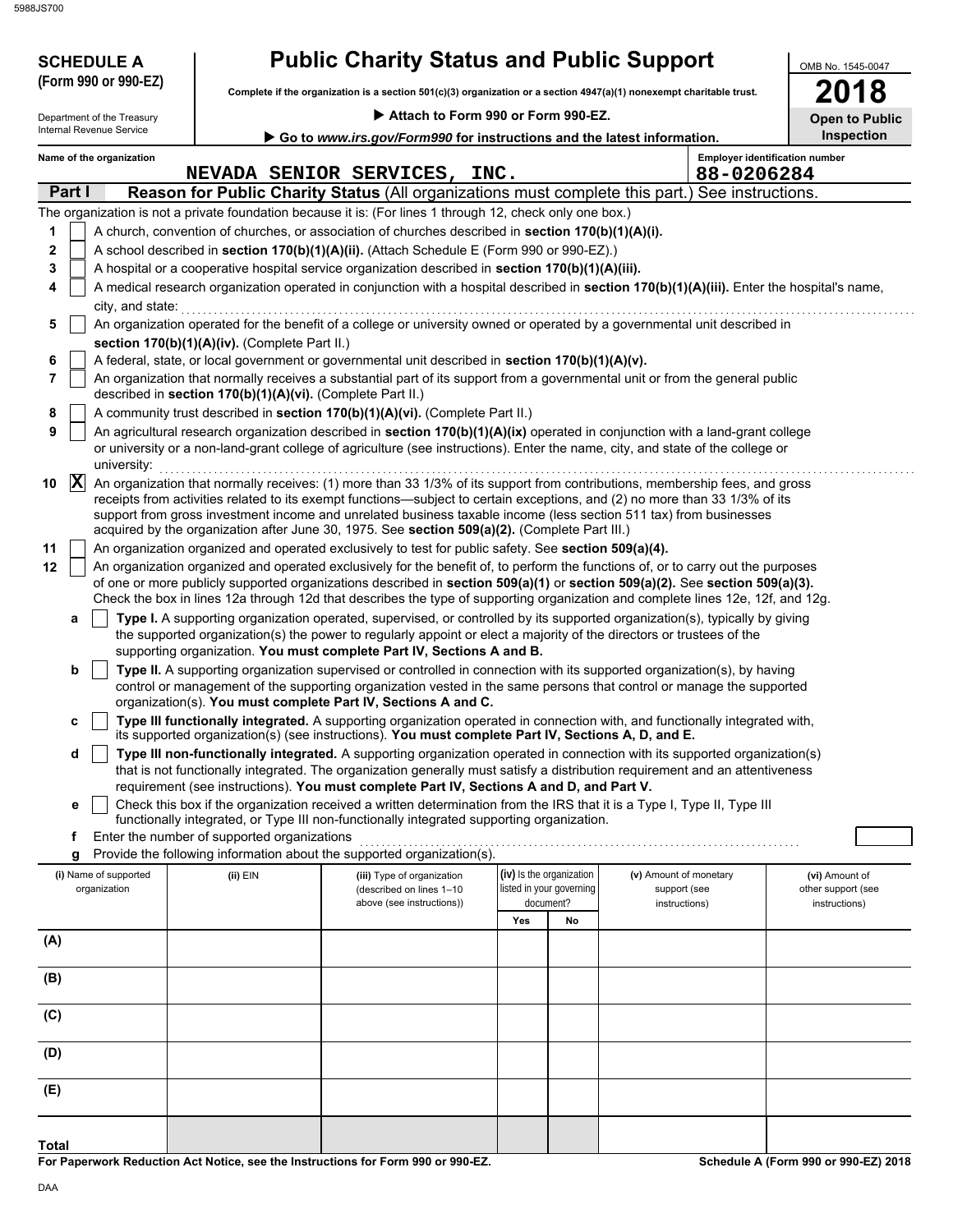governmental unit or publicly

each person (other than a

line 1 that exceeds 2% of the amount supported organization) included on

shown on line 11, column (f)  $\ldots \ldots \ldots$ 

|                | Schedule A (Form 990 or 990-EZ) 2018                                                                                                                                                                                         |          | NEVADA SENIOR SERVICES, INC. |            |            | 88-0206284 | Page 2    |
|----------------|------------------------------------------------------------------------------------------------------------------------------------------------------------------------------------------------------------------------------|----------|------------------------------|------------|------------|------------|-----------|
|                | Support Schedule for Organizations Described in Sections 170(b)(1)(A)(iv) and 170(b)(1)(A)(vi)<br><b>Part II</b>                                                                                                             |          |                              |            |            |            |           |
|                | (Complete only if you checked the box on line 5, 7, or 8 of Part I or if the organization failed to qualify under<br>Part III. If the organization fails to qualify under the tests listed below, please complete Part III.) |          |                              |            |            |            |           |
|                | <b>Section A. Public Support</b>                                                                                                                                                                                             |          |                              |            |            |            |           |
|                | Calendar year (or fiscal year beginning in)                                                                                                                                                                                  | (a) 2014 | (b) 2015                     | $(c)$ 2016 | $(d)$ 2017 | (e) $2018$ | (f) Total |
|                | Gifts, grants, contributions, and<br>membership fees received. (Do not<br>include any "unusual grants.")                                                                                                                     |          |                              |            |            |            |           |
| $\overline{2}$ | Tax revenues levied for the<br>organization's benefit and either paid<br>to or expended on its behalf                                                                                                                        |          |                              |            |            |            |           |
| 3              | The value of services or facilities<br>furnished by a governmental unit to the<br>organization without charge                                                                                                                |          |                              |            |            |            |           |
| 4              | <b>Total.</b> Add lines 1 through 3                                                                                                                                                                                          |          |                              |            |            |            |           |
| 5              | The portion of total contributions by                                                                                                                                                                                        |          |                              |            |            |            |           |

| 6   | Public support. Subtract line 5 from line 4                                                                                                          |          |          |            |            |                                      |           |  |  |
|-----|------------------------------------------------------------------------------------------------------------------------------------------------------|----------|----------|------------|------------|--------------------------------------|-----------|--|--|
|     | <b>Section B. Total Support</b>                                                                                                                      |          |          |            |            |                                      |           |  |  |
|     | Calendar year (or fiscal year beginning in) ▶                                                                                                        | (a) 2014 | (b) 2015 | $(c)$ 2016 | $(d)$ 2017 | (e) 2018                             | (f) Total |  |  |
| 7   | Amounts from line 4                                                                                                                                  |          |          |            |            |                                      |           |  |  |
| 8   | Gross income from interest, dividends,<br>payments received on securities loans,<br>rents, royalties, and income from<br>similar sources             |          |          |            |            |                                      |           |  |  |
| 9   | Net income from unrelated business<br>activities, whether or not the business<br>is regularly carried on                                             |          |          |            |            |                                      |           |  |  |
| 10  | Other income. Do not include gain or<br>loss from the sale of capital assets<br>(Explain in Part VI.)                                                |          |          |            |            |                                      |           |  |  |
| 11  | Total support. Add lines 7 through 10                                                                                                                |          |          |            |            |                                      |           |  |  |
| 12  | Gross receipts from related activities, etc. (see instructions)                                                                                      |          |          |            |            | 12                                   |           |  |  |
| 13  | First five years. If the Form 990 is for the organization's first, second, third, fourth, or fifth tax year as a section $501(c)(3)$                 |          |          |            |            |                                      |           |  |  |
|     | organization, check this box and stop here                                                                                                           |          |          |            |            |                                      |           |  |  |
|     | <b>Section C. Computation of Public Support Percentage</b>                                                                                           |          |          |            |            |                                      |           |  |  |
| 14  |                                                                                                                                                      |          |          |            |            | 14                                   | %         |  |  |
| 15  | Public support percentage from 2017 Schedule A, Part II, line 14                                                                                     |          |          |            |            | 15                                   | %         |  |  |
| 16a | 33 1/3% support test-2018. If the organization did not check the box on line 13, and line 14 is 33 1/3% or more, check this                          |          |          |            |            |                                      |           |  |  |
|     | box and stop here. The organization qualifies as a publicly supported organization                                                                   |          |          |            |            |                                      |           |  |  |
| b   | 33 1/3% support test-2017. If the organization did not check a box on line 13 or 16a, and line 15 is 33 1/3% or more, check                          |          |          |            |            |                                      |           |  |  |
|     | this box and <b>stop here.</b> The organization qualifies as a publicly supported organization                                                       |          |          |            |            |                                      |           |  |  |
|     | 17a 10%-facts-and-circumstances test-2018. If the organization did not check a box on line 13, 16a, or 16b, and line 14 is                           |          |          |            |            |                                      |           |  |  |
|     | 10% or more, and if the organization meets the "facts-and-circumstances" test, check this box and stop here. Explain in                              |          |          |            |            |                                      |           |  |  |
|     | Part VI how the organization meets the "facts-and-circumstances" test. The organization qualifies as a publicly supported                            |          |          |            |            |                                      |           |  |  |
|     | organization                                                                                                                                         |          |          |            |            |                                      |           |  |  |
| b   | 10%-facts-and-circumstances test-2017. If the organization did not check a box on line 13, 16a, 16b, or 17a, and line                                |          |          |            |            |                                      |           |  |  |
|     | 15 is 10% or more, and if the organization meets the "facts-and-circumstances" test, check this box and stop here.                                   |          |          |            |            |                                      |           |  |  |
|     | Explain in Part VI how the organization meets the "facts-and-circumstances" test. The organization qualifies as a publicly<br>supported organization |          |          |            |            |                                      |           |  |  |
| 18  | <b>Private foundation.</b> If the organization did not check a box on line 13, 16a, 16b, 17a, or 17b, check this box and see                         |          |          |            |            |                                      |           |  |  |
|     | instructions                                                                                                                                         |          |          |            |            |                                      |           |  |  |
|     |                                                                                                                                                      |          |          |            |            | Schedule A (Form 990 or 990-EZ) 2018 |           |  |  |
|     |                                                                                                                                                      |          |          |            |            |                                      |           |  |  |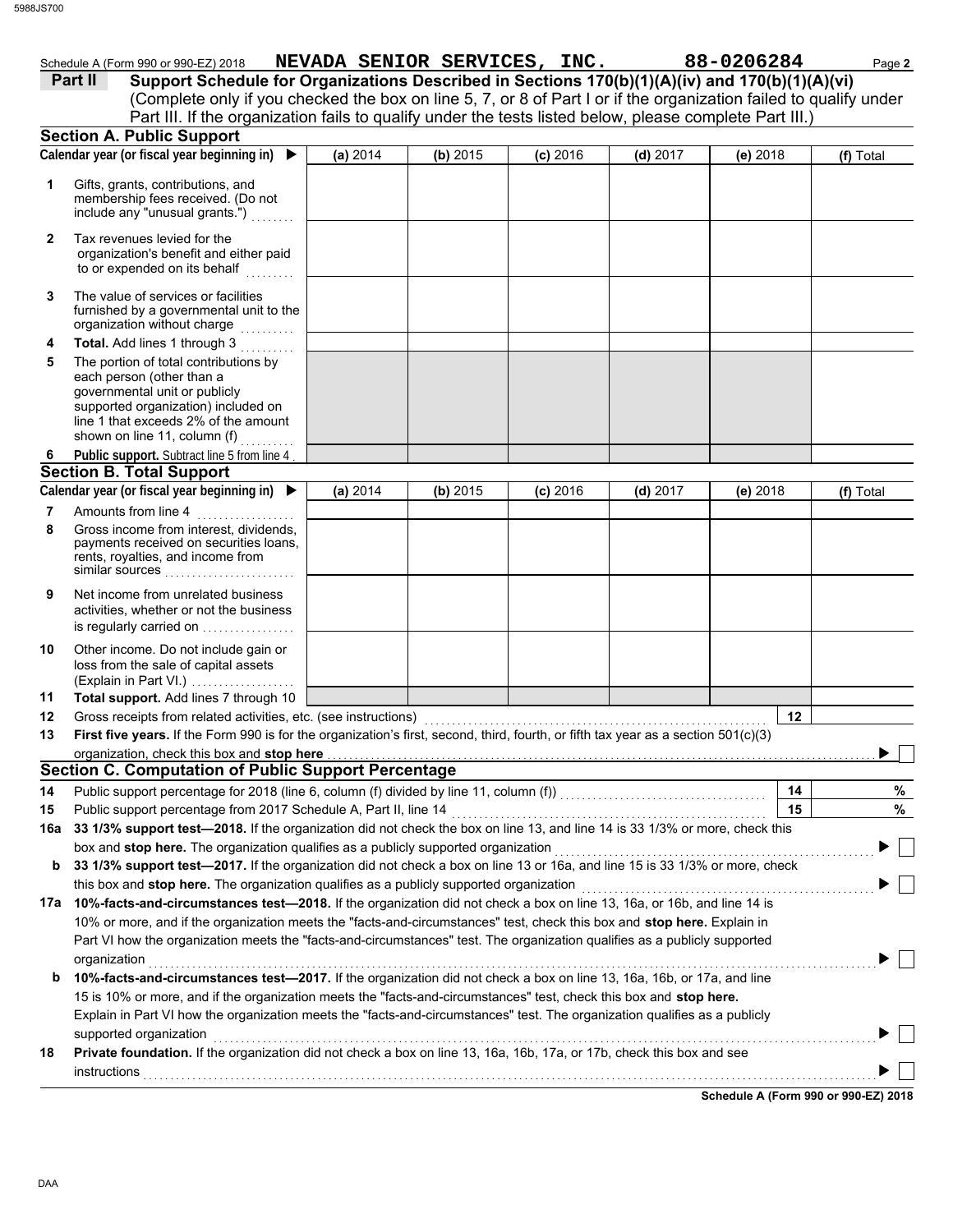|  | Schedule A (Form 990 or 990-EZ) 2018 | <b>SENIOR</b><br><b>NEVADA</b> | <b>SERVICES</b> | 88-0206284<br>INC. | Page 3 |
|--|--------------------------------------|--------------------------------|-----------------|--------------------|--------|
|--|--------------------------------------|--------------------------------|-----------------|--------------------|--------|

| Part III | Support Schedule for Organizations Described in Section 509(a)(2)                                                  |  |  |  |
|----------|--------------------------------------------------------------------------------------------------------------------|--|--|--|
|          | (Complete only if you checked the box on line 10 of Part I or if the organization failed to qualify under Part II. |  |  |  |
|          | If the organization fails to qualify under the tests listed below, please complete Part II.)                       |  |  |  |
|          | <b>Section A. Public Support</b>                                                                                   |  |  |  |
|          |                                                                                                                    |  |  |  |

|              | openan with a material<br>Calendar year (or fiscal year beginning in)<br>$\blacktriangleright$                                                                                    | (a) 2014  | (b) 2015  | $(c)$ 2016 | $(d)$ 2017 | (e) 2018  | (f) Total                                |
|--------------|-----------------------------------------------------------------------------------------------------------------------------------------------------------------------------------|-----------|-----------|------------|------------|-----------|------------------------------------------|
| 1.           | Gifts, grants, contributions, and membership                                                                                                                                      |           |           |            |            |           |                                          |
|              | fees received. (Do not include any "unusual grants.")                                                                                                                             | 1,097,935 | 1,781,885 | 2,060,184  | 2,111,603  | 2,324,206 | 9,375,813                                |
| $\mathbf{2}$ | Gross receipts from admissions, merchandise<br>sold or services performed, or facilities<br>furnished in any activity that is related to the<br>organization's tax-exempt purpose | 1,341,854 | 1,258,736 | 1,041,654  | 903,294    | 1,179,779 | 5,725,317                                |
| 3            | Gross receipts from activities that are not an<br>unrelated trade or business under section 513                                                                                   |           |           |            |            |           |                                          |
| 4            | Tax revenues levied for the<br>organization's benefit and either paid<br>to or expended on its behalf                                                                             |           |           |            |            |           |                                          |
| 5            | The value of services or facilities<br>furnished by a governmental unit to the<br>organization without charge                                                                     |           |           |            |            |           |                                          |
| 6            | Total. Add lines 1 through 5                                                                                                                                                      | 2,439,789 | 3,040,621 | 3,101,838  | 3,014,897  | 3,503,985 | 15,101,130                               |
|              | 7a Amounts included on lines 1, 2, and 3<br>received from disqualified persons                                                                                                    |           |           |            |            |           |                                          |
| b            | Amounts included on lines 2 and 3<br>received from other than disqualified<br>persons that exceed the greater of \$5,000<br>or 1% of the amount on line 13 for the year           |           |           |            |            |           |                                          |
|              | c Add lines 7a and 7b                                                                                                                                                             |           |           |            |            |           |                                          |
| 8            | Public support. (Subtract line 7c from<br>line $6.$ )                                                                                                                             |           |           |            |            |           | 15,101,130                               |
|              | <b>Section B. Total Support</b>                                                                                                                                                   |           |           |            |            |           |                                          |
|              | Calendar year (or fiscal year beginning in)<br>$\blacktriangleright$                                                                                                              | (a) 2014  | (b) 2015  | $(c)$ 2016 | $(d)$ 2017 | (e) 2018  | (f) Total                                |
| 9            | Amounts from line 6                                                                                                                                                               | 2,439,789 | 3,040,621 | 3,101,838  | 3,014,897  | 3,503,985 | 15,101,130                               |
|              | <b>10a</b> Gross income from interest, dividends,<br>payments received on securities loans, rents,<br>royalties, and income from similar sources                                  | 42,576    | 40,872    | 39,257     | 35,022     | 34,872    | 192,599                                  |
| b            | Unrelated business taxable income (less<br>section 511 taxes) from businesses<br>acquired after June 30, 1975                                                                     |           |           |            |            |           |                                          |
| c            | Add lines 10a and 10b                                                                                                                                                             | 42,576    | 40,872    | 39,257     | 35,022     | 34,872    | 192,599                                  |
| 11           | Net income from unrelated business<br>activities not included in line 10b, whether<br>or not the business is regularly carried on                                                 |           |           |            |            |           |                                          |
| 12           | Other income. Do not include gain or<br>loss from the sale of capital assets<br>(Explain in Part VI.)                                                                             |           |           | 50,902     |            |           | 50,902                                   |
| 13           | Total support. (Add lines 9, 10c, 11,                                                                                                                                             |           |           |            |            |           |                                          |
|              | and $12.$ )<br>.                                                                                                                                                                  | 2,482,365 | 3,081,493 | 3,191,997  | 3,049,919  | 3,538,857 | 15,344,631                               |
| 14           | First five years. If the Form 990 is for the organization's first, second, third, fourth, or fifth tax year as a section 501(c)(3)                                                |           |           |            |            |           |                                          |
|              | organization, check this box and stop here                                                                                                                                        |           |           |            |            |           |                                          |
|              | <b>Section C. Computation of Public Support Percentage</b>                                                                                                                        |           |           |            |            |           |                                          |
| 15           | Public support percentage for 2018 (line 8, column (f), divided by line 13, column (f)) [[[[[[[[[[[[[[[[[[[[[                                                                     |           |           |            |            | 15        | 98.41%                                   |
| 16           | Public support percentage from 2017 Schedule A, Part III, line 15 [11] [11] Concentration control of the Public support percentage from 2017 Schedule A, Part III, line 15        |           |           |            |            | 16        | 98.12%                                   |
|              | Section D. Computation of Investment Income Percentage                                                                                                                            |           |           |            |            |           |                                          |
| 17           | Investment income percentage for 2018 (line 10c, column (f), divided by line 13, column (f)) [[[[[[[[[[[[[[[[[                                                                    |           |           |            |            | 17        | $1\%$                                    |
| 18           | Investment income percentage from 2017 Schedule A, Part III, line 17                                                                                                              |           |           |            |            | 18        | $2\%$                                    |
|              | 19a 33 1/3% support tests-2018. If the organization did not check the box on line 14, and line 15 is more than 33 1/3%, and line                                                  |           |           |            |            |           | $\blacktriangleright$ $\boxed{\text{X}}$ |
|              | 17 is not more than 33 1/3%, check this box and stop here. The organization qualifies as a publicly supported organization                                                        |           |           |            |            |           |                                          |
| b            | 33 1/3% support tests-2017. If the organization did not check a box on line 14 or line 19a, and line 16 is more than 33 1/3%, and                                                 |           |           |            |            |           |                                          |
|              | line 18 is not more than 33 1/3%, check this box and stop here. The organization qualifies as a publicly supported organization                                                   |           |           |            |            |           |                                          |
| 20           |                                                                                                                                                                                   |           |           |            |            |           |                                          |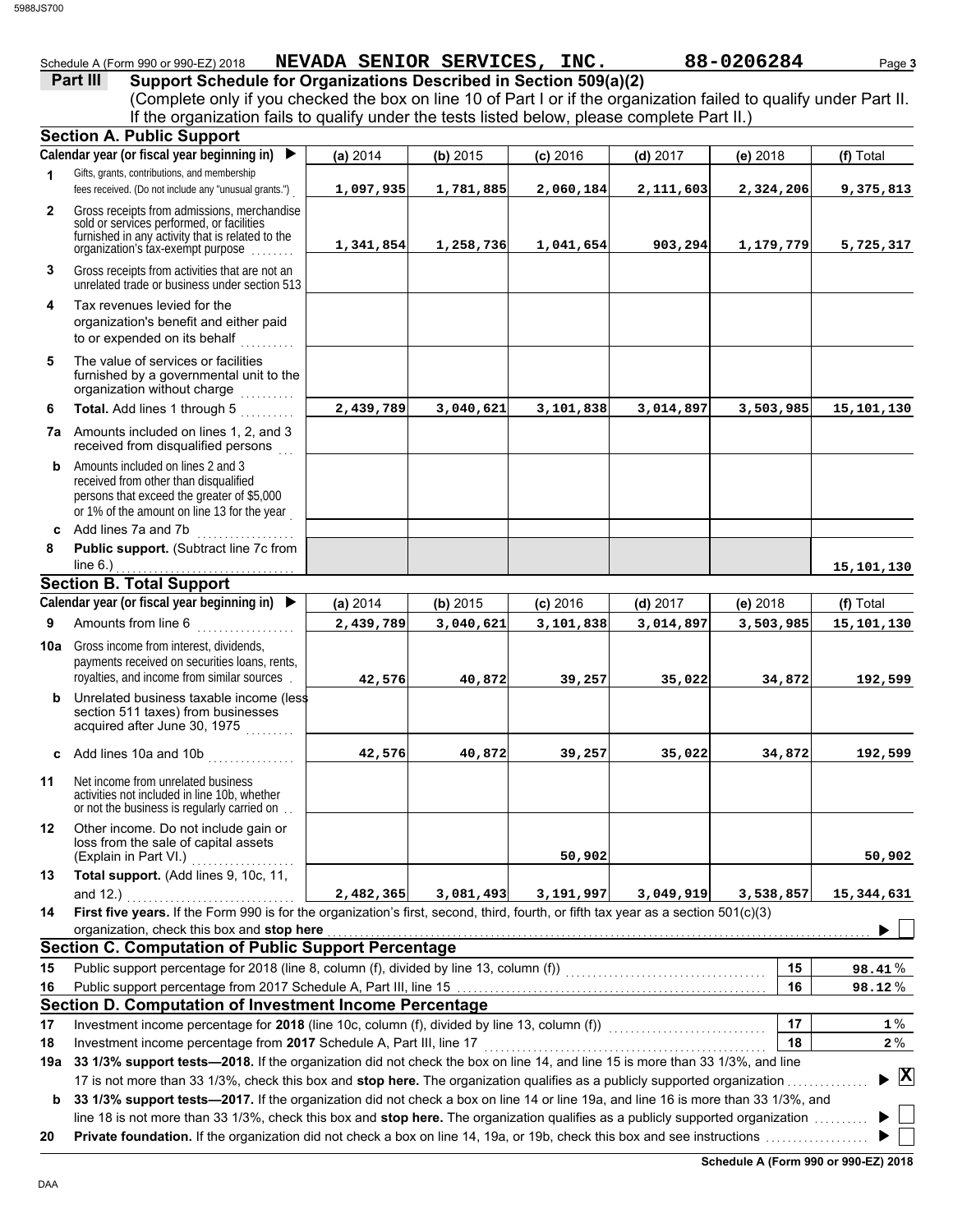|                | 88-0206284<br>NEVADA SENIOR SERVICES, INC.<br>Schedule A (Form 990 or 990-EZ) 2018                                                                                                                                                                                                                                                                               |            | Page 4 |
|----------------|------------------------------------------------------------------------------------------------------------------------------------------------------------------------------------------------------------------------------------------------------------------------------------------------------------------------------------------------------------------|------------|--------|
| <b>Part IV</b> | <b>Supporting Organizations</b><br>(Complete only if you checked a box in line 12 on Part I. If you checked 12a of Part I, complete Sections A<br>and B. If you checked 12b of Part I, complete Sections A and C. If you checked 12c of Part I, complete<br>Sections A, D, and E. If you checked 12d of Part I, complete Sections A and D, and complete Part V.) |            |        |
|                | <b>Section A. All Supporting Organizations</b>                                                                                                                                                                                                                                                                                                                   |            |        |
| 1              | Are all of the organization's supported organizations listed by name in the organization's governing                                                                                                                                                                                                                                                             | <b>Yes</b> | No     |
|                | documents? If "No," describe in Part VI how the supported organizations are designated. If designated by                                                                                                                                                                                                                                                         |            |        |
|                | class or purpose, describe the designation. If historic and continuing relationship, explain.                                                                                                                                                                                                                                                                    | 1          |        |
| 2              | Did the organization have any supported organization that does not have an IRS determination of status                                                                                                                                                                                                                                                           |            |        |
|                | under section 509(a)(1) or (2)? If "Yes," explain in Part VI how the organization determined that the supported                                                                                                                                                                                                                                                  |            |        |
|                | organization was described in section 509(a)(1) or (2).                                                                                                                                                                                                                                                                                                          | 2          |        |
| За             | Did the organization have a supported organization described in section 501(c)(4), (5), or (6)? If "Yes," answer                                                                                                                                                                                                                                                 |            |        |
|                | $(b)$ and $(c)$ below.                                                                                                                                                                                                                                                                                                                                           | 3a         |        |
| b              | Did the organization confirm that each supported organization qualified under section 501(c)(4), (5), or (6) and                                                                                                                                                                                                                                                 |            |        |
|                | satisfied the public support tests under section $509(a)(2)?$ If "Yes," describe in Part VI when and how the                                                                                                                                                                                                                                                     |            |        |
|                | organization made the determination.                                                                                                                                                                                                                                                                                                                             | 3b         |        |
| c              | Did the organization ensure that all support to such organizations was used exclusively for section 170(c)(2)(B)                                                                                                                                                                                                                                                 |            |        |
|                | purposes? If "Yes," explain in Part VI what controls the organization put in place to ensure such use.                                                                                                                                                                                                                                                           | 3c         |        |
| 4a             | Was any supported organization not organized in the United States ("foreign supported organization")? If                                                                                                                                                                                                                                                         |            |        |
|                | "Yes," and if you checked 12a or 12b in Part I, answer (b) and (c) below.                                                                                                                                                                                                                                                                                        | 4a         |        |
| b              | Did the organization have ultimate control and discretion in deciding whether to make grants to the foreign                                                                                                                                                                                                                                                      |            |        |
|                | supported organization? If "Yes," describe in Part VI how the organization had such control and discretion                                                                                                                                                                                                                                                       |            |        |
|                | despite being controlled or supervised by or in connection with its supported organizations.                                                                                                                                                                                                                                                                     | 4b         |        |
| c              | Did the organization support any foreign supported organization that does not have an IRS determination                                                                                                                                                                                                                                                          |            |        |
|                | under sections 501(c)(3) and 509(a)(1) or (2)? If "Yes," explain in Part VI what controls the organization used                                                                                                                                                                                                                                                  |            |        |
|                | to ensure that all support to the foreign supported organization was used exclusively for section $170(c)(2)(B)$                                                                                                                                                                                                                                                 |            |        |
|                | purposes.                                                                                                                                                                                                                                                                                                                                                        | 4с         |        |
| 5а             | Did the organization add, substitute, or remove any supported organizations during the tax year? If "Yes,"<br>answer (b) and (c) below (if applicable). Also, provide detail in Part VI, including (i) the names and EIN                                                                                                                                         |            |        |
|                | numbers of the supported organizations added, substituted, or removed; (ii) the reasons for each such action;                                                                                                                                                                                                                                                    |            |        |
|                | (iii) the authority under the organization's organizing document authorizing such action; and (iv) how the action                                                                                                                                                                                                                                                |            |        |
|                | was accomplished (such as by amendment to the organizing document).                                                                                                                                                                                                                                                                                              | 5a         |        |
| b              | Type I or Type II only. Was any added or substituted supported organization part of a class already                                                                                                                                                                                                                                                              |            |        |
|                | designated in the organization's organizing document?                                                                                                                                                                                                                                                                                                            | 5b         |        |
| c              | Substitutions only. Was the substitution the result of an event beyond the organization's control?                                                                                                                                                                                                                                                               | 5c         |        |
| 6              | Did the organization provide support (whether in the form of grants or the provision of services or facilities) to                                                                                                                                                                                                                                               |            |        |
|                | anyone other than (i) its supported organizations, (ii) individuals that are part of the charitable class benefited                                                                                                                                                                                                                                              |            |        |
|                | by one or more of its supported organizations, or (iii) other supporting organizations that also support or                                                                                                                                                                                                                                                      |            |        |
|                | benefit one or more of the filing organization's supported organizations? If "Yes," provide detail in Part VI.                                                                                                                                                                                                                                                   | 6          |        |
| 7              | Did the organization provide a grant, loan, compensation, or other similar payment to a substantial contributor                                                                                                                                                                                                                                                  |            |        |
|                | (as defined in section $4958(c)(3)(C)$ ), a family member of a substantial contributor, or a 35% controlled entity                                                                                                                                                                                                                                               |            |        |
|                | with regard to a substantial contributor? If "Yes," complete Part I of Schedule L (Form 990 or 990-EZ).                                                                                                                                                                                                                                                          | 7          |        |
| 8              | Did the organization make a loan to a disqualified person (as defined in section 4958) not described in line 7?                                                                                                                                                                                                                                                  |            |        |
|                | If "Yes," complete Part I of Schedule L (Form 990 or 990-EZ).                                                                                                                                                                                                                                                                                                    | 8          |        |
| 9а             | Was the organization controlled directly or indirectly at any time during the tax year by one or more                                                                                                                                                                                                                                                            |            |        |
|                | disqualified persons as defined in section 4946 (other than foundation managers and organizations described                                                                                                                                                                                                                                                      |            |        |
|                | in section 509(a)(1) or (2))? If "Yes," provide detail in Part VI.                                                                                                                                                                                                                                                                                               | 9а         |        |
| b              | Did one or more disqualified persons (as defined in line 9a) hold a controlling interest in any entity in which                                                                                                                                                                                                                                                  |            |        |
|                | the supporting organization had an interest? If "Yes," provide detail in Part VI.                                                                                                                                                                                                                                                                                | 9b         |        |
| c              | Did a disqualified person (as defined in line 9a) have an ownership interest in, or derive any personal benefit                                                                                                                                                                                                                                                  |            |        |
|                | from, assets in which the supporting organization also had an interest? If "Yes," provide detail in Part VI.<br>Was the organization subject to the excess business holdings rules of section 4943 because of section                                                                                                                                            | 9c         |        |
| 10a            |                                                                                                                                                                                                                                                                                                                                                                  |            |        |

**b** supporting organizations)? *If "Yes," answer 10b below.* Did the organization have any excess business holdings in the tax year? *(Use Schedule C, Form 4720, to determine whether the organization had excess business holdings.)*

4943(f) (regarding certain Type II supporting organizations, and all Type III non-functionally integrated

**Schedule A (Form 990 or 990-EZ) 2018 10b**

**10a**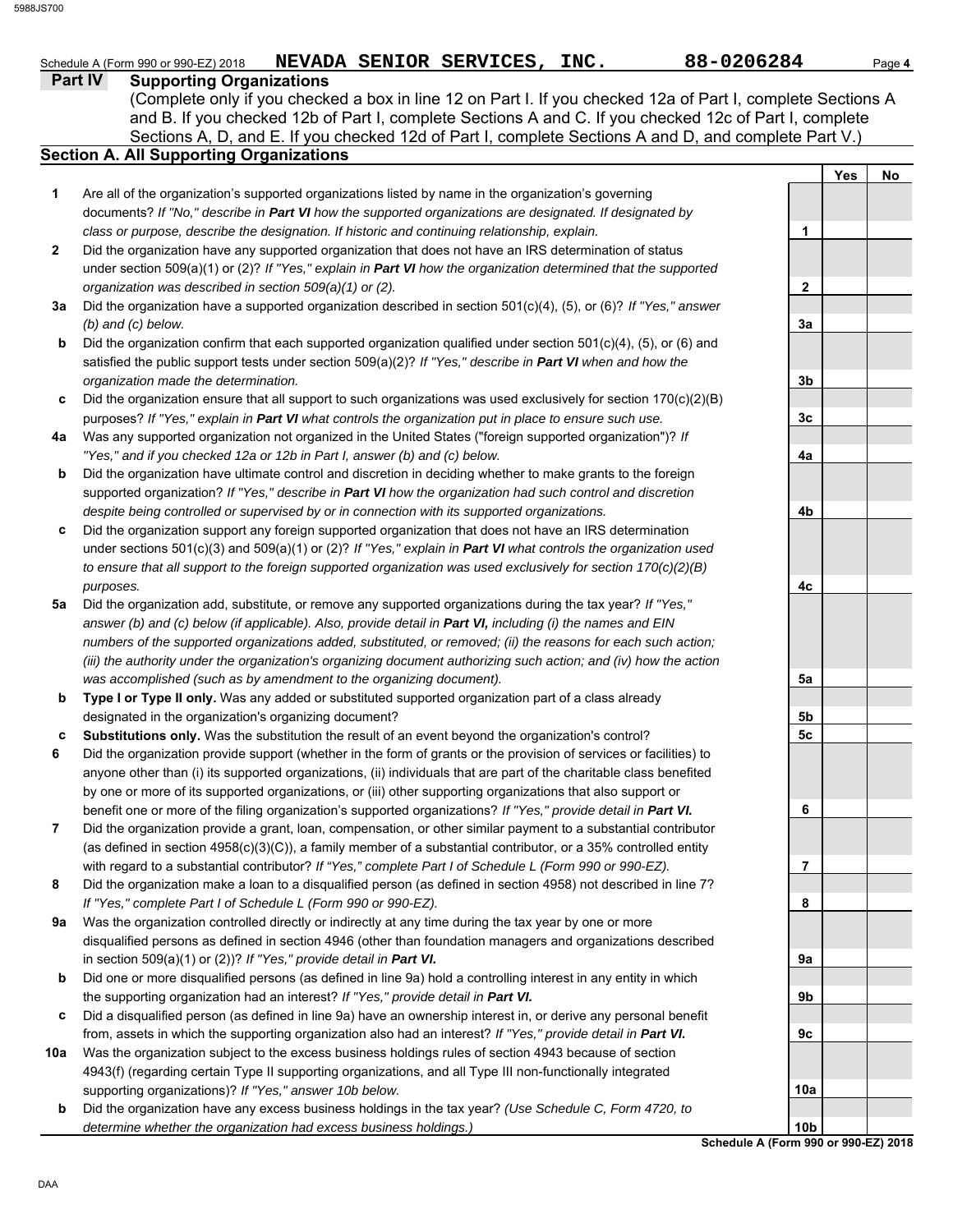|                | Schedule A (Form 990 or 990-EZ) 2018        |  | NEVADA SENIOR SERVICES, | INC. | 88-0206284 | Paɑe <b>5</b> |
|----------------|---------------------------------------------|--|-------------------------|------|------------|---------------|
| <b>Part IV</b> | <b>Supporting Organizations (continued)</b> |  |                         |      |            |               |

|              |                                                                                                                                                           |                 | Yes        | No |
|--------------|-----------------------------------------------------------------------------------------------------------------------------------------------------------|-----------------|------------|----|
| 11           | Has the organization accepted a gift or contribution from any of the following persons?                                                                   |                 |            |    |
|              | a A person who directly or indirectly controls, either alone or together with persons described in (b) and (c)                                            |                 |            |    |
|              | below, the governing body of a supported organization?                                                                                                    | 11a             |            |    |
|              | <b>b</b> A family member of a person described in (a) above?                                                                                              | 11 <sub>b</sub> |            |    |
| c            | A 35% controlled entity of a person described in (a) or (b) above? If "Yes" to a, b, or c, provide detail in Part VI.                                     | 11c             |            |    |
|              | <b>Section B. Type I Supporting Organizations</b>                                                                                                         |                 |            |    |
|              |                                                                                                                                                           |                 | Yes        | No |
| 1            | Did the directors, trustees, or membership of one or more supported organizations have the power to                                                       |                 |            |    |
|              | regularly appoint or elect at least a majority of the organization's directors or trustees at all times during the                                        |                 |            |    |
|              | tax year? If "No," describe in Part VI how the supported organization(s) effectively operated, supervised, or                                             |                 |            |    |
|              | controlled the organization's activities. If the organization had more than one supported organization,                                                   |                 |            |    |
|              | describe how the powers to appoint and/or remove directors or trustees were allocated among the supported                                                 |                 |            |    |
|              | organizations and what conditions or restrictions, if any, applied to such powers during the tax year.                                                    | 1               |            |    |
| $\mathbf{2}$ | Did the organization operate for the benefit of any supported organization other than the supported                                                       |                 |            |    |
|              | organization(s) that operated, supervised, or controlled the supporting organization? If "Yes," explain in Part                                           |                 |            |    |
|              | VI how providing such benefit carried out the purposes of the supported organization(s) that operated,                                                    |                 |            |    |
|              | supervised, or controlled the supporting organization.                                                                                                    | $\mathbf{2}$    |            |    |
|              | <b>Section C. Type II Supporting Organizations</b>                                                                                                        |                 |            |    |
|              |                                                                                                                                                           |                 | <b>Yes</b> | No |
| 1            | Were a majority of the organization's directors or trustees during the tax year also a majority of the directors                                          |                 |            |    |
|              | or trustees of each of the organization's supported organization(s)? If "No," describe in Part VI how control                                             |                 |            |    |
|              | or management of the supporting organization was vested in the same persons that controlled or managed                                                    |                 |            |    |
|              | the supported organization(s).<br><b>Section D. All Type III Supporting Organizations</b>                                                                 | 1               |            |    |
|              |                                                                                                                                                           |                 | <b>Yes</b> | No |
| 1            | Did the organization provide to each of its supported organizations, by the last day of the fifth month of the                                            |                 |            |    |
|              | organization's tax year, (i) a written notice describing the type and amount of support provided during the prior tax                                     |                 |            |    |
|              | year, (ii) a copy of the Form 990 that was most recently filed as of the date of notification, and (iii) copies of the                                    |                 |            |    |
|              | organization's governing documents in effect on the date of notification, to the extent not previously provided?                                          | 1               |            |    |
| $\mathbf{2}$ | Were any of the organization's officers, directors, or trustees either (i) appointed or elected by the supported                                          |                 |            |    |
|              | organization(s) or (ii) serving on the governing body of a supported organization? If "No," explain in Part VI how                                        |                 |            |    |
|              | the organization maintained a close and continuous working relationship with the supported organization(s).                                               | 2               |            |    |
| 3            | By reason of the relationship described in (2), did the organization's supported organizations have a                                                     |                 |            |    |
|              | significant voice in the organization's investment policies and in directing the use of the organization's                                                |                 |            |    |
|              | income or assets at all times during the tax year? If "Yes," describe in Part VI the role the organization's                                              |                 |            |    |
|              | supported organizations played in this regard.                                                                                                            | 3               |            |    |
|              | Section E. Type III Functionally-Integrated Supporting Organizations                                                                                      |                 |            |    |
| 1            | Check the box next to the method that the organization used to satisfy the Integral Part Test during the year (see instructions).                         |                 |            |    |
| а            | The organization satisfied the Activities Test. Complete line 2 below.                                                                                    |                 |            |    |
| b            | The organization is the parent of each of its supported organizations. Complete line 3 below.                                                             |                 |            |    |
| C            | The organization supported a governmental entity. Describe in Part VI how you supported a government entity (see instructions).                           |                 |            |    |
|              |                                                                                                                                                           |                 |            |    |
|              | 2 Activities Test. Answer (a) and (b) below.                                                                                                              |                 | Yes        | No |
| а            | Did substantially all of the organization's activities during the tax year directly further the exempt purposes of                                        |                 |            |    |
|              | the supported organization(s) to which the organization was responsive? If "Yes," then in Part VI identify                                                |                 |            |    |
|              | those supported organizations and explain how these activities directly furthered their exempt purposes,                                                  |                 |            |    |
|              | how the organization was responsive to those supported organizations, and how the organization determined                                                 |                 |            |    |
|              | that these activities constituted substantially all of its activities.                                                                                    | 2a              |            |    |
| b            | Did the activities described in (a) constitute activities that, but for the organization's involvement, one or more                                       |                 |            |    |
|              | of the organization's supported organization(s) would have been engaged in? If "Yes," explain in Part VI the                                              |                 |            |    |
|              | reasons for the organization's position that its supported organization(s) would have engaged in these                                                    |                 |            |    |
|              | activities but for the organization's involvement.                                                                                                        | 2b              |            |    |
| 3            | Parent of Supported Organizations. Answer (a) and (b) below.                                                                                              |                 |            |    |
| а            | Did the organization have the power to regularly appoint or elect a majority of the officers, directors, or                                               |                 |            |    |
|              | trustees of each of the supported organizations? Provide details in Part VI.                                                                              | За              |            |    |
| b            | Did the organization exercise a substantial degree of direction over the policies, programs, and activities of each                                       | 3 <sub>b</sub>  |            |    |
| DAA          | of its supported organizations? If "Yes," describe in Part VI the role played by the organization in this regard.<br>Schedule A (Form 990 or 990-EZ) 2018 |                 |            |    |
|              |                                                                                                                                                           |                 |            |    |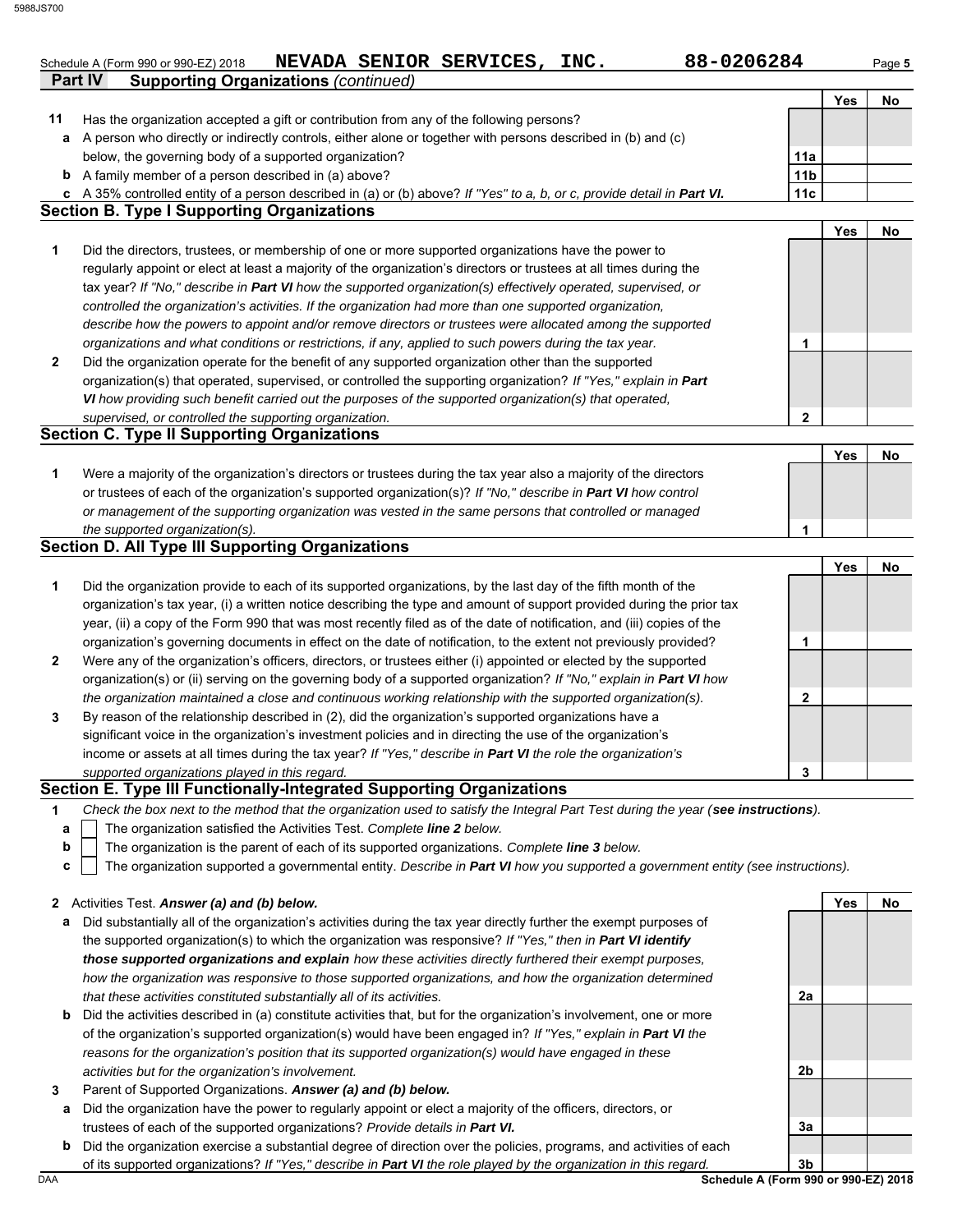|               | NEVADA SENIOR SERVICES, INC.<br>Schedule A (Form 990 or 990-EZ) 2018                                                             |                         | 88-0206284     | Page 6                         |
|---------------|----------------------------------------------------------------------------------------------------------------------------------|-------------------------|----------------|--------------------------------|
| <b>Part V</b> | Type III Non-Functionally Integrated 509(a)(3) Supporting Organizations                                                          |                         |                |                                |
| $\mathbf 1$   | Check here if the organization satisfied the Integral Part Test as a qualifying trust on Nov. 20, 1970 (explain in Part VI). See |                         |                |                                |
|               | instructions. All other Type III non-functionally integrated supporting organizations must complete Sections A through E.        |                         |                |                                |
|               | <b>Section A - Adjusted Net Income</b>                                                                                           |                         | (A) Prior Year | (B) Current Year               |
|               |                                                                                                                                  |                         |                | (optional)                     |
| 1             | Net short-term capital gain                                                                                                      | 1                       |                |                                |
| $\mathbf{2}$  | Recoveries of prior-year distributions                                                                                           | $\overline{2}$          |                |                                |
| 3             | Other gross income (see instructions)                                                                                            | 3                       |                |                                |
| 4             | Add lines 1 through 3.                                                                                                           | 4                       |                |                                |
|               | 5 Depreciation and depletion                                                                                                     | 5                       |                |                                |
|               | 6 Portion of operating expenses paid or incurred for production or                                                               |                         |                |                                |
|               | collection of gross income or for management, conservation, or                                                                   |                         |                |                                |
|               | maintenance of property held for production of income (see instructions)                                                         | 6                       |                |                                |
| 7             | Other expenses (see instructions)                                                                                                | $\overline{7}$          |                |                                |
| 8             | Adjusted Net Income (subtract lines 5, 6, and 7 from line 4)                                                                     | 8                       |                |                                |
|               | <b>Section B - Minimum Asset Amount</b>                                                                                          |                         | (A) Prior Year | (B) Current Year<br>(optional) |
| 1.            | Aggregate fair market value of all non-exempt-use assets (see                                                                    |                         |                |                                |
|               | instructions for short tax year or assets held for part of year):                                                                |                         |                |                                |
|               | a Average monthly value of securities                                                                                            | 1a                      |                |                                |
|               | <b>b</b> Average monthly cash balances                                                                                           | 1 <sub>b</sub>          |                |                                |
|               | c Fair market value of other non-exempt-use assets                                                                               | 1 <sub>c</sub>          |                |                                |
|               | <b>d</b> Total (add lines 1a, 1b, and 1c)                                                                                        | 1d                      |                |                                |
|               | <b>Discount</b> claimed for blockage or other<br>e                                                                               |                         |                |                                |
|               | factors (explain in detail in <b>Part VI)</b> :                                                                                  |                         |                |                                |
|               | 2 Acquisition indebtedness applicable to non-exempt-use assets                                                                   | $\mathbf{2}$            |                |                                |
| 3             | Subtract line 2 from line 1d.                                                                                                    | 3                       |                |                                |
| 4             | Cash deemed held for exempt use. Enter 1-1/2% of line 3 (for greater amount,                                                     |                         |                |                                |
|               | see instructions).                                                                                                               | 4                       |                |                                |
| 5             | Net value of non-exempt-use assets (subtract line 4 from line 3)                                                                 | 5                       |                |                                |
| 6             | Multiply line 5 by .035.                                                                                                         | 6                       |                |                                |
| 7             | Recoveries of prior-year distributions                                                                                           | $\overline{7}$          |                |                                |
| 8             | Minimum Asset Amount (add line 7 to line 6)                                                                                      | 8                       |                |                                |
|               | <b>Section C - Distributable Amount</b>                                                                                          |                         |                | <b>Current Year</b>            |
| 1             | Adjusted net income for prior year (from Section A, line 8, Column A)                                                            | 1                       |                |                                |
| $\mathbf{2}$  | Enter 85% of line 1.                                                                                                             | $\overline{\mathbf{2}}$ |                |                                |
| 3             | Minimum asset amount for prior year (from Section B, line 8, Column A)                                                           | 3                       |                |                                |
| 4             | Enter greater of line 2 or line 3.                                                                                               | 4                       |                |                                |
| 5             | Income tax imposed in prior year                                                                                                 | 5                       |                |                                |
| 6             | <b>Distributable Amount.</b> Subtract line 5 from line 4, unless subject to                                                      |                         |                |                                |
|               | emergency temporary reduction (see instructions)                                                                                 | 6                       |                |                                |

**7**  $\,$   $\,$   $\,$   $\,$   $\,$   $\,$  Check here if the current year is the organization's first as a non-functionally integrated Type III supporting organization (see instructions).

**Schedule A (Form 990 or 990-EZ) 2018**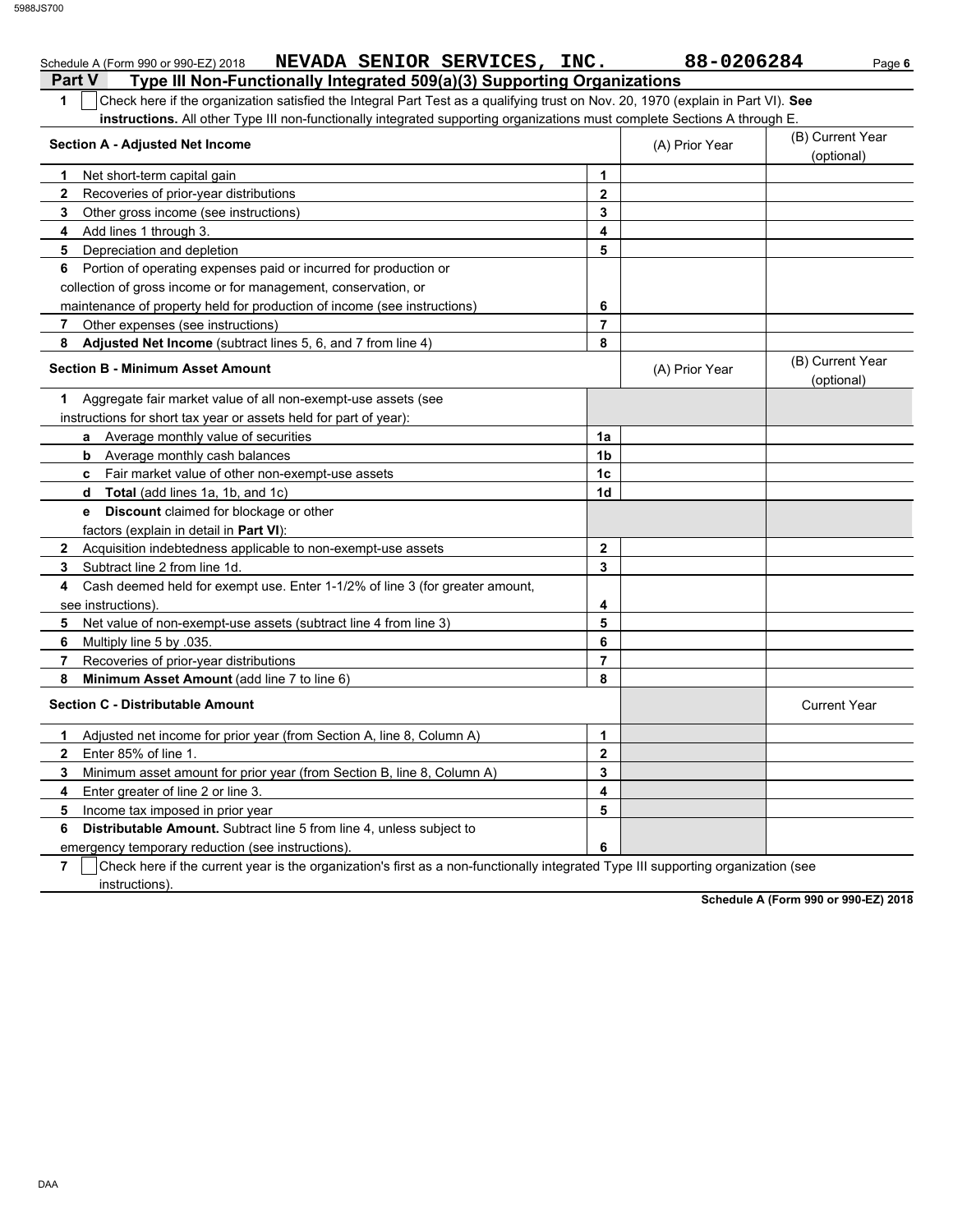|               | NEVADA SENIOR SERVICES, INC.<br>Schedule A (Form 990 or 990-EZ) 2018                       |                             | 88-0206284                | Page 7               |
|---------------|--------------------------------------------------------------------------------------------|-----------------------------|---------------------------|----------------------|
| <b>Part V</b> | Type III Non-Functionally Integrated 509(a)(3) Supporting Organizations (continued)        |                             |                           |                      |
|               | <b>Section D - Distributions</b>                                                           |                             |                           | <b>Current Year</b>  |
| 1             | Amounts paid to supported organizations to accomplish exempt purposes                      |                             |                           |                      |
| $\mathbf{2}$  | Amounts paid to perform activity that directly furthers exempt purposes of supported       |                             |                           |                      |
|               | organizations, in excess of income from activity                                           |                             |                           |                      |
| 3             | Administrative expenses paid to accomplish exempt purposes of supported organizations      |                             |                           |                      |
| 4             | Amounts paid to acquire exempt-use assets                                                  |                             |                           |                      |
| 5             | Qualified set-aside amounts (prior IRS approval required)                                  |                             |                           |                      |
| 6             | Other distributions (describe in Part VI). See instructions.                               |                             |                           |                      |
| 7             | Total annual distributions. Add lines 1 through 6.                                         |                             |                           |                      |
| 8             | Distributions to attentive supported organizations to which the organization is responsive |                             |                           |                      |
|               | (provide details in Part VI). See instructions.                                            |                             |                           |                      |
| 9             | Distributable amount for 2018 from Section C, line 6                                       |                             |                           |                      |
| 10            | Line 8 amount divided by line 9 amount                                                     |                             |                           |                      |
|               |                                                                                            | (i)                         | (ii)                      | (iii)                |
|               | <b>Section E - Distribution Allocations (see instructions)</b>                             | <b>Excess Distributions</b> | <b>Underdistributions</b> | <b>Distributable</b> |
|               |                                                                                            |                             | Pre-2018                  | Amount for 2018      |
| 1             | Distributable amount for 2018 from Section C, line 6                                       |                             |                           |                      |
| $\mathbf{2}$  | Underdistributions, if any, for years prior to 2018                                        |                             |                           |                      |
|               | (reasonable cause required-explain in Part VI). See                                        |                             |                           |                      |
|               | instructions.                                                                              |                             |                           |                      |
| 3.            | Excess distributions carryover, if any, to 2018                                            |                             |                           |                      |
|               | a From 2013                                                                                |                             |                           |                      |
|               | <b>b</b> From 2014                                                                         |                             |                           |                      |
|               | c From 2015                                                                                |                             |                           |                      |
|               | d From 2016                                                                                |                             |                           |                      |
|               | e From 2017                                                                                |                             |                           |                      |
|               | f Total of lines 3a through e                                                              |                             |                           |                      |
|               | g Applied to underdistributions of prior years                                             |                             |                           |                      |
|               | h Applied to 2018 distributable amount                                                     |                             |                           |                      |
| Ť.            | Carryover from 2013 not applied (see instructions)                                         |                             |                           |                      |
|               | Remainder. Subtract lines 3g, 3h, and 3i from 3f.                                          |                             |                           |                      |
| 4             | Distributions for 2018 from                                                                |                             |                           |                      |
|               | \$<br>Section D, line 7:                                                                   |                             |                           |                      |
|               | a Applied to underdistributions of prior years                                             |                             |                           |                      |
|               | <b>b</b> Applied to 2018 distributable amount                                              |                             |                           |                      |
|               | c Remainder. Subtract lines 4a and 4b from 4.                                              |                             |                           |                      |
| 5             | Remaining underdistributions for years prior to 2018, if                                   |                             |                           |                      |
|               | any. Subtract lines 3g and 4a from line 2. For result                                      |                             |                           |                      |
|               | greater than zero, explain in Part VI. See instructions.                                   |                             |                           |                      |
| 6             | Remaining underdistributions for 2018. Subtract lines 3h                                   |                             |                           |                      |
|               | and 4b from line 1. For result greater than zero, explain in                               |                             |                           |                      |
|               | Part VI. See instructions.                                                                 |                             |                           |                      |
| 7             | Excess distributions carryover to 2019. Add lines 3j                                       |                             |                           |                      |
|               | and 4c.                                                                                    |                             |                           |                      |
| 8             | Breakdown of line 7:                                                                       |                             |                           |                      |
|               | a Excess from 2014<br>.                                                                    |                             |                           |                      |
|               | <b>b</b> Excess from 2015                                                                  |                             |                           |                      |
|               | c Excess from 2016                                                                         |                             |                           |                      |
|               | d Excess from 2017<br>.                                                                    |                             |                           |                      |
|               | e Excess from 2018                                                                         |                             |                           |                      |

**Schedule A (Form 990 or 990-EZ) 2018**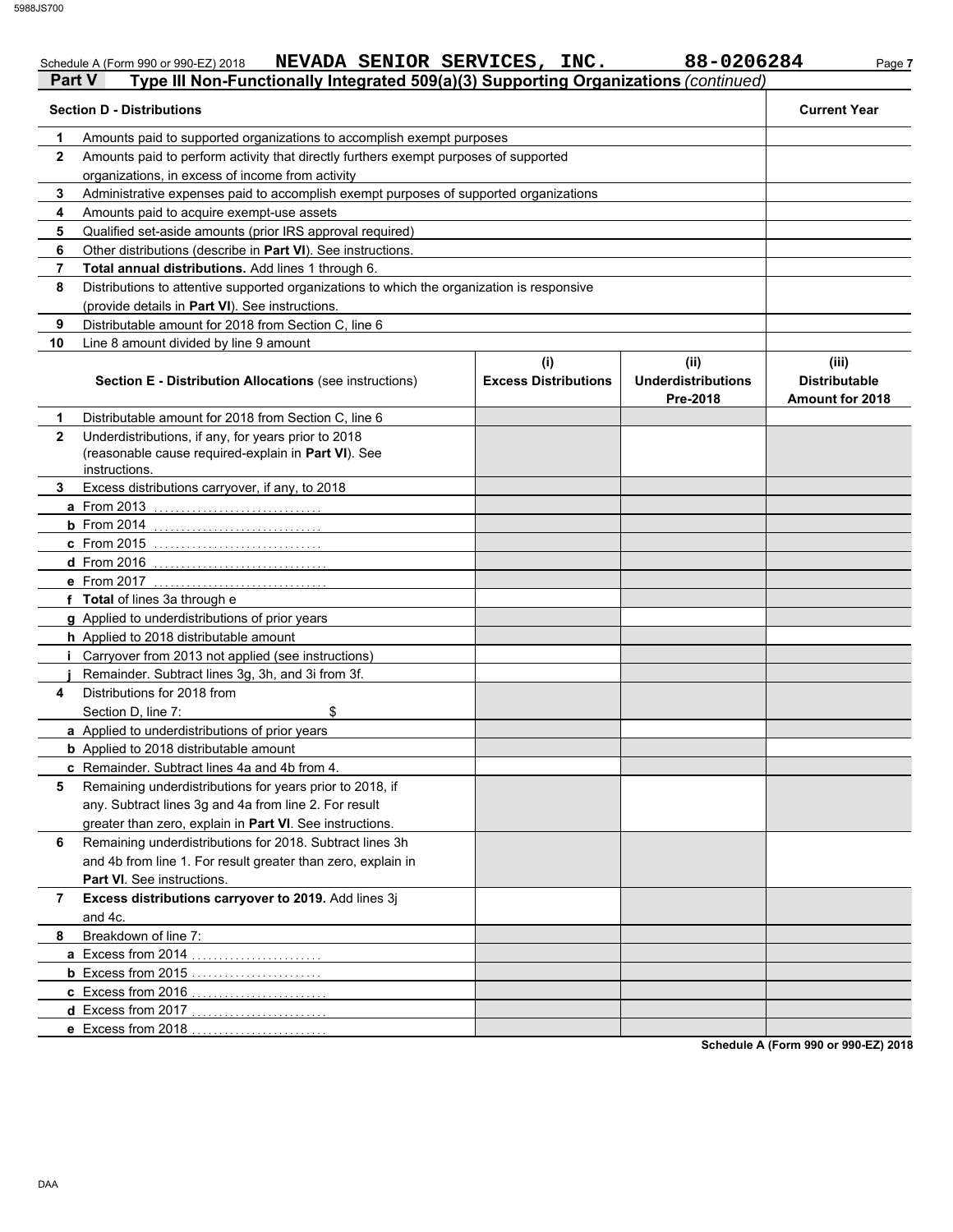| 88-0206284<br>NEVADA SENIOR SERVICES, INC.<br>Schedule A (Form 990 or 990-EZ) 2018<br>Page 8<br>Supplemental Information. Provide the explanations required by Part II, line 10; Part II, line 17a or 17b; Part<br><b>Part VI</b><br>III, line 12; Part IV, Section A, lines 1, 2, 3b, 3c, 4b, 4c, 5a, 6, 9a, 9b, 9c, 11a, 11b, and 11c; Part IV, Section<br>B, lines 1 and 2; Part IV, Section C, line 1; Part IV, Section D, lines 2 and 3; Part IV, Section E, lines 1c, 2a, 2b,<br>3a, and 3b; Part V, line 1; Part V, Section B, line 1e; Part V, Section D, lines 5, 6, and 8; and Part V, Section E,<br>lines 2, 5, and 6. Also complete this part for any additional information. (See instructions.) |
|---------------------------------------------------------------------------------------------------------------------------------------------------------------------------------------------------------------------------------------------------------------------------------------------------------------------------------------------------------------------------------------------------------------------------------------------------------------------------------------------------------------------------------------------------------------------------------------------------------------------------------------------------------------------------------------------------------------|
| PART III, LINE 12 - OTHER INCOME DETAIL                                                                                                                                                                                                                                                                                                                                                                                                                                                                                                                                                                                                                                                                       |
| \$<br>50,902                                                                                                                                                                                                                                                                                                                                                                                                                                                                                                                                                                                                                                                                                                  |
|                                                                                                                                                                                                                                                                                                                                                                                                                                                                                                                                                                                                                                                                                                               |
|                                                                                                                                                                                                                                                                                                                                                                                                                                                                                                                                                                                                                                                                                                               |
|                                                                                                                                                                                                                                                                                                                                                                                                                                                                                                                                                                                                                                                                                                               |
|                                                                                                                                                                                                                                                                                                                                                                                                                                                                                                                                                                                                                                                                                                               |
|                                                                                                                                                                                                                                                                                                                                                                                                                                                                                                                                                                                                                                                                                                               |
|                                                                                                                                                                                                                                                                                                                                                                                                                                                                                                                                                                                                                                                                                                               |
|                                                                                                                                                                                                                                                                                                                                                                                                                                                                                                                                                                                                                                                                                                               |
|                                                                                                                                                                                                                                                                                                                                                                                                                                                                                                                                                                                                                                                                                                               |
|                                                                                                                                                                                                                                                                                                                                                                                                                                                                                                                                                                                                                                                                                                               |
|                                                                                                                                                                                                                                                                                                                                                                                                                                                                                                                                                                                                                                                                                                               |
|                                                                                                                                                                                                                                                                                                                                                                                                                                                                                                                                                                                                                                                                                                               |
|                                                                                                                                                                                                                                                                                                                                                                                                                                                                                                                                                                                                                                                                                                               |
|                                                                                                                                                                                                                                                                                                                                                                                                                                                                                                                                                                                                                                                                                                               |
|                                                                                                                                                                                                                                                                                                                                                                                                                                                                                                                                                                                                                                                                                                               |
|                                                                                                                                                                                                                                                                                                                                                                                                                                                                                                                                                                                                                                                                                                               |
|                                                                                                                                                                                                                                                                                                                                                                                                                                                                                                                                                                                                                                                                                                               |
|                                                                                                                                                                                                                                                                                                                                                                                                                                                                                                                                                                                                                                                                                                               |
|                                                                                                                                                                                                                                                                                                                                                                                                                                                                                                                                                                                                                                                                                                               |
|                                                                                                                                                                                                                                                                                                                                                                                                                                                                                                                                                                                                                                                                                                               |
|                                                                                                                                                                                                                                                                                                                                                                                                                                                                                                                                                                                                                                                                                                               |
|                                                                                                                                                                                                                                                                                                                                                                                                                                                                                                                                                                                                                                                                                                               |
|                                                                                                                                                                                                                                                                                                                                                                                                                                                                                                                                                                                                                                                                                                               |
|                                                                                                                                                                                                                                                                                                                                                                                                                                                                                                                                                                                                                                                                                                               |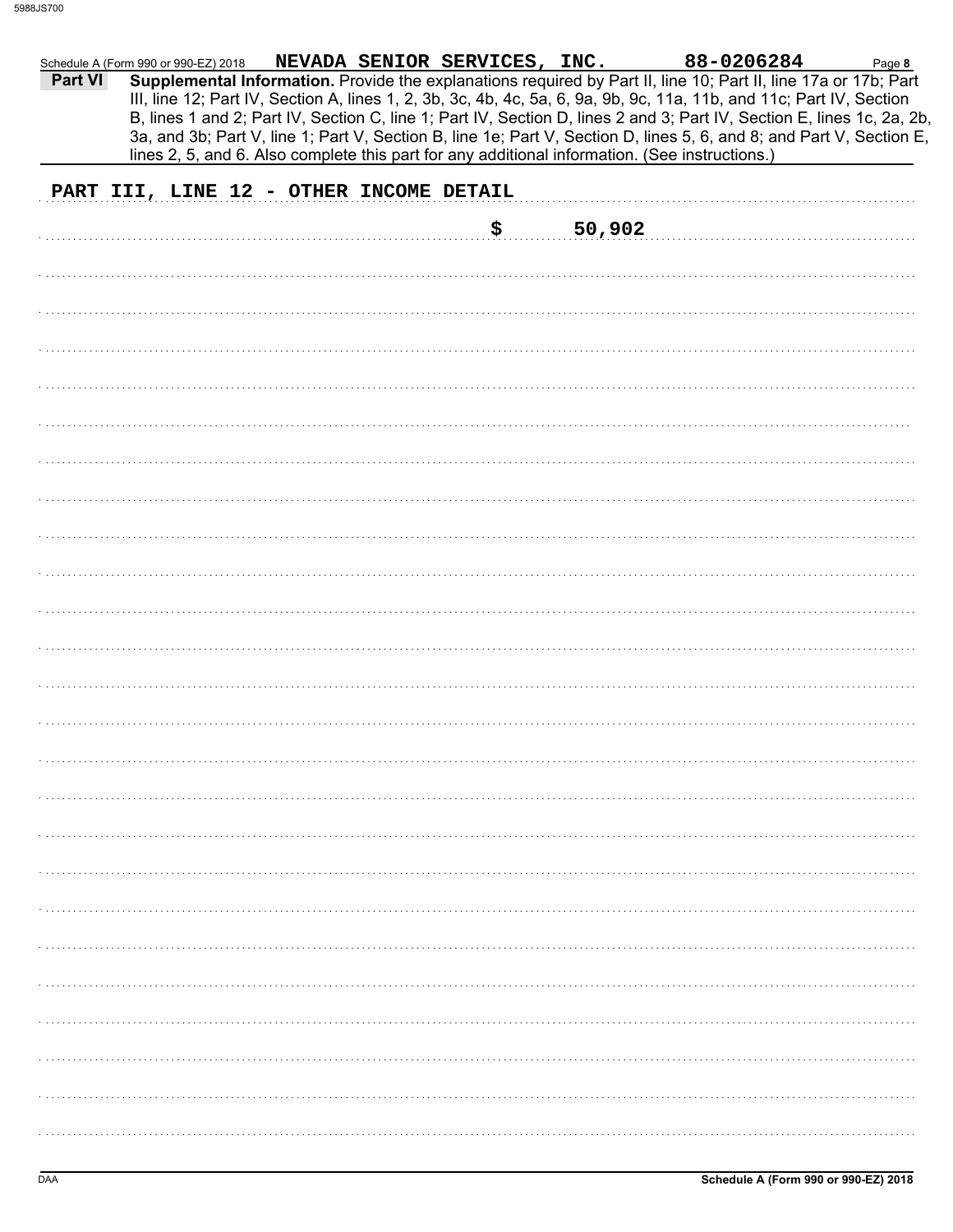| 5988JS700 |
|-----------|
|           |

Department of the Treasury Internal Revenue Service

| <b>SCHEDULE D</b> | <b>Supplemental Financial Statements</b> |
|-------------------|------------------------------------------|
|                   |                                          |

 **Attach to Form 990. (Form 990) Part IV, line 6, 7, 8, 9, 10, 11a, 11b, 11c, 11d, 11e, 11f, 12a, or 12b. Complete if the organization answered "Yes" on Form 990,**

| ► Go to www.irs.gov/Form990 for instructions and the latest information. |  |  |
|--------------------------------------------------------------------------|--|--|
|                                                                          |  |  |

**Inspection**

**2018**

**Open to Public**

OMB No. 1545-0047

|              | Name of the organization                                                                                                                                                                   |                                                    | <b>Employer identification number</b> |
|--------------|--------------------------------------------------------------------------------------------------------------------------------------------------------------------------------------------|----------------------------------------------------|---------------------------------------|
|              | NEVADA SENIOR SERVICES, INC.                                                                                                                                                               |                                                    | 88-0206284                            |
|              | Organizations Maintaining Donor Advised Funds or Other Similar Funds or Accounts.<br>Part I                                                                                                |                                                    |                                       |
|              | Complete if the organization answered "Yes" on Form 990, Part IV, line 6.                                                                                                                  |                                                    |                                       |
|              |                                                                                                                                                                                            | (a) Donor advised funds                            | (b) Funds and other accounts          |
| 1            | Total number at end of year                                                                                                                                                                |                                                    |                                       |
| 2            |                                                                                                                                                                                            |                                                    |                                       |
| З            |                                                                                                                                                                                            |                                                    |                                       |
| 4            | Aggregate value at end of year                                                                                                                                                             |                                                    |                                       |
| 5            | Did the organization inform all donors and donor advisors in writing that the assets held in donor advised                                                                                 |                                                    |                                       |
|              | funds are the organization's property, subject to the organization's exclusive legal control?                                                                                              |                                                    | Yes<br>No                             |
| 6            | Did the organization inform all grantees, donors, and donor advisors in writing that grant funds can be used                                                                               |                                                    |                                       |
|              | only for charitable purposes and not for the benefit of the donor or donor advisor, or for any other purpose                                                                               |                                                    |                                       |
|              | Part II<br><b>Conservation Easements.</b>                                                                                                                                                  |                                                    | Yes<br>No                             |
|              | Complete if the organization answered "Yes" on Form 990, Part IV, line 7.                                                                                                                  |                                                    |                                       |
| 1            | Purpose(s) of conservation easements held by the organization (check all that apply).                                                                                                      |                                                    |                                       |
|              | Preservation of land for public use (e.g., recreation or education)                                                                                                                        | Preservation of a historically important land area |                                       |
|              | Protection of natural habitat                                                                                                                                                              | Preservation of a certified historic structure     |                                       |
|              | Preservation of open space                                                                                                                                                                 |                                                    |                                       |
| $\mathbf{2}$ | Complete lines 2a through 2d if the organization held a qualified conservation contribution in the form of a conservation                                                                  |                                                    |                                       |
|              | easement on the last day of the tax year.                                                                                                                                                  |                                                    | Held at the End of the Tax Year       |
| a            | Total number of conservation easements                                                                                                                                                     |                                                    | 2a                                    |
| b            |                                                                                                                                                                                            |                                                    | 2 <sub>b</sub>                        |
| c            | Number of conservation easements on a certified historic structure included in (a) [11] Number of conservation                                                                             |                                                    | 2c                                    |
| d            | Number of conservation easements included in (c) acquired after 7/25/06, and not on a                                                                                                      |                                                    |                                       |
|              | historic structure listed in the National Register                                                                                                                                         |                                                    | 2d                                    |
| 3            | Number of conservation easements modified, transferred, released, extinguished, or terminated by the organization during the                                                               |                                                    |                                       |
|              | tax year $\blacktriangleright$                                                                                                                                                             |                                                    |                                       |
|              | Number of states where property subject to conservation easement is located ▶                                                                                                              |                                                    |                                       |
| 5            | Does the organization have a written policy regarding the periodic monitoring, inspection, handling of                                                                                     |                                                    |                                       |
|              | violations, and enforcement of the conservation easements it holds?                                                                                                                        |                                                    | Yes<br>No                             |
| 6            | Staff and volunteer hours devoted to monitoring, inspecting, handling of violations, and enforcing conservation easements during the year                                                  |                                                    |                                       |
|              |                                                                                                                                                                                            |                                                    |                                       |
|              | Amount of expenses incurred in monitoring, inspecting, handling of violations, and enforcing conservation easements during the year                                                        |                                                    |                                       |
|              | $\blacktriangleright$ \$                                                                                                                                                                   |                                                    |                                       |
|              | Does each conservation easement reported on line 2(d) above satisfy the requirements of section 170(h)(4)(B)(i)                                                                            |                                                    |                                       |
|              | and section $170(h)(4)(B)(ii)?$                                                                                                                                                            |                                                    | Yes<br>No                             |
| 9            | In Part XIII, describe how the organization reports conservation easements in its revenue and expense statement, and                                                                       |                                                    |                                       |
|              | balance sheet, and include, if applicable, the text of the footnote to the organization's financial statements that describes the<br>organization's accounting for conservation easements. |                                                    |                                       |
|              | Organizations Maintaining Collections of Art, Historical Treasures, or Other Similar Assets.<br>Part III                                                                                   |                                                    |                                       |
|              | Complete if the organization answered "Yes" on Form 990, Part IV, line 8.                                                                                                                  |                                                    |                                       |
|              | 1a If the organization elected, as permitted under SFAS 116 (ASC 958), not to report in its revenue statement and balance sheet                                                            |                                                    |                                       |
|              | works of art, historical treasures, or other similar assets held for public exhibition, education, or research in furtherance of                                                           |                                                    |                                       |
|              | public service, provide, in Part XIII, the text of the footnote to its financial statements that describes these items.                                                                    |                                                    |                                       |
|              | <b>b</b> If the organization elected, as permitted under SFAS 116 (ASC 958), to report in its revenue statement and balance sheet                                                          |                                                    |                                       |
|              | works of art, historical treasures, or other similar assets held for public exhibition, education, or research in furtherance of                                                           |                                                    |                                       |
|              | public service, provide the following amounts relating to these items:                                                                                                                     |                                                    |                                       |
|              |                                                                                                                                                                                            |                                                    | $\$\ldots$                            |
|              | (ii) Assets included in Form 990, Part X                                                                                                                                                   |                                                    |                                       |
| 2            | If the organization received or held works of art, historical treasures, or other similar assets for financial gain, provide the                                                           |                                                    |                                       |
|              | following amounts required to be reported under SFAS 116 (ASC 958) relating to these items:                                                                                                |                                                    |                                       |
| a            | Revenue included on Form 990, Part VIII, line 1                                                                                                                                            |                                                    |                                       |
| b            |                                                                                                                                                                                            |                                                    | $\blacktriangleright$ s               |

DAA **For Paperwork Reduction Act Notice, see the Instructions for Form 990.**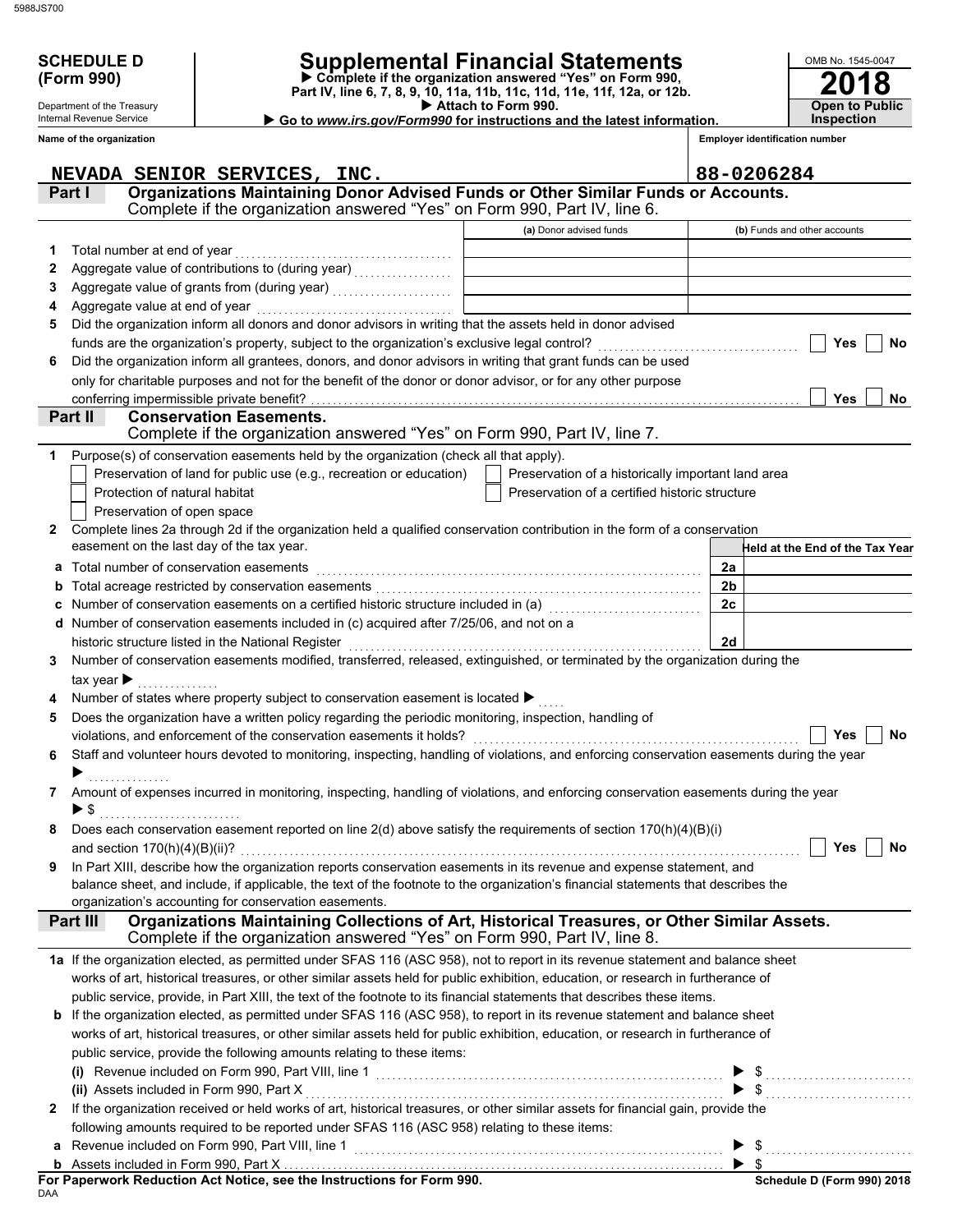|   | Schedule D (Form 990) 2018 NEVADA SENIOR SERVICES, INC.                                                                                                                                                                       |                  |                                         |                           |                                    | 88-0206284                      |                      | Page 2               |
|---|-------------------------------------------------------------------------------------------------------------------------------------------------------------------------------------------------------------------------------|------------------|-----------------------------------------|---------------------------|------------------------------------|---------------------------------|----------------------|----------------------|
|   | Organizations Maintaining Collections of Art, Historical Treasures, or Other Similar Assets (continued)<br>Part III                                                                                                           |                  |                                         |                           |                                    |                                 |                      |                      |
| 3 | Using the organization's acquisition, accession, and other records, check any of the following that are a significant use of its<br>collection items (check all that apply):                                                  |                  |                                         |                           |                                    |                                 |                      |                      |
| a | Public exhibition                                                                                                                                                                                                             |                  | d                                       | Loan or exchange programs |                                    |                                 |                      |                      |
| b | Scholarly research                                                                                                                                                                                                            |                  | е                                       |                           |                                    |                                 |                      |                      |
| c | Preservation for future generations                                                                                                                                                                                           |                  |                                         |                           |                                    |                                 |                      |                      |
|   | Provide a description of the organization's collections and explain how they further the organization's exempt purpose in Part                                                                                                |                  |                                         |                           |                                    |                                 |                      |                      |
|   | XIII.                                                                                                                                                                                                                         |                  |                                         |                           |                                    |                                 |                      |                      |
| 5 | During the year, did the organization solicit or receive donations of art, historical treasures, or other similar                                                                                                             |                  |                                         |                           |                                    |                                 |                      |                      |
|   |                                                                                                                                                                                                                               |                  |                                         |                           |                                    |                                 |                      | <b>Yes</b><br>No     |
|   | <b>Escrow and Custodial Arrangements.</b><br><b>Part IV</b>                                                                                                                                                                   |                  |                                         |                           |                                    |                                 |                      |                      |
|   | Complete if the organization answered "Yes" on Form 990, Part IV, line 9, or reported an amount on Form<br>990, Part X, line 21.                                                                                              |                  |                                         |                           |                                    |                                 |                      |                      |
|   | 1a Is the organization an agent, trustee, custodian or other intermediary for contributions or other assets not                                                                                                               |                  |                                         |                           |                                    |                                 |                      |                      |
|   | included on Form 990, Part X?                                                                                                                                                                                                 |                  |                                         |                           |                                    |                                 |                      | <b>Yes</b><br>No     |
|   | <b>b</b> If "Yes," explain the arrangement in Part XIII and complete the following table:                                                                                                                                     |                  |                                         |                           |                                    |                                 |                      |                      |
|   |                                                                                                                                                                                                                               |                  |                                         |                           |                                    |                                 |                      | Amount               |
|   | c Beginning balance                                                                                                                                                                                                           |                  |                                         |                           |                                    |                                 | 1c                   |                      |
|   |                                                                                                                                                                                                                               |                  |                                         |                           |                                    |                                 | 1 <sub>d</sub>       |                      |
|   | Distributions during the year [1, 2003] [1, 2004] [1, 2014] [1, 2014] [1, 2014] [1, 2014] [1, 2014] [1, 2014] [                                                                                                               |                  |                                         |                           |                                    |                                 | 1e                   |                      |
|   | Ending balance with a construction of the construction of the construction of the construction of the construction of the construction of the construction of the construction of the construction of the construction of the |                  |                                         |                           |                                    |                                 | 1f                   |                      |
|   |                                                                                                                                                                                                                               |                  |                                         |                           |                                    |                                 |                      | Yes<br>No            |
|   | <b>b</b> If "Yes," explain the arrangement in Part XIII. Check here if the explanation has been provided on Part XIII                                                                                                         |                  |                                         |                           |                                    |                                 | .                    |                      |
|   | Part V<br><b>Endowment Funds.</b>                                                                                                                                                                                             |                  |                                         |                           |                                    |                                 |                      |                      |
|   | Complete if the organization answered "Yes" on Form 990, Part IV, line 10.                                                                                                                                                    |                  |                                         |                           |                                    |                                 |                      |                      |
|   |                                                                                                                                                                                                                               | (a) Current year |                                         | (b) Prior year            | (c) Two years back                 |                                 | (d) Three years back | (e) Four years back  |
|   | 1a Beginning of year balance <i></i>                                                                                                                                                                                          |                  |                                         |                           |                                    |                                 |                      |                      |
|   | <b>b</b> Contributions <b>contributions</b>                                                                                                                                                                                   |                  |                                         |                           |                                    |                                 |                      |                      |
|   | c Net investment earnings, gains, and                                                                                                                                                                                         |                  |                                         |                           |                                    |                                 |                      |                      |
|   | losses                                                                                                                                                                                                                        |                  |                                         |                           |                                    |                                 |                      |                      |
|   | d Grants or scholarships<br><u>.</u> .                                                                                                                                                                                        |                  |                                         |                           |                                    |                                 |                      |                      |
|   | e Other expenditures for facilities and                                                                                                                                                                                       |                  |                                         |                           |                                    |                                 |                      |                      |
|   | programs                                                                                                                                                                                                                      |                  |                                         |                           |                                    |                                 |                      |                      |
|   | f Administrative expenses                                                                                                                                                                                                     |                  |                                         |                           |                                    |                                 |                      |                      |
|   | End of year balance                                                                                                                                                                                                           |                  |                                         |                           |                                    |                                 |                      |                      |
|   | 2 Provide the estimated percentage of the current year end balance (line 1g, column (a)) held as:                                                                                                                             |                  |                                         |                           |                                    |                                 |                      |                      |
|   | a Board designated or quasi-endowment > %                                                                                                                                                                                     |                  |                                         |                           |                                    |                                 |                      |                      |
|   | <b>b</b> Permanent endowment $\blacktriangleright$<br>. %                                                                                                                                                                     |                  |                                         |                           |                                    |                                 |                      |                      |
|   | c Temporarily restricted endowment                                                                                                                                                                                            | %                |                                         |                           |                                    |                                 |                      |                      |
|   | The percentages on lines 2a, 2b, and 2c should equal 100%.                                                                                                                                                                    |                  |                                         |                           |                                    |                                 |                      |                      |
|   | 3a Are there endowment funds not in the possession of the organization that are held and administered for the                                                                                                                 |                  |                                         |                           |                                    |                                 |                      |                      |
|   | organization by:                                                                                                                                                                                                              |                  |                                         |                           |                                    |                                 |                      | Yes  <br>No          |
|   | (i) unrelated organizations                                                                                                                                                                                                   |                  |                                         |                           |                                    |                                 |                      | 3a(i)                |
|   | (ii) related organizations                                                                                                                                                                                                    |                  |                                         |                           |                                    |                                 |                      | 3a(ii)               |
|   | b If "Yes" on line 3a(ii), are the related organizations listed as required on Schedule R? [[[[[[[[[[[[[[[[[[[                                                                                                                |                  |                                         |                           |                                    |                                 |                      | 3b                   |
|   | Describe in Part XIII the intended uses of the organization's endowment funds.                                                                                                                                                |                  |                                         |                           |                                    |                                 |                      |                      |
|   | Part VI<br>Land, Buildings, and Equipment.                                                                                                                                                                                    |                  |                                         |                           |                                    |                                 |                      |                      |
|   | Complete if the organization answered "Yes" on Form 990, Part IV, line 11a. See Form 990, Part X, line 10.                                                                                                                    |                  |                                         |                           |                                    |                                 |                      |                      |
|   | Description of property                                                                                                                                                                                                       |                  | (a) Cost or other basis<br>(investment) |                           | (b) Cost or other basis<br>(other) | (c) Accumulated<br>depreciation |                      | (d) Book value       |
|   |                                                                                                                                                                                                                               |                  |                                         |                           | 832,938                            |                                 |                      |                      |
|   | <b>1a</b> Land                                                                                                                                                                                                                |                  |                                         |                           | $\overline{3,}145,458$             |                                 |                      | 832,938<br>3,145,458 |
|   | <b>b</b> Buildings                                                                                                                                                                                                            |                  |                                         |                           |                                    |                                 |                      |                      |
|   | c Leasehold improvements                                                                                                                                                                                                      |                  |                                         |                           | 460,934                            |                                 |                      | 460,934              |
|   | d Equipment<br>e Other                                                                                                                                                                                                        |                  |                                         |                           | 74,591                             | 2,109,978                       |                      | $-2,035,387$         |
|   | Total. Add lines 1a through 1e. (Column (d) must equal Form 990, Part X, column (B), line 10c.)                                                                                                                               |                  |                                         |                           |                                    |                                 |                      | 2,403,943            |
|   |                                                                                                                                                                                                                               |                  |                                         |                           |                                    |                                 |                      |                      |

**Schedule D (Form 990) 2018**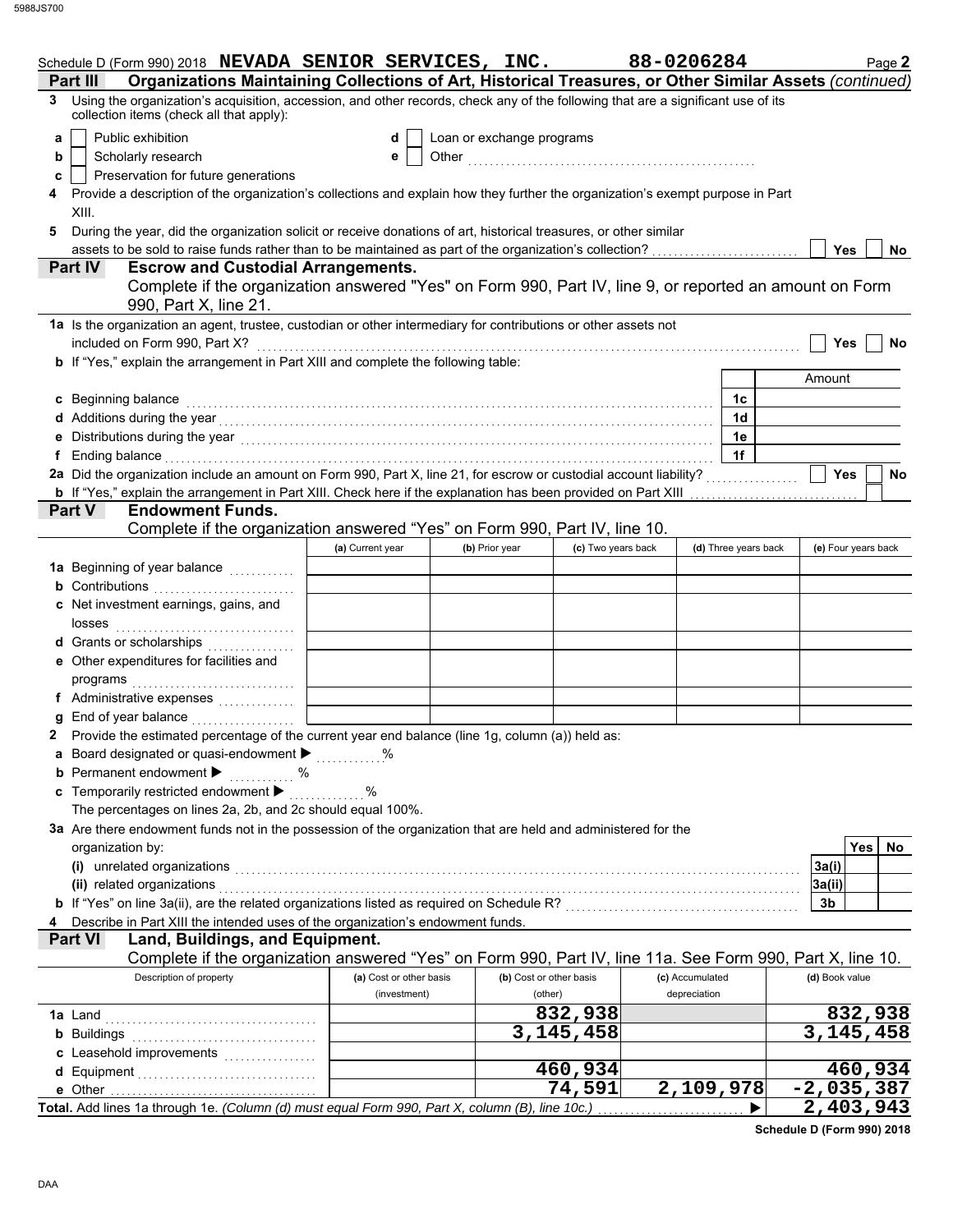DAA

|                           | Schedule D (Form 990) 2018 NEVADA SENIOR SERVICES, INC.                                                                                              |                | 88-0206284                       | Page 3         |
|---------------------------|------------------------------------------------------------------------------------------------------------------------------------------------------|----------------|----------------------------------|----------------|
| <b>Part VII</b>           | <b>Investments-Other Securities.</b><br>Complete if the organization answered "Yes" on Form 990, Part IV, line 11b. See Form 990, Part X, line 12.   |                |                                  |                |
|                           | (a) Description of security or category                                                                                                              | (b) Book value | (c) Method of valuation:         |                |
|                           | (including name of security)                                                                                                                         |                | Cost or end-of-year market value |                |
| (1) Financial derivatives |                                                                                                                                                      |                |                                  |                |
|                           | (2) Closely-held equity interests                                                                                                                    |                |                                  |                |
| $(3)$ Other               |                                                                                                                                                      |                |                                  |                |
| (A)                       |                                                                                                                                                      |                |                                  |                |
| (B)                       |                                                                                                                                                      |                |                                  |                |
| (C)                       |                                                                                                                                                      |                |                                  |                |
| (D)                       |                                                                                                                                                      |                |                                  |                |
| (E)                       |                                                                                                                                                      |                |                                  |                |
| (G)                       |                                                                                                                                                      |                |                                  |                |
| (H)                       |                                                                                                                                                      |                |                                  |                |
|                           | Total. (Column (b) must equal Form 990, Part X, col. (B) line 12.) $\blacktriangleright$                                                             |                |                                  |                |
| <b>Part VIII</b>          | Investments-Program Related.                                                                                                                         |                |                                  |                |
|                           | Complete if the organization answered "Yes" on Form 990, Part IV, line 11c. See Form 990, Part X, line 13.                                           |                |                                  |                |
|                           | (a) Description of investment                                                                                                                        | (b) Book value | (c) Method of valuation:         |                |
|                           |                                                                                                                                                      |                | Cost or end-of-year market value |                |
| (1)                       |                                                                                                                                                      |                |                                  |                |
| (2)                       |                                                                                                                                                      |                |                                  |                |
| (3)                       |                                                                                                                                                      |                |                                  |                |
| (4)                       |                                                                                                                                                      |                |                                  |                |
| (5)                       |                                                                                                                                                      |                |                                  |                |
| (6)                       |                                                                                                                                                      |                |                                  |                |
| (7)                       |                                                                                                                                                      |                |                                  |                |
| (8)                       |                                                                                                                                                      |                |                                  |                |
| (9)                       |                                                                                                                                                      |                |                                  |                |
| Part IX                   | Total. (Column (b) must equal Form 990, Part X, col. (B) line 13.) ▶<br><b>Other Assets.</b>                                                         |                |                                  |                |
|                           | Complete if the organization answered "Yes" on Form 990, Part IV, line 11d. See Form 990, Part X, line 15.                                           |                |                                  |                |
|                           | (a) Description                                                                                                                                      |                |                                  | (b) Book value |
| (1)                       |                                                                                                                                                      |                |                                  |                |
| (2)                       |                                                                                                                                                      |                |                                  |                |
| (3)                       |                                                                                                                                                      |                |                                  |                |
| (4)                       |                                                                                                                                                      |                |                                  |                |
| (5)                       |                                                                                                                                                      |                |                                  |                |
| (6)                       |                                                                                                                                                      |                |                                  |                |
| (7)                       |                                                                                                                                                      |                |                                  |                |
| (8)                       |                                                                                                                                                      |                |                                  |                |
| (9)                       |                                                                                                                                                      |                |                                  |                |
|                           | Total. (Column (b) must equal Form 990, Part X, col. (B) line 15.)                                                                                   |                |                                  |                |
| Part X                    | <b>Other Liabilities.</b>                                                                                                                            |                |                                  |                |
|                           | Complete if the organization answered "Yes" on Form 990, Part IV, line 11e or 11f. See Form 990, Part X,<br>line 25.                                 |                |                                  |                |
| 1.                        | (a) Description of liability                                                                                                                         | (b) Book value |                                  |                |
| (1)                       | Federal income taxes                                                                                                                                 |                |                                  |                |
| (2)                       | CAPITAL LEASE LIABILITY                                                                                                                              | 15,314         |                                  |                |
| (3)                       | REFUNDABLE DEPOSITS                                                                                                                                  | 1,450          |                                  |                |
| (4)                       |                                                                                                                                                      |                |                                  |                |
| (5)                       |                                                                                                                                                      |                |                                  |                |
| (6)                       |                                                                                                                                                      |                |                                  |                |
| (7)<br>(8)                |                                                                                                                                                      |                |                                  |                |
| (9)                       |                                                                                                                                                      |                |                                  |                |
|                           | Total. (Column (b) must equal Form 990, Part X, col. (B) line 25.) $\blacktriangleright$                                                             | 16,764         |                                  |                |
|                           | 2. Liability for uncertain tax positions. In Part XIII, provide the text of the footnote to the organization's financial statements that reports the |                |                                  |                |

organization's liability for uncertain tax positions under FIN 48 (ASC 740). Check here if the text of the footnote has been provided in Part XIII

 $\perp$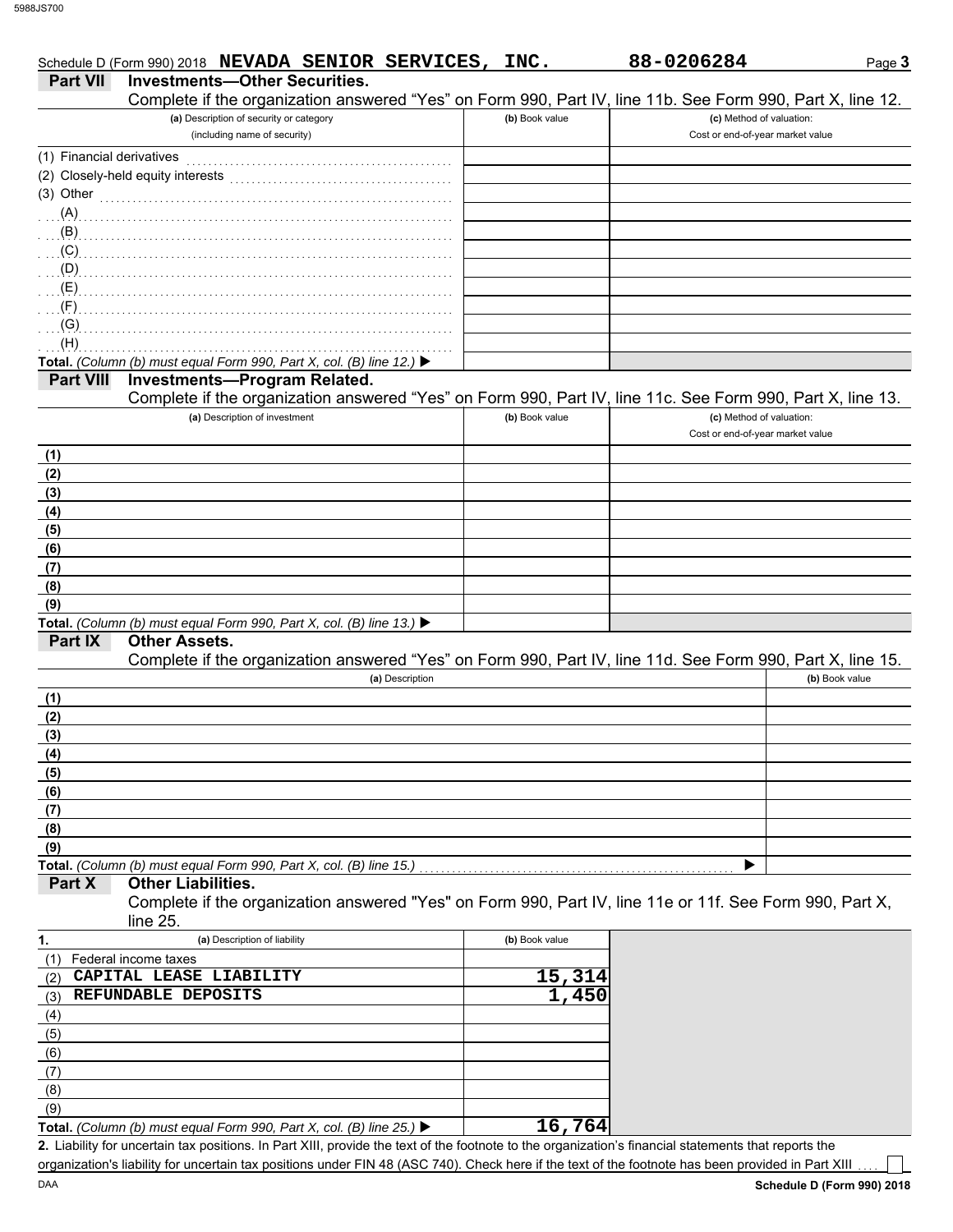| Schedule D (Form 990) 2018 NEVADA SENIOR SERVICES, INC.                                                                                                                                                                                                                          |                | 88-0206284 | Page 4    |
|----------------------------------------------------------------------------------------------------------------------------------------------------------------------------------------------------------------------------------------------------------------------------------|----------------|------------|-----------|
| Reconciliation of Revenue per Audited Financial Statements With Revenue per Return.<br>Part XI                                                                                                                                                                                   |                |            |           |
| Complete if the organization answered "Yes" on Form 990, Part IV, line 12a.                                                                                                                                                                                                      |                |            |           |
| Total revenue, gains, and other support per audited financial statements [111] [11] Total revenue, gains, and other support per audit of financial statements [11] $\cdot$<br>1                                                                                                  |                | 1.         | 3,538,857 |
| Amounts included on line 1 but not on Form 990, Part VIII, line 12:<br>2                                                                                                                                                                                                         |                |            |           |
| a Net unrealized gains (losses) on investments [11] [11] Net uncontained a Net unrealized gains (losses) on investments [11] $\cdot$                                                                                                                                             | 2a             |            |           |
|                                                                                                                                                                                                                                                                                  | 2 <sub>b</sub> |            |           |
|                                                                                                                                                                                                                                                                                  | 2 <sub>c</sub> |            |           |
| d Other (Describe in Part XIII.) [11] [2010] [2010] [2010] [2010] [2010] [2010] [2010] [2010] [2010] [2010] [2010] [2010] [2010] [2010] [2010] [2010] [2010] [2010] [2010] [2010] [2010] [2010] [2010] [2010] [2010] [2010] [2                                                   | 2d             |            |           |
|                                                                                                                                                                                                                                                                                  |                | 2e<br>3    | 3,538,857 |
| 3<br>Amounts included on Form 990, Part VIII, line 12, but not on line 1:                                                                                                                                                                                                        |                |            |           |
| a Investment expenses not included on Form 990, Part VIII, line 7b [[[[[[[[[[[[[[[[[[[[[[[[[[[[[[[[[                                                                                                                                                                             | 4a             |            |           |
| <b>b</b> Other (Describe in Part XIII.) <b>CONSIDENT</b> 2014 12:00 12:00 12:00 12:00 12:00 12:00 12:00 12:00 12:00 12:00 12:00 12:00 12:00 12:00 12:00 12:00 12:00 12:00 12:00 12:00 12:00 12:00 12:00 12:00 12:00 12:00 12:00 12:00 12                                         | 4 <sub>b</sub> |            |           |
| c Add lines 4a and 4b <b>contract and 4b</b> and 1 and 1 and 1 and 1 and 1 and 1 and 1 and 1 and 1 and 1 and 1 and 1 and 1 and 1 and 1 and 1 and 1 and 1 and 1 and 1 and 1 and 1 and 1 and 1 and 1 and 1 and 1 and 1 and 1 and 1 an                                              |                | 4с         |           |
| 5 Total revenue. Add lines 3 and 4c. (This must equal Form 990, Part I, line 12.)                                                                                                                                                                                                |                | 5          | 3,538,857 |
| Reconciliation of Expenses per Audited Financial Statements With Expenses per Return.<br><b>Part XII</b>                                                                                                                                                                         |                |            |           |
| Complete if the organization answered "Yes" on Form 990, Part IV, line 12a.                                                                                                                                                                                                      |                |            |           |
| Total expenses and losses per audited financial statements<br>1                                                                                                                                                                                                                  |                | 1          | 3,699,515 |
| Amounts included on line 1 but not on Form 990, Part IX, line 25:<br>2                                                                                                                                                                                                           |                |            |           |
|                                                                                                                                                                                                                                                                                  | 2a             |            |           |
|                                                                                                                                                                                                                                                                                  | 2 <sub>b</sub> |            |           |
|                                                                                                                                                                                                                                                                                  | 2c             |            |           |
|                                                                                                                                                                                                                                                                                  | 2d             |            |           |
|                                                                                                                                                                                                                                                                                  |                | 2e         |           |
| 3                                                                                                                                                                                                                                                                                |                | 3          | 3,699,515 |
| Amounts included on Form 990, Part IX, line 25, but not on line 1:                                                                                                                                                                                                               |                |            |           |
|                                                                                                                                                                                                                                                                                  | 4a             |            |           |
| <b>b</b> Other (Describe in Part XIII.) <b>CONSIDENT DESCRIPTION DESCRIPTION</b>                                                                                                                                                                                                 | 4 <sub>b</sub> |            |           |
| c Add lines 4a and 4b <b>contract and 4b</b> and 4b and 4b and 4b and 4b and 4b and 4b and 4b and 4b and 4b and 4b and 4b and 4b and 4b and 4b and 4b and 4b and 4b and 4b and 4b and 4b and 4b and 4b and 4b and 4b and 4b and 4b                                               |                | 4c         |           |
|                                                                                                                                                                                                                                                                                  |                | 5          | 3,699,515 |
| Part XIII Supplemental Information.                                                                                                                                                                                                                                              |                |            |           |
| Provide the descriptions required for Part II, lines 3, 5, and 9; Part III, lines 1a and 4; Part IV, lines 1b and 2b; Part V, line 4; Part X, line<br>2; Part XI, lines 2d and 4b; and Part XII, lines 2d and 4b. Also complete this part to provide any additional information. |                |            |           |
|                                                                                                                                                                                                                                                                                  |                |            |           |
|                                                                                                                                                                                                                                                                                  |                |            |           |
|                                                                                                                                                                                                                                                                                  |                |            |           |
|                                                                                                                                                                                                                                                                                  |                |            |           |
|                                                                                                                                                                                                                                                                                  |                |            |           |
|                                                                                                                                                                                                                                                                                  |                |            |           |
|                                                                                                                                                                                                                                                                                  |                |            |           |
|                                                                                                                                                                                                                                                                                  |                |            |           |
|                                                                                                                                                                                                                                                                                  |                |            |           |
|                                                                                                                                                                                                                                                                                  |                |            |           |
|                                                                                                                                                                                                                                                                                  |                |            |           |
|                                                                                                                                                                                                                                                                                  |                |            |           |
|                                                                                                                                                                                                                                                                                  |                |            |           |
|                                                                                                                                                                                                                                                                                  |                |            |           |
|                                                                                                                                                                                                                                                                                  |                |            |           |
|                                                                                                                                                                                                                                                                                  |                |            |           |
|                                                                                                                                                                                                                                                                                  |                |            |           |
|                                                                                                                                                                                                                                                                                  |                |            |           |
|                                                                                                                                                                                                                                                                                  |                |            |           |
|                                                                                                                                                                                                                                                                                  |                |            |           |
|                                                                                                                                                                                                                                                                                  |                |            |           |
|                                                                                                                                                                                                                                                                                  |                |            |           |
|                                                                                                                                                                                                                                                                                  |                |            |           |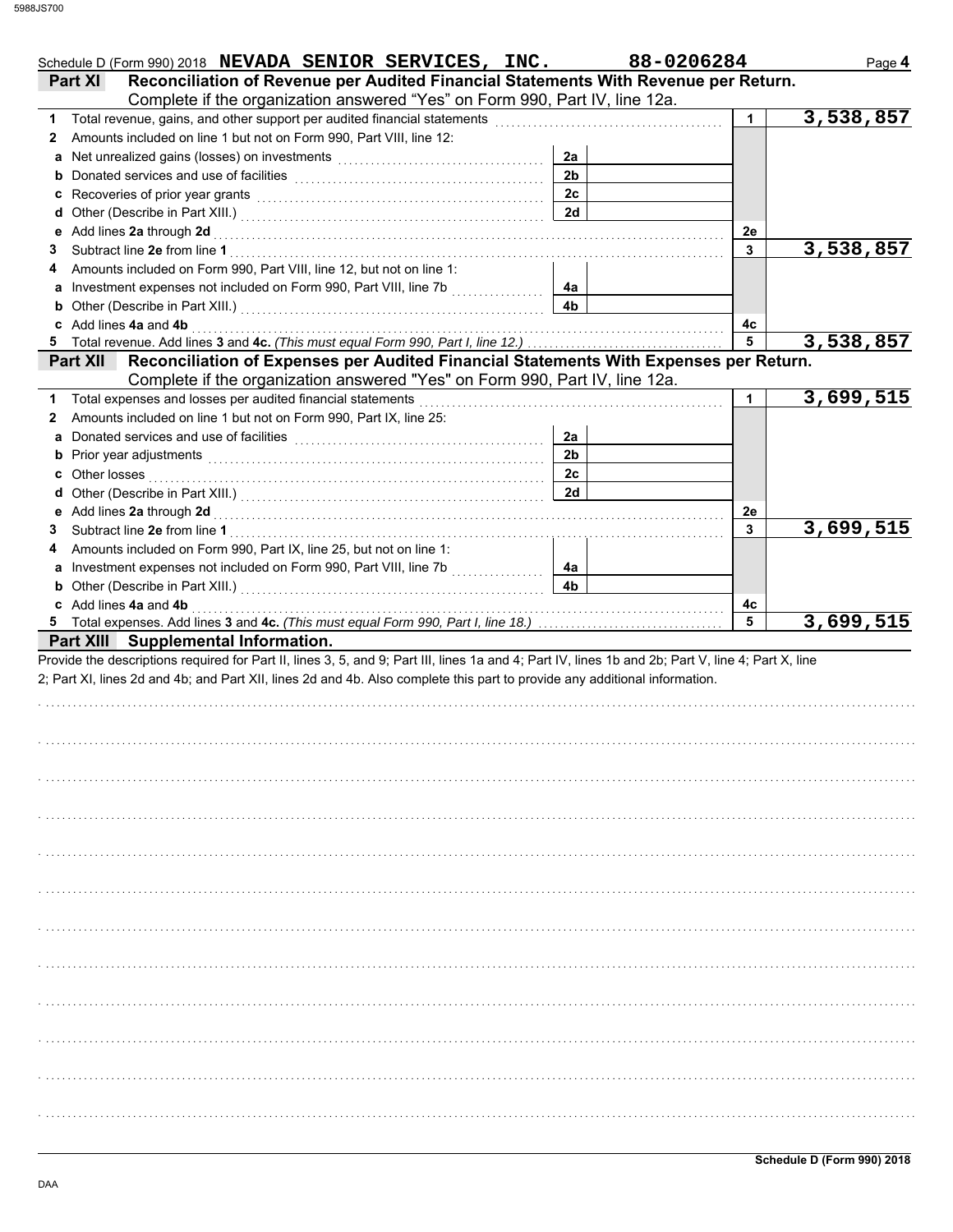| Schedule D (Form 990) 2018 NEVADA SENIOR SERVICES, INC.<br><b>Part XIII</b> Supplemental Information (continued) | 88-0206284 | Page 5 |
|------------------------------------------------------------------------------------------------------------------|------------|--------|
|                                                                                                                  |            |        |
|                                                                                                                  |            |        |
|                                                                                                                  |            |        |
|                                                                                                                  |            |        |
|                                                                                                                  |            |        |
|                                                                                                                  |            |        |
|                                                                                                                  |            |        |
|                                                                                                                  |            |        |
|                                                                                                                  |            |        |
|                                                                                                                  |            |        |
|                                                                                                                  |            |        |
|                                                                                                                  |            |        |
|                                                                                                                  |            |        |
|                                                                                                                  |            |        |
|                                                                                                                  |            |        |
|                                                                                                                  |            |        |
|                                                                                                                  |            |        |
|                                                                                                                  |            |        |
|                                                                                                                  |            |        |
|                                                                                                                  |            |        |
|                                                                                                                  |            |        |
|                                                                                                                  |            |        |
|                                                                                                                  |            |        |
|                                                                                                                  |            |        |
|                                                                                                                  |            |        |
|                                                                                                                  |            |        |
|                                                                                                                  |            |        |
|                                                                                                                  |            |        |
|                                                                                                                  |            |        |